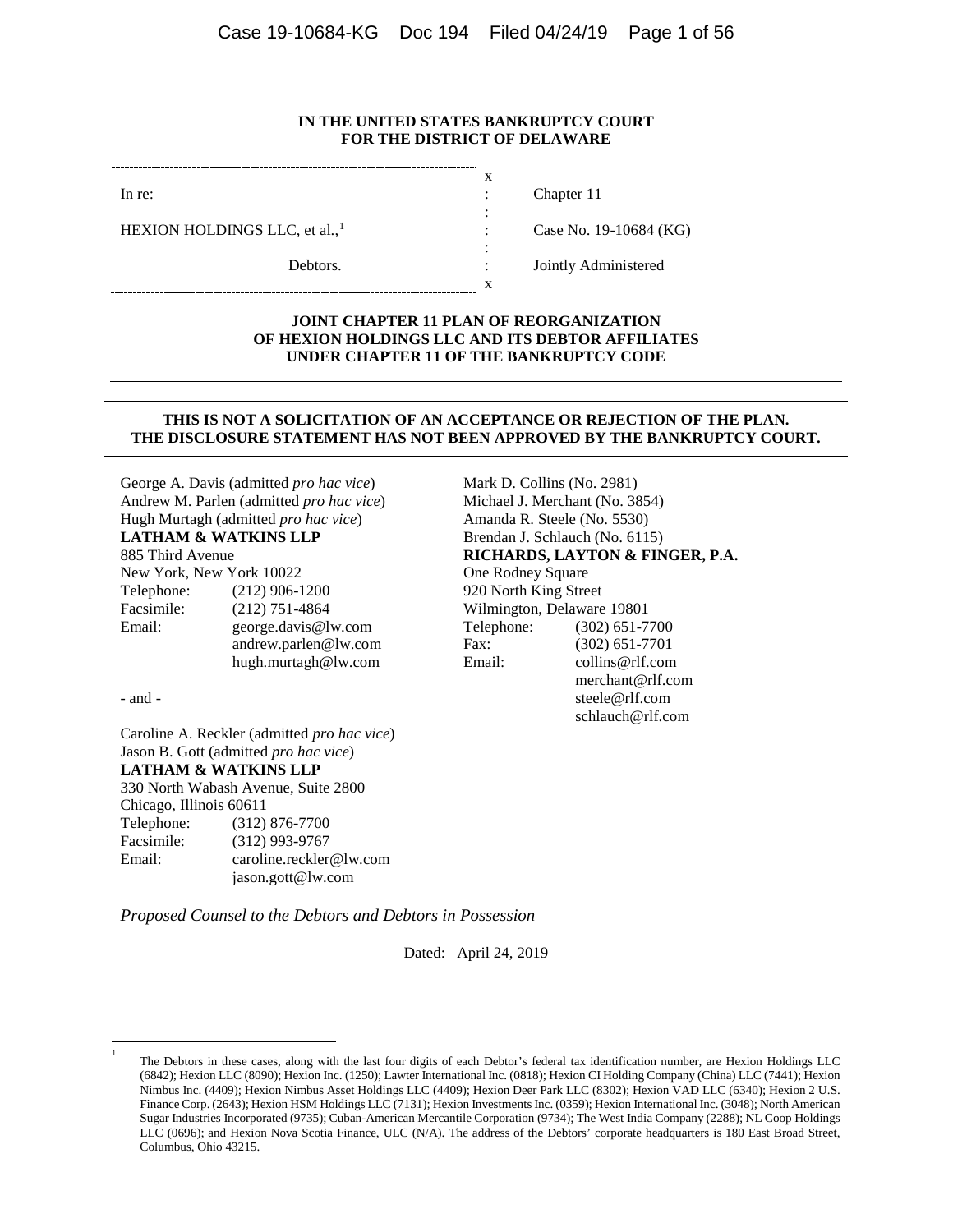# **TABLE OF CONTENTS**

|           |                                                                                                                                                                          | Page |
|-----------|--------------------------------------------------------------------------------------------------------------------------------------------------------------------------|------|
|           |                                                                                                                                                                          |      |
| А.        |                                                                                                                                                                          |      |
| <b>B.</b> |                                                                                                                                                                          |      |
|           | Article II. ADMINISTRATIVE CLAIMS, DIP FACILITY CLAIMS, PRIORITY TAX CLAIMS,                                                                                             |      |
|           | OTHER PRIORITY CLAIMS AND UNITED STATES TRUSTEE STATUTORY FEES 17                                                                                                        |      |
| А.        |                                                                                                                                                                          |      |
| <b>B.</b> |                                                                                                                                                                          |      |
| C.        |                                                                                                                                                                          |      |
| D.        |                                                                                                                                                                          |      |
| Ε.        |                                                                                                                                                                          |      |
|           |                                                                                                                                                                          |      |
| А.        |                                                                                                                                                                          |      |
| <b>B.</b> |                                                                                                                                                                          |      |
| C.        |                                                                                                                                                                          |      |
| D.        |                                                                                                                                                                          |      |
| Е.        |                                                                                                                                                                          |      |
| F.        |                                                                                                                                                                          |      |
| G.        |                                                                                                                                                                          |      |
| H.        |                                                                                                                                                                          |      |
|           |                                                                                                                                                                          |      |
|           |                                                                                                                                                                          |      |
| А.        |                                                                                                                                                                          |      |
| <b>B.</b> |                                                                                                                                                                          |      |
| C.        |                                                                                                                                                                          |      |
| D.        |                                                                                                                                                                          |      |
| Ε.        |                                                                                                                                                                          |      |
| F.        |                                                                                                                                                                          |      |
| G.        |                                                                                                                                                                          |      |
| H.        |                                                                                                                                                                          |      |
| I.        |                                                                                                                                                                          |      |
| J.        |                                                                                                                                                                          |      |
| K.        |                                                                                                                                                                          |      |
| L.        |                                                                                                                                                                          |      |
| M.        |                                                                                                                                                                          |      |
| N.        |                                                                                                                                                                          |      |
| O.        |                                                                                                                                                                          |      |
| Ρ.        |                                                                                                                                                                          |      |
|           |                                                                                                                                                                          |      |
| Q.        |                                                                                                                                                                          |      |
| R.        |                                                                                                                                                                          |      |
| S.        |                                                                                                                                                                          |      |
| T.        |                                                                                                                                                                          |      |
| U.        |                                                                                                                                                                          |      |
|           | Article V. TREATMENT OF EXECUTORY CONTRACTS AND UNEXPIRED LEASES; EMPLOYEE                                                                                               |      |
|           |                                                                                                                                                                          |      |
|           | $\mathbf{C}$ and $\mathbf{D}$ is the set of $\mathbf{E}$ and $\mathbf{C}$ and $\mathbf{C}$ and $\mathbf{C}$ and $\mathbf{D}$ is the set of $\mathbf{I}$ and $\mathbf{I}$ | 22   |

| A.        |  |
|-----------|--|
| <b>B.</b> |  |
| C.        |  |
| D.        |  |
| E.        |  |
|           |  |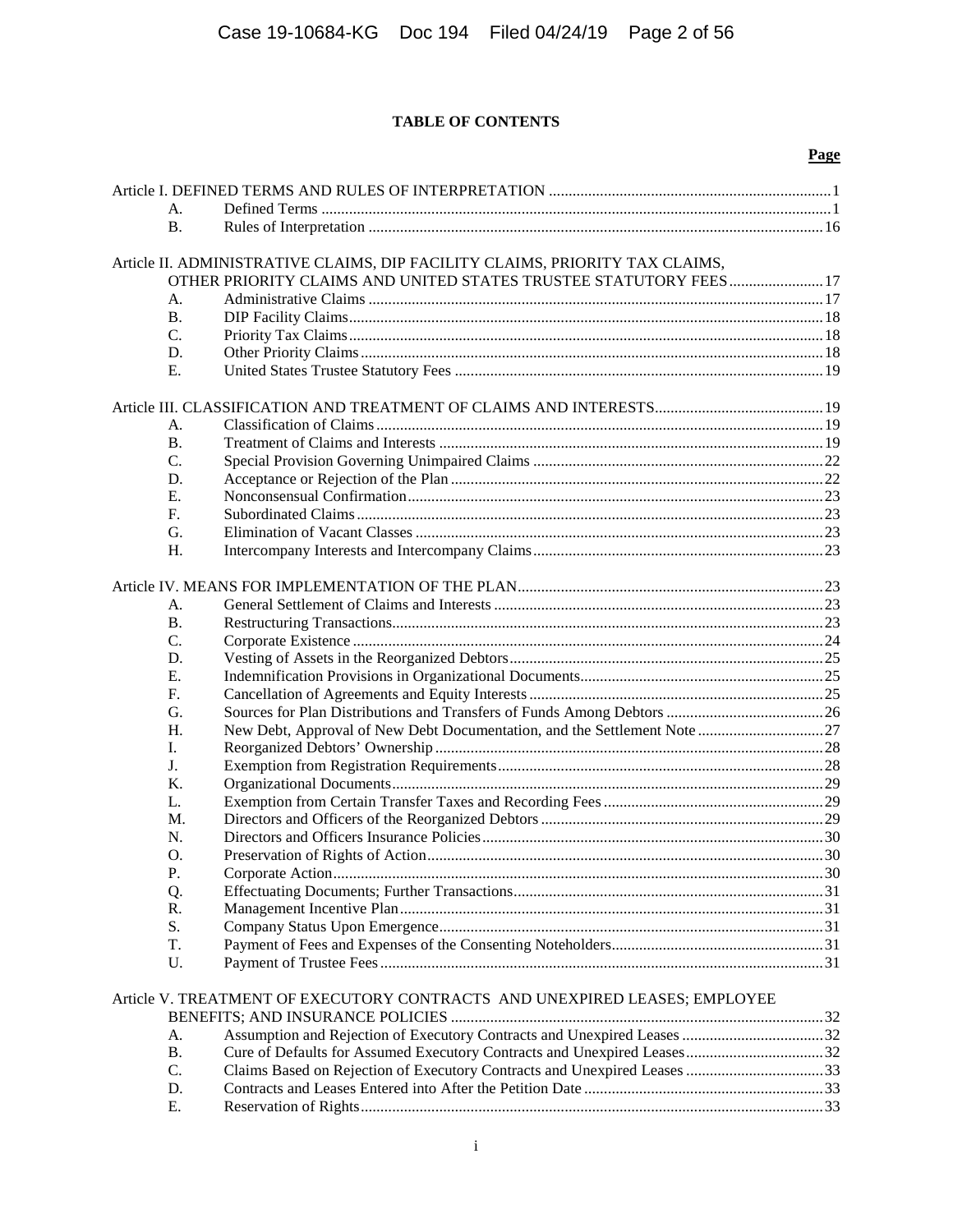| F.                                                                                        |                                                                                       |  |  |
|-------------------------------------------------------------------------------------------|---------------------------------------------------------------------------------------|--|--|
|                                                                                           | G.                                                                                    |  |  |
|                                                                                           |                                                                                       |  |  |
|                                                                                           |                                                                                       |  |  |
| A.                                                                                        | Distribution on Account of Claims and Interests Allowed as of the Effective Date 34   |  |  |
| Distributions on Account of Claims and Interests Allowed After the Effective Date35<br>В. |                                                                                       |  |  |
| C.                                                                                        |                                                                                       |  |  |
| D.                                                                                        |                                                                                       |  |  |
| Е.                                                                                        |                                                                                       |  |  |
| F.                                                                                        |                                                                                       |  |  |
| G.                                                                                        |                                                                                       |  |  |
|                                                                                           |                                                                                       |  |  |
|                                                                                           | Article VII. PROCEDURES FOR RESOLVING DISPUTED, CONTINGENT, AND UNLIQUIDATED          |  |  |
|                                                                                           |                                                                                       |  |  |
| А.                                                                                        |                                                                                       |  |  |
| В.                                                                                        |                                                                                       |  |  |
| C.                                                                                        |                                                                                       |  |  |
| D.                                                                                        |                                                                                       |  |  |
| Ε.                                                                                        |                                                                                       |  |  |
|                                                                                           |                                                                                       |  |  |
|                                                                                           |                                                                                       |  |  |
| А.                                                                                        |                                                                                       |  |  |
| <b>B.</b>                                                                                 |                                                                                       |  |  |
| C.                                                                                        |                                                                                       |  |  |
|                                                                                           |                                                                                       |  |  |
|                                                                                           |                                                                                       |  |  |
| А.                                                                                        | Discharge of Claims and Termination of Equity Interests; Compromise and Settlement of |  |  |
|                                                                                           |                                                                                       |  |  |
| <b>B.</b>                                                                                 |                                                                                       |  |  |
| C.                                                                                        |                                                                                       |  |  |
| D.                                                                                        |                                                                                       |  |  |
| Е.                                                                                        |                                                                                       |  |  |
| F.                                                                                        |                                                                                       |  |  |
| G.                                                                                        |                                                                                       |  |  |
|                                                                                           |                                                                                       |  |  |
|                                                                                           |                                                                                       |  |  |
|                                                                                           |                                                                                       |  |  |
|                                                                                           |                                                                                       |  |  |
|                                                                                           |                                                                                       |  |  |
| <b>B.</b>                                                                                 |                                                                                       |  |  |
| C.                                                                                        | Revocation of Plan; Reservation of Rights if Effective Date Does Not Occur 48         |  |  |
|                                                                                           |                                                                                       |  |  |
|                                                                                           |                                                                                       |  |  |
| А.                                                                                        |                                                                                       |  |  |
| В.                                                                                        |                                                                                       |  |  |
| C.                                                                                        |                                                                                       |  |  |
| D.                                                                                        |                                                                                       |  |  |
| Ε.                                                                                        |                                                                                       |  |  |
| F.                                                                                        |                                                                                       |  |  |
| G.                                                                                        |                                                                                       |  |  |
| Н.                                                                                        |                                                                                       |  |  |
| Ι.                                                                                        |                                                                                       |  |  |
| J.                                                                                        |                                                                                       |  |  |
| Κ.                                                                                        |                                                                                       |  |  |
| L.                                                                                        |                                                                                       |  |  |
| M.                                                                                        |                                                                                       |  |  |
|                                                                                           |                                                                                       |  |  |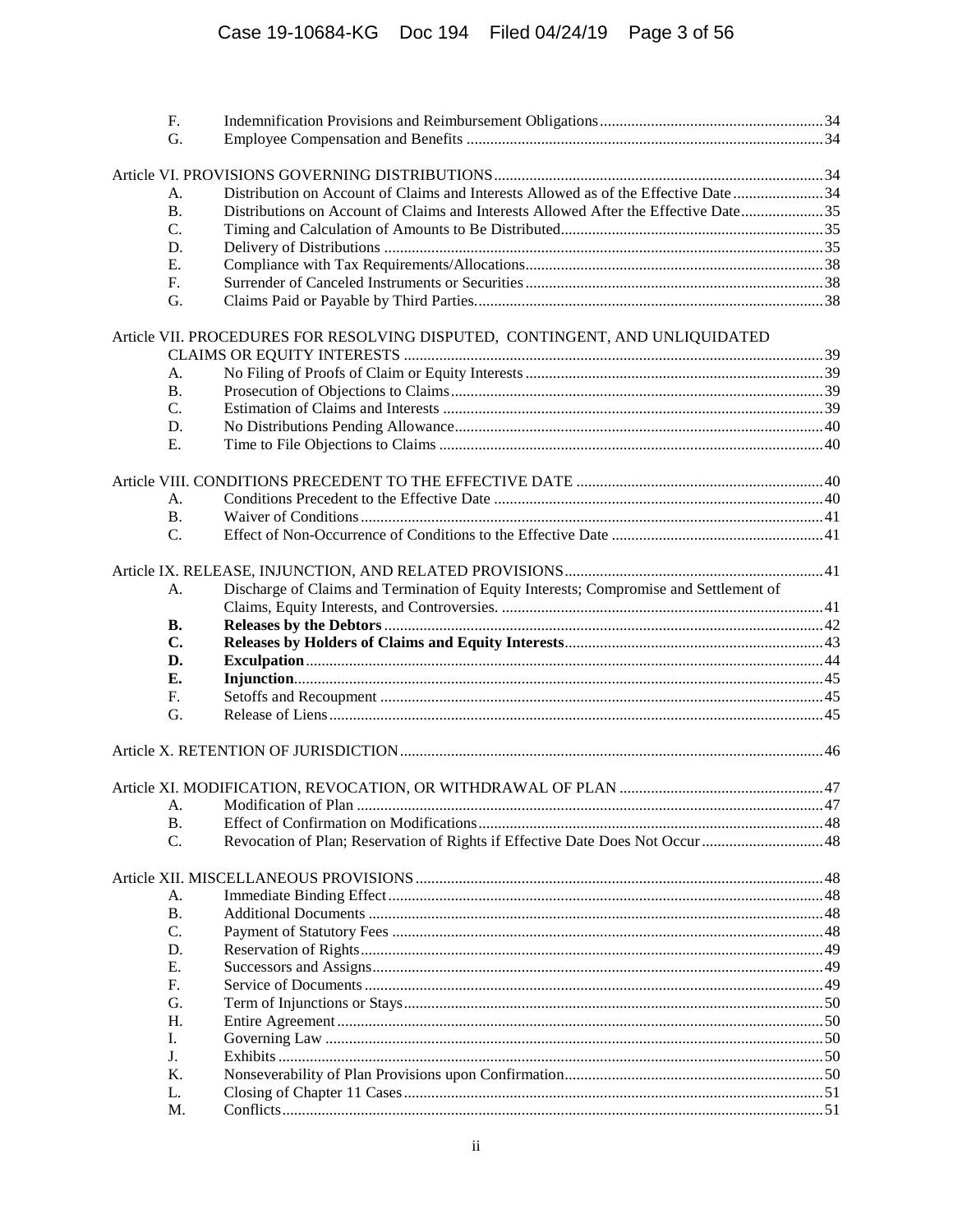| $\Omega$ . |  |
|------------|--|

**Exhibits**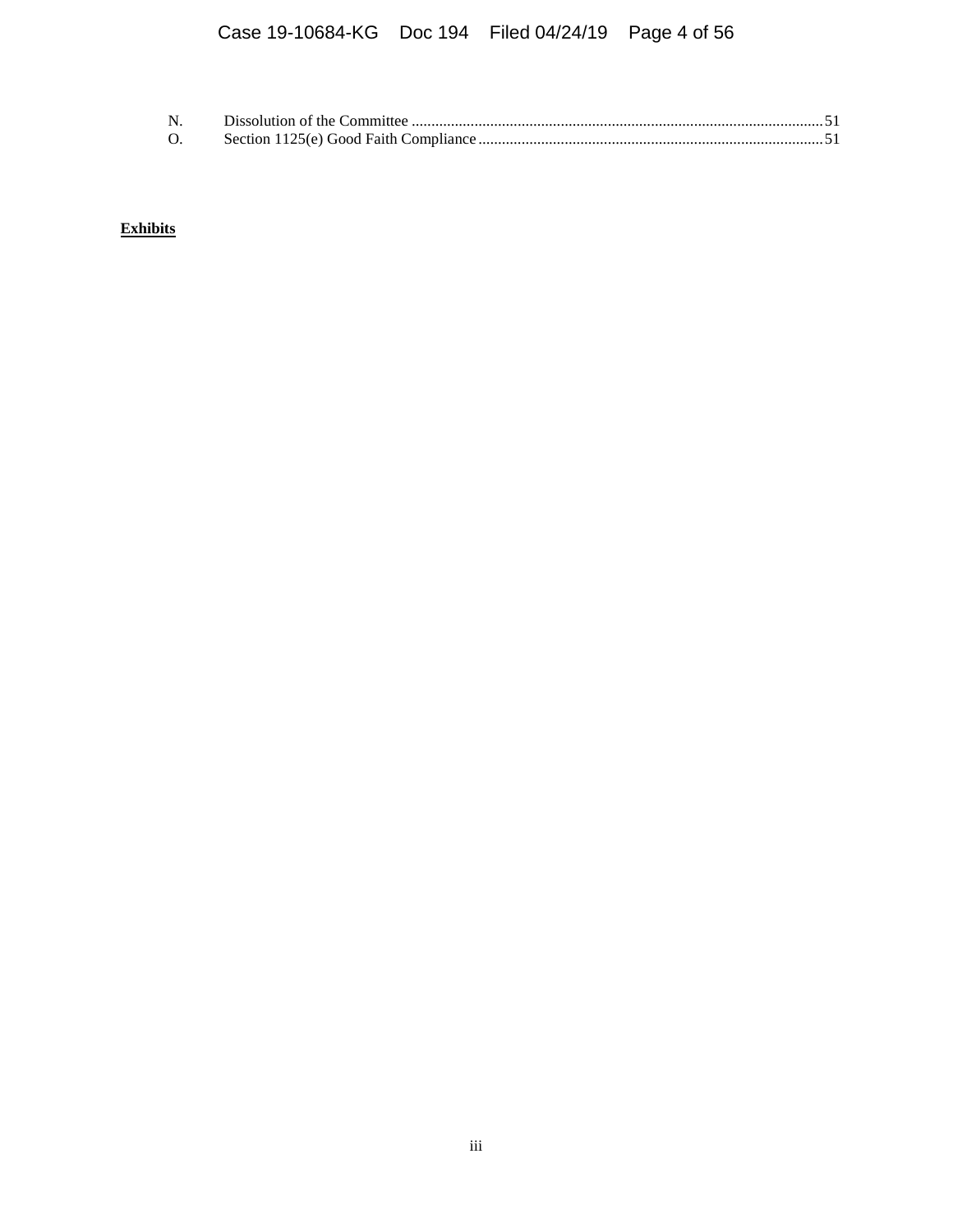#### **JOINT CHAPTER 11 PLAN OF REORGANIZATION OF HEXION HOLDINGS LLC AND ITS DEBTOR AFFILIATES UNDER CHAPTER 11 OF THE BANKRUPTCY CODE**

Hexion Holdings LLC, Hexion LLC, Hexion Inc., Lawter International Inc., Hexion CI Holding Company (China) LLC, Hexion Nimbus Inc., Hexion Nimbus Asset Holdings LLC, Hexion Deer Park LLC, Hexion VAD LLC, Hexion 2 U.S. Finance Corp., Hexion HSM Holdings LLC, Hexion Investments Inc., Hexion International Inc., North American Sugar Industries Incorporated, Cuban-American Mercantile Corporation, The West India Company, NL Coop Holdings LLC, and Hexion Nova Scotia Finance, ULC (each a "**Debtor**" and, collectively, the "**Debtors**"), propose this joint plan of reorganization (the "**Plan**") for the resolution of the outstanding Claims against, and Equity Interests in, the Debtors. Capitalized terms used in the Plan and not otherwise defined have the meanings ascribed to such terms in [Article I.A](#page-4-0) of the Plan.

Although proposed jointly for administrative purposes, the Plan constitutes a separate Plan for each Debtor for the resolution of outstanding Claims and Interests pursuant to the Bankruptcy Code. The Debtors seek to consummate the Restructuring Transactions on the Effective Date of the Plan. Each Debtor is a proponent of the Plan within the meaning of section 1129 of the Bankruptcy Code. The classifications of Claims and Interests set forth in [Article III](#page-22-0) of the Plan shall be deemed to apply separately with respect to each Plan proposed by each Debtor, as applicable. The Plan does not contemplate substantive consolidation of any of the Debtors.

Reference is made to the Disclosure Statement, filed contemporaneously with the Plan, for a discussion of the Debtors' history, businesses, results of operations, historical financial information, projections, and future operations, as well as a summary and analysis of the Plan and certain related matters, including distributions to be made under the Plan.

# **ALL HOLDERS OF CLAIMS AND INTERESTS ENTITLED TO VOTE ON THE PLAN ARE ENCOURAGED TO READ THE PLAN AND THE DISCLOSURE STATEMENT IN THEIR ENTIRETY BEFORE VOTING TO ACCEPT OR REJECT THE PLAN.**

# **Article I.**

#### **DEFINED TERMS AND RULES OF INTERPRETATION**

### <span id="page-4-0"></span>*A. Defined Terms*

The following terms shall have the following meanings when used in capitalized form herein:

1. "**1.5 Lien Notes**" means the 13.750% notes due 2022 issued under the 1.5 Lien Notes Indenture.

2. "**1.5 Lien Notes Claim**" means any Claim arising under or based upon the 1.5 Lien Notes or the 1.5 Lien Notes Indenture.

3. "**1.5 Lien Notes Documents**" means the 1.5 Lien Notes Indenture and all agreements and documents related to the 1.5 Lien Notes Indenture or the 1.5 Lien Notes.

4. "**1.5 Lien Notes Indenture**" means that certain Indenture, dated as of February 8, 2017, by and among Hexion Inc., as issuer, certain of the other Debtors, as guarantors, and the 1.5 Lien Notes Indenture Trustee (as modified, amended, or supplemented from time to time).

5. "**1.5 Lien Notes Indenture Trustee**" means Wilmington Savings Fund Society, FSB, as successor trustee under the 1.5 Lien Notes Indenture.

6. "**6.625% First Lien Notes**" means the 6.625% notes due 2020 issued under the 6.625% First Lien Notes Indenture.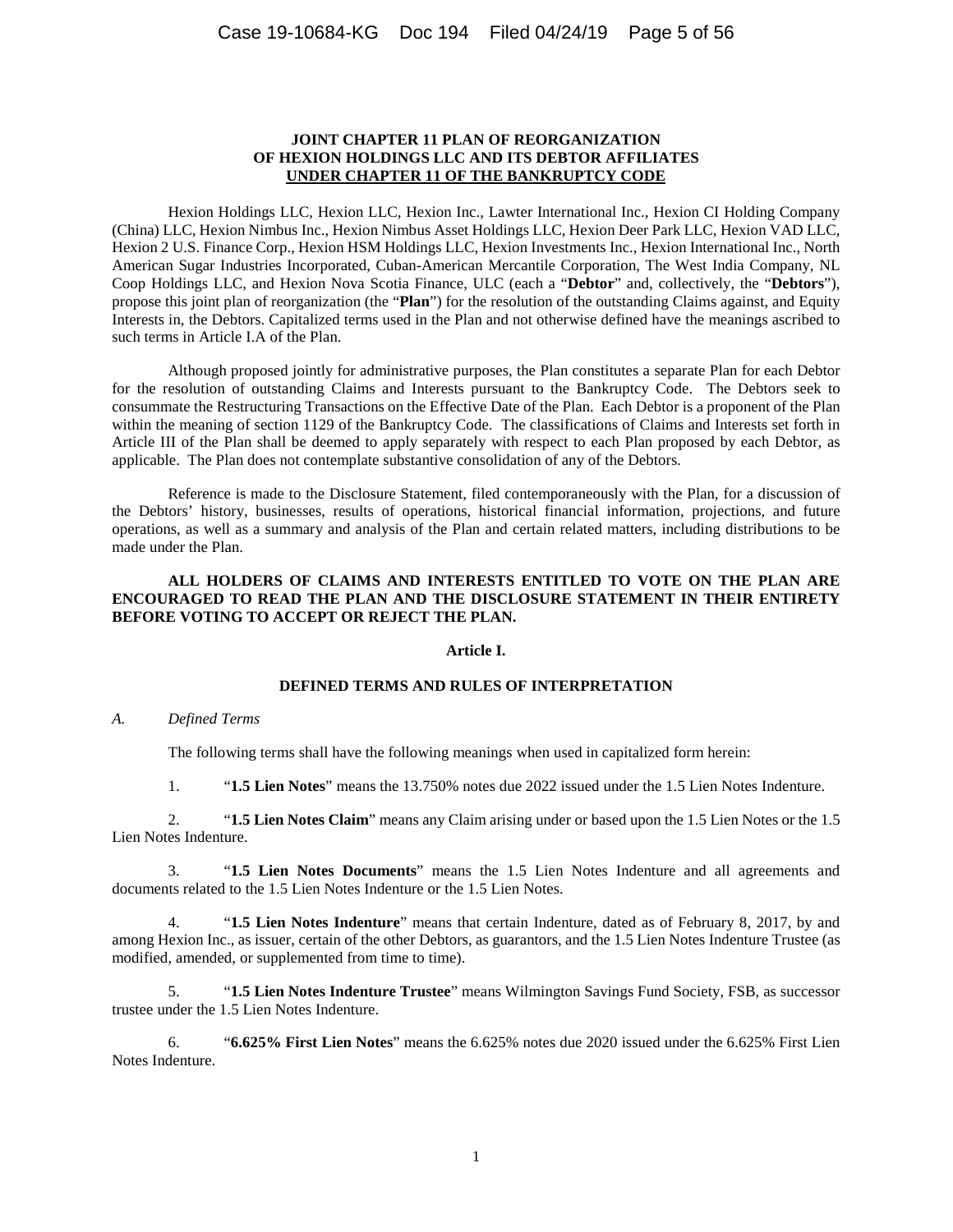7. "**6.625% First Lien Notes Claim**" means any Claim arising under or based upon the 6.625% First Lien Notes or the 6.625% First Lien Notes Indenture.

8. "**6.625% First Lien Notes Documents**" means the 6.625% First Lien Notes Indenture and all agreements and documents related to the 6.625% First Lien Notes Indenture and the 6.625% First Lien Notes.

9. "**6.625% First Lien Notes Indenture**" means that certain Indenture, dated as of March 14, 2012, by and among Hexion Inc., as issuer, certain of the other Debtors, as guarantors, and the 6.625% First Lien Notes Indenture Trustee (as modified, amended, or supplemented from time to time).

10. "**6.625% First Lien Notes Indenture Trustee**" means U.S. Bank, National Association, as successor trustee under the 6.625% First Lien Notes Indenture.

11. "**6.625% First Lien Notes Ration**" means the percentage of the First Lien Notes Recovery to be distributed to the Holders of Allowed 6.625% First Lien Notes Claims calculated in accordance with the First Lien Notes Distribution Allocation.

12. "**10.000% First Lien Notes**" means the 10.000% notes due 2020 issued under the 10.000% First Lien Notes Indenture.

13. "**10.000% First Lien Notes Claim**" means any Claim arising under or based upon the 10.000% First Lien Notes or the 10.000% First Lien Notes Indenture.

14. "**10.000% First Lien Notes Documents**" means the 10.000% First Lien Notes Indenture and all agreements and documents related to the 10.000% First Lien Notes Indenture and the 10.000% First Lien Notes.

15. "**10.000% First Lien Notes Indenture**" means that certain Indenture, dated as of April 15, 2015, by and among Hexion Inc., as issuer, certain of the other Debtors, as guarantors, and the 10.000% First Lien Notes Indenture Trustee (as modified, amended, or supplemented from time to time).

16. "**10.000% First Lien Notes Indenture Trustee**" means U.S. Bank, National Association, as successor trustee under the 10.000% First Lien Notes Indenture.

17. "**10.000% First Lien Notes Ration**" means the percentage of the First Lien Notes Recovery to be distributed to the Holders of Allowed 10.000% First Lien Notes Claims calculated in accordance with the First Lien Notes Distribution Allocation.

18. "**10.375% First Lien Notes**" means the 10.375% notes due 2022 issued under the 10.375% First Lien Notes Indenture.

19. "**10.375% First Lien Notes Claim**" means any Claim arising under or based upon the 10.375% First Lien Notes or the 10.375% First Lien Notes Indenture.

20. "**10.375% First Lien Notes Documents**" means the 10.375% First Lien Notes Indenture and all agreements and documents related to the 10.375% First Lien Notes Indenture and the 10.375% First Lien Notes.

21. "**10.375% First Lien Notes Indenture**" means that certain Indenture, dated as of February 8, 2017, by and among Hexion Inc., as issuer, certain of the other Debtors, as guarantors, and the 10.375% First Lien Notes Indenture Trustee (as modified, amended, or supplemented from time to time).

22. "**10.375% First Lien Notes Indenture Trustee**" means U.S. Bank, National Association, as successor trustee under the 10.375% First Lien Notes Indenture.

23. "**10.375% First Lien Notes Ration**" means the percentage of the First Lien Notes Recovery to be distributed to the Holders of Allowed 10.375% First Lien Notes Claims calculated in accordance with the First Lien Notes Distribution Allocation.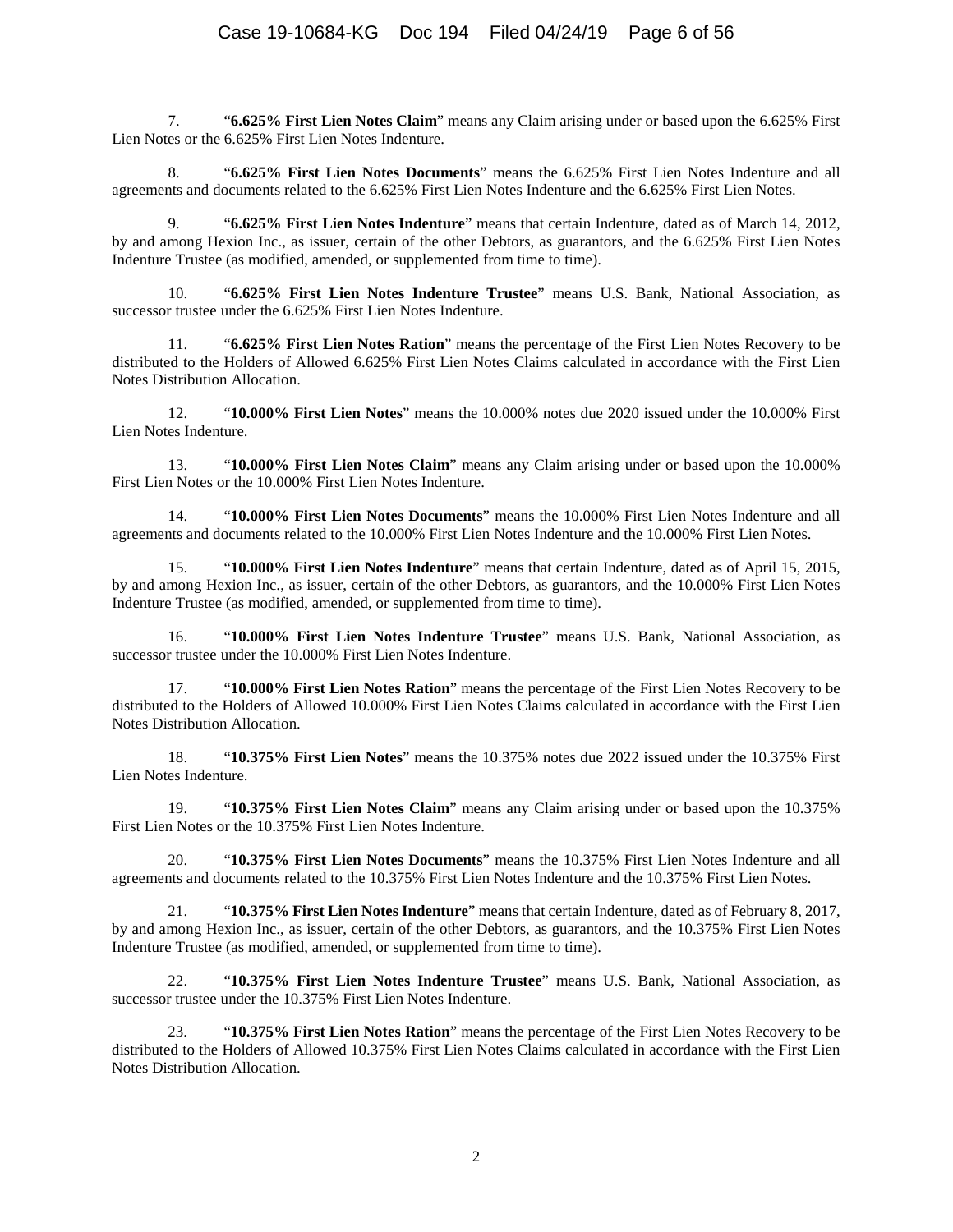24. "**Additional Debt Backstop Premium**" means a premium equal to 1.5% of the aggregate amount of the backstop commitments of the Debt Backstop Parties under the Debt Backstop Agreement, which shall be fully earned and nonrefundable upon entry of the DBA Approval Order, payable free and clear of and without withholding on account of any taxes, treated as an Allowed Administrative Claim against each of the Estates, and payable in Cash upon the closing of the New Long-Term Debt or otherwise as set forth in the Debt Backstop Agreement, and subject to the terms and conditions of the Debt Backstop Agreement.

25. "**Adequate Protection Payments**" means the aggregate of all adequate protection payments representing interest made with respect to the First Lien Notes pursuant to paragraph 16(c) of the Final DIP Order.

26. "**Administrative Claim**" means a Claim (other than any DIP Facility Claim or Intercompany Claim) for costs and expenses of administration under sections 503(b), 507(b), or 1114(e)(2) of the Bankruptcy Code, including: (a) the actual and necessary costs and expenses incurred after the Petition Date and through the Effective Date of preserving the Estates and operating the businesses of the Debtors; (b) Professional Fee Claims (to the extent Allowed by the Bankruptcy Court); (c) the Equity Backstop Premium, the Debt Backstop Premium and the Additional Debt Backstop Premium; and (d) all fees and charges assessed against the Estates under chapter 123 of title 28 United States Code, 28 U.S.C. §§ 1911-1930.

27. "**Administrative Claims Bar Date**" means the date that is the 30th day after the Effective Date.

28. "**Aggregate Fully Diluted Common Shares**" means the total number of New Common Equity outstanding as of the Effective Date after giving effect to the Plan (but prior to any New Common Equity issued or issuable under the Management Incentive Plan, the Equity Backstop Premium, and the Debt Backstop Premium).

29. "**Agreed Dilution**" means dilution of the New Common Equity on account of the additional New Common Equity issued pursuant to (a) the Rights Offering, (b) the Management Incentive Plan, and (c) to the extent paid in New Common Equity, the Equity Backstop Agreement and the Debt Backstop Agreement (including, respectively, as payment of the Equity Backstop Premium, and the Debt Backstop Premium).

30. "**Affiliate**" means an affiliate as defined in section 101(2) of the Bankruptcy Code.

31. "**Allowed**" means, with respect to any Claim or Interest, except as otherwise provided herein, a Claim or Interest allowed under the Plan, under the Bankruptcy Code, as applicable, or by a Final Order.

32. "**Avoidance Actions**" means any and all avoidance, recovery, subordination, or other claims, actions, or remedies that may be brought by or on behalf of the Debtors or their Estates or other authorized parties in interest under the Bankruptcy Code or applicable non-bankruptcy law, including actions or remedies under sections 502, 510, 542, 544, 545, 547 through 553, and 724(a) of the Bankruptcy Code or under similar or related state or federal statutes and common law, including fraudulent transfer laws.

33. "**Backstop Agreements**" means the Debt Backstop Agreement and the Equity Backstop Agreement.

34. "**Ballot**" means the ballots accompanying the Disclosure Statement upon which certain Holders of Impaired Claims entitled to vote shall, among other things, indicate their acceptance or rejection of the Plan in accordance with the Plan and the procedures governing the solicitation process.

35. "**Bankruptcy Code**" means title 11 of the United States Code, 11 U.S.C. §§ 101-1532.

36. "**Bankruptcy Court**" means the United States Bankruptcy Court for the District of Delaware or such other court having jurisdiction over the Chapter 11 Cases.

37. "**Bankruptcy Rules**" means the Federal Rules of Bankruptcy Procedure as promulgated by the United States Supreme Court under section 2075 of title 28 of the United States Code, 28 U.S.C. § 2075, as applicable to the Chapter 11 Cases, and the general, local, and chambers rules of the Bankruptcy Court.

38. "**Board Committee**" means Cyrus Capital Partners, L.P.; Monarch Alternative Capital LP; GoldenTree Asset Management; GSO Capital Partners; Brigade Capital Management; and Davidson Kempner Capital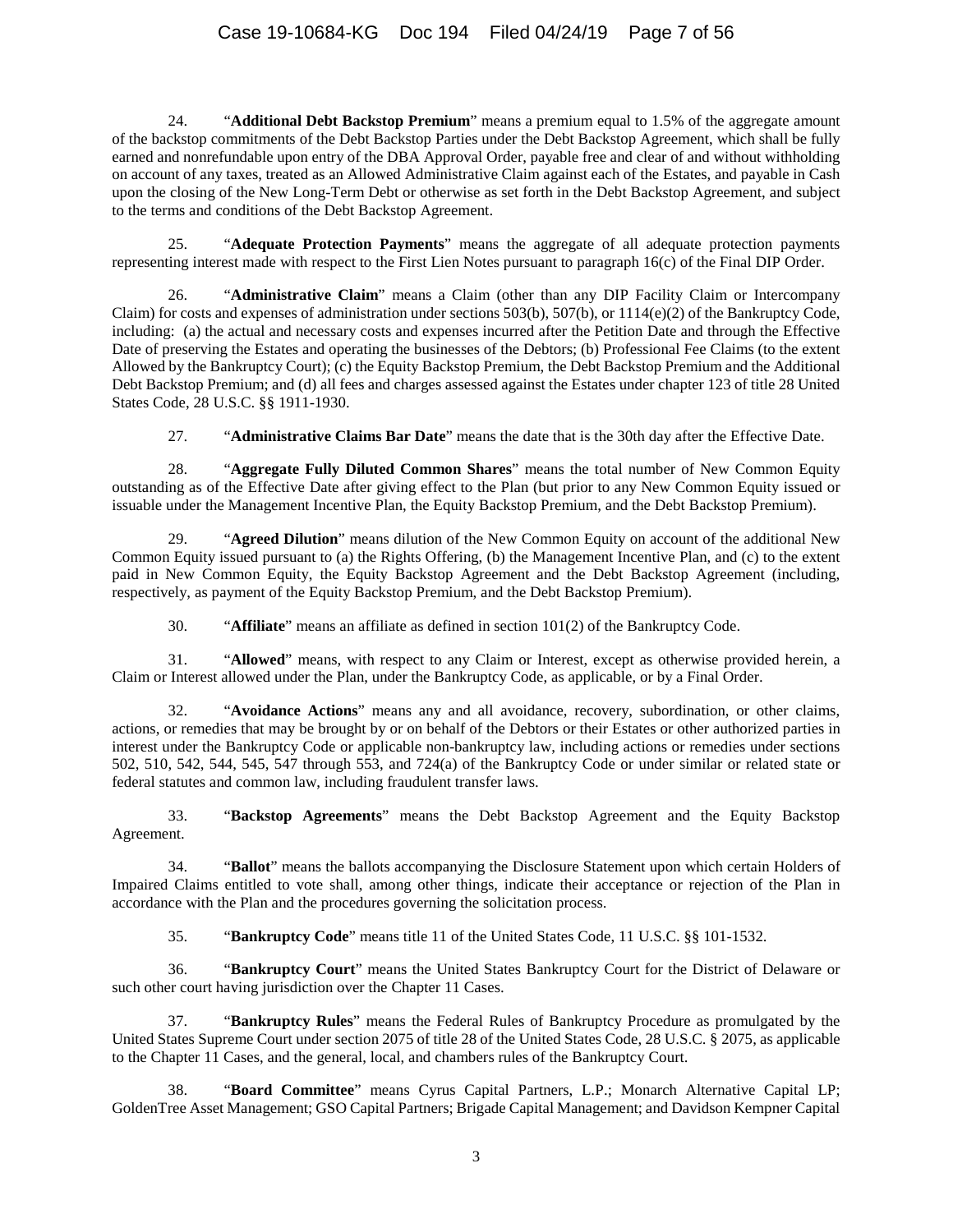Management LP; *provided*, that, (x) if a party represented on the Board Committee determines to give up its position on the Board Committee, the next largest pro forma holder of New Common Equity willing to serve will replace such resigning holder and (y) if any holder of New Common Equity represented on the Board Committee sells Claims and, after such sale, such holder is not then one of the six (6) largest holders of New Common Equity, on a pro forma basis (without giving effect to the Agreed Dilution), the other members of the Board Committee shall determine whether to request such selling member resign from the Board Committee and be replaced by the next largest pro forma holder of New Common Equity willing to serve.

39. "**Borden 2021 Debentures**" means the 9.200% unsecured debentures due 2021 issued by Borden Inc., predecessor-in-interest to Hexion Inc., pursuant to the Borden Debentures Indenture.

40. "**Borden 2021 Debentures Claim**" means any Claim arising under or based upon the Borden 2021 Debentures or the Borden Debentures Indenture.

41. "**Borden 2023 Debentures**" means the 7.875% unsecured debentures due 2023 issued by Borden Inc., predecessor-in-interest to Hexion Inc., pursuant to the Borden Debentures Indenture.

42. "**Borden 2023 Debentures Claim**" means any Claim arising under or based upon the Borden 2023 Debentures or the Borden Debentures Indenture.

43. "**Borden Debentures Claims**" means, collectively, the Borden 2021 Debentures Claims and the Borden 2023 Debentures Claims.

44. "**Borden Debentures Indenture**" means that certain Indenture, dated December 15, 1987, by and between Borden, Inc. (predecessor to Hexion Inc.) and the Borden Debentures Trustee (as modified, amended, or supplemented from time to time).

45. "**Borden Debentures Trustee**" means The Bank of New York, in its capacity as trustee under the Borden Debentures Indenture.

46. "**Business Day**" means any day, other than a Saturday, Sunday or "legal holiday" (as that term is defined in Bankruptcy Rule 9006(a)).

47. "**Cash**" means the legal tender of the United States of America or the equivalent thereof.

48. "**Causes of Action**" means any claims, interests, damages, remedies, causes of action, demands, rights, actions, suits, obligations, liabilities, accounts, defenses, offsets, powers, privileges, licenses, liens, indemnities, guaranties, and franchises of any kind or character whatsoever, whether known or unknown, foreseen or unforeseen, existing or hereinafter arising, contingent or non-contingent, liquidated or unliquidated, secured or unsecured, assertable, directly or derivatively, matured or unmatured, suspected or unsuspected, in contract, tort, law, equity, or otherwise. Causes of Action also include: (a) all rights of setoff, counterclaim, or recoupment and claims under contracts or for breaches of duties imposed by law; (b) the right to object to or otherwise contest Claims or Interests; (c) Avoidance Actions; and (d) such claims and defenses as fraud, mistake, duress, and usury, and any other defenses set forth in section 558 of the Bankruptcy Code.

49. "**Chapter 11 Cases**" means (a) when used with reference to a particular Debtor, the chapter 11 case filed for that Debtor under chapter 11 of the Bankruptcy Code in the Bankruptcy Court and (b) when used with reference to all Debtors, the jointly administered chapter 11 cases for all of the Debtors.

50. "**Claim**" means any claim, as defined in section 101(5) of the Bankruptcy Code, against any of the Debtors.

51. "**Claims Objection Deadline**" means the deadline for objecting to a Claim, which shall be on the date that is the later of (a)(i) with respect to Administrative Claims, 120 days after the Administrative Claims Bar Date or (ii) with respect to all other Claims, 180 days after the Effective Date and (b) such other deadline as may be specifically fixed by the Debtors or the Reorganized Debtors, as applicable, or by an order of the Bankruptcy Court for objecting to such Claims.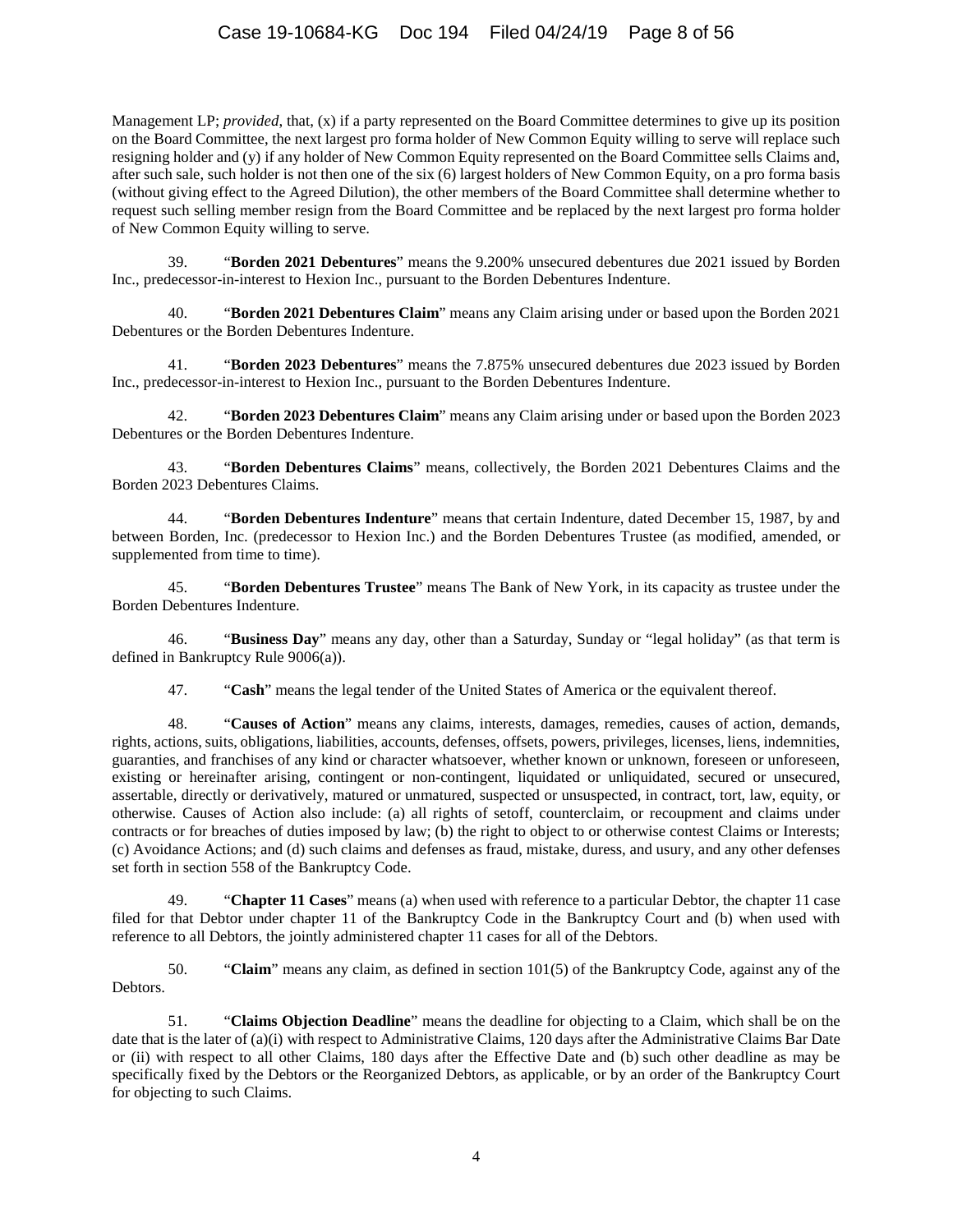52. "**Claims Register**" means the official register of Claims and Equity Interests maintained by the Notice and Claims Agent.

53. "**Class**" means a category of Claims or Equity Interests as set forth i[n Article III](#page-22-0) of the Plan pursuant to section 1122(a) of the Bankruptcy Code.

54. "**Committee**" means the statutory committee of unsecured creditors appointed in the Chapter 11 Cases pursuant to section 1102 of the Bankruptcy Code by the United States Trustee, pursuant to the *Notice of Appointment of Official Committee of Unsecured Creditors* [Docket No. 148] on April 10, 2019 and as such may be reconstituted from time to time.

55. "**Compensation and Benefits Programs**" means all employment, confidentiality, and noncompetition agreements, bonus, gainshare, and incentive programs (other than awards of Equity Interests, stock options, restricted stock, restricted stock units, warrants, rights, convertible, exercisable, or exchangeable securities, stock appreciation rights, phantom stock rights, redemption rights, profits interests, equity-based awards, or contractual rights to purchase or acquire equity interest at any time and all rights arising with respect thereto), vacation, holiday pay, severance, retirement, supplemental retirement, executive retirement, pension, deferred compensation, medical, dental, vision, life and disability insurance, flexible spending account, and other health and welfare benefit plans, employee expense reimbursement, and other benefit obligations of the Debtors, and all amendments and modifications thereto, applicable to the Debtors' employees, former employees, retirees, and non-employee directors and the employees, former employees and retirees of their subsidiaries.

56. "**Confirmation**" means the entry of the Confirmation Order by the Bankruptcy Court on the docket of the Chapter 11 Cases.

57. "**Confirmation Date**" means the date upon which Confirmation occurs.

58. "**Confirmation Hearing**" means the hearing conducted by the Bankruptcy Court pursuant to section 1128(a) of the Bankruptcy Code to consider confirmation of the Plan, as such hearing may be adjourned or continued from time to time.

59. "**Confirmation Order**" means the order of the Bankruptcy Court confirming the Plan pursuant to section 1129 of the Bankruptcy Code.

60. "**Consenting Noteholders**" means the holders of Notes Claims that are or become party to the Restructuring Support Agreement in accordance with the terms thereof.

61. "**Consenting Parties**" means the Consenting Noteholders and the Consenting Sponsors.

62. "**Consenting Sponsors**" means the holders of Equity Interests in Hexion Holdings LLC that are or become party to the Restructuring Support Agreement in accordance with the terms thereof.

63. "**Consenting Sponsor Claim Settlement**" means the agreement by the Consenting Sponsors to receive the Settlement Note on the Effective Date, in full satisfaction, compromise, and discharge of any General Unsecured Claims held by such Consenting Sponsors as of the Effective Date, other than any Claims arising under or related to the Debtors' Indemnification Provisions or the D&O Liability Insurance Policies.

64. "**Cure Cost**" means all amounts, including an amount of \$0.00, required to cure any monetary defaults under any Executory Contract or Unexpired Lease (or such lesser amount as may be agreed upon by the parties under an Executory Contract or Unexpired Lease) that is to be assumed by the Debtors pursuant to sections 365 or 1123 of the Bankruptcy Code.

65. "**D&O Liability Insurance Policies**" means, collectively, all insurance policies (including any "tail policy" and all agreements, documents, or instruments related thereto) existing as of the Petition Date of any of the Debtors for current or former directors', managers', and officers' liability.

66. "**DBA Approval Order**" means the order of the Bankruptcy Court approving the Debtors' entry into and performance under the Debt Backstop Agreement.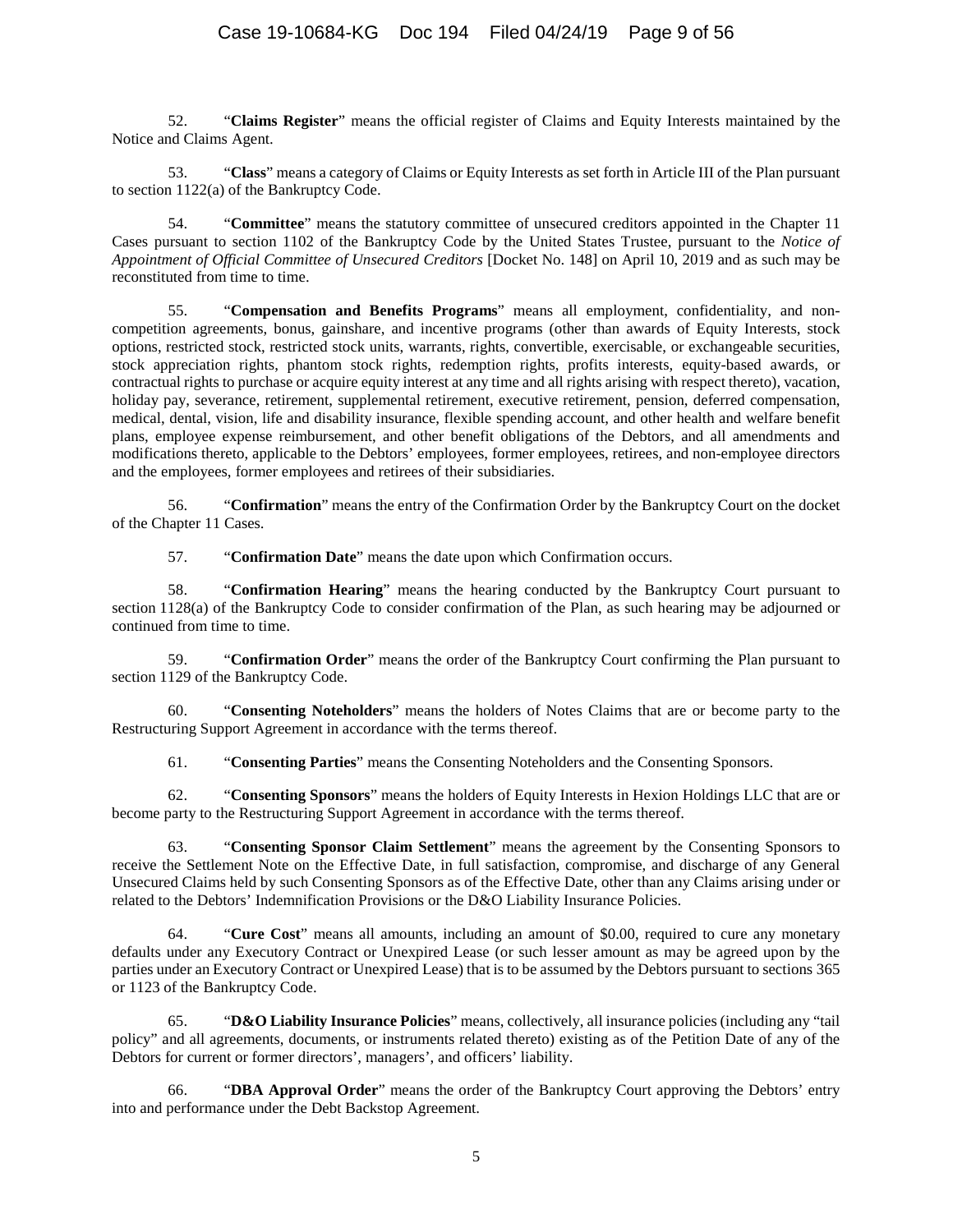67. "**Debt Backstop Agreement**" means that certain Debt Backstop Commitment Agreement, among the Debtors and the Debt Backstop Parties (including all exhibits, schedules, attachments and/or addendum thereto), pursuant to which the Debt Backstop Parties have agreed to backstop the New Long-Term Debt.

68. "**Debt Backstop Parties**" means the Consenting Noteholders that have executed the Debt Backstop Agreement.

69. "**Debt Backstop Premium**" means a premium equal to 3.375% of the aggregate amount of the backstop commitments of the Debt Backstop Parties under the Debt Backstop Agreement, which shall be fully earned and nonrefundable upon entry of the DBA Approval Order, payable free and clear of and without withholding on account of any taxes, treated as an Allowed Administrative Claim against each of the Estates, and payable in Cash (or, at the option of each Debt Backstop Party, in shares of New Common Equity at the Plan Equity Value, which shares shall be incremental to the Aggregate Fully Diluted Common Shares) as set forth in the Debt Backstop Agreement and subject to the terms and conditions of the Debt Backstop Agreement.

70. "**Debtor Release**" means the releases set forth in [Article IX.B](#page-45-0) of the Plan.

71. "**Definitive Document Consent Rights**" means, as to each document made subject thereto under the Restructuring Support Agreement or the Plan, the requirement that such document be consistent with the Restructuring Support Agreement and otherwise in form and substance reasonably acceptable to the Debtors and the Required Consenting Noteholders, *provided*, *however*, that notwithstanding the foregoing, the New Organizational Documents shall be acceptable only to the Debtors and the Board Committee; *provided*, *further*, that the New Organizational Documents shall contain customary minority protections reasonably acceptable to the Required Consenting Noteholders, and there shall be a single class of stock of Reorganized Hexion on the Effective Date; *provided*, *further*, as to any inconsistencies between the applicable document and the Restructuring Support Agreement, that (a) the economic treatment provided under the applicable document (including, without limitation, any term or condition affecting or relating to any economic rights or obligations of any Consenting Noteholders in connection with the Restructuring) shall be acceptable to the Debtors, on the one hand, and the Required Consenting Noteholders and/or the Consenting Sponsors (solely as to the respective treatment provided to each of the foregoing), as applicable, and (b) any release, exculpation and injunction provisions under the Plan shall be acceptable to the Required Consenting Parties; and *provided*, *further*, that any document referred to in the Plan as subject to the Definitive Document Consent Rights (and any amendments, modifications, supplements or waivers to such document) that (x) affects the release, exculpation, injunction, indemnification or insurance provisions related to the Consenting Sponsors, (y) adversely affects the rights or obligations of the Consenting Sponsors pursuant to or identified in the Restructuring Support Agreement and to be implemented pursuant to the Plan, or (z) relates to the Settlement Note, in each case shall be reasonably acceptable to the Consenting Sponsors. For the avoidance of doubt, nothing in the Plan shall alter any rights of the Debtors or the Consenting Parties under the Restructuring Support Agreement.

72. "**DIP ABL Agent**" means JPMorgan Chase Bank, N.A., in its capacity as administrative agent, collateral agent, swingline lender and initial issuing bank under the DIP ABL Facility.

73. "**DIP ABL Agreement**" means that certain Amended and Restated Senior Secured Debtor-in-Possession Asset-Based Revolving Credit Agreement, as amended, supplemented, or modified from time to time, among Hexion LLC as holdings, Hexion Inc., Hexion Canada Inc., Hexion B.V., Hexion UK Limited, Borden Chemical U.K. Limited, and Hexion GmbH as borrowers, the guarantors party thereto, the lenders party thereto, and the DIP ABL Agent.

74. "**DIP ABL Arrangers**" means JPMorgan Chase Bank, N.A., Credit Suisse Loan Funding and Citibank, N.A., in their respective capacities as joint lead arrangers and joint bookrunners under the DIP ABL Facility.

75. "**DIP ABL Facility**" means the debtor-in-possession asset-based revolving credit facility provided by the DIP ABL Agreement, as approved by the DIP Orders and as it may be amended, modified, ratified, extended, renewed, restated or replaced from time to time in accordance with the DIP ABL Agreement and the DIP Orders.

76. "**DIP Agents**" means the DIP ABL Agent and the DIP Term Loan Agent.

77. "**DIP Arrangers**" means the DIP ABL Arrangers and the DIP Term Loan Arrangers.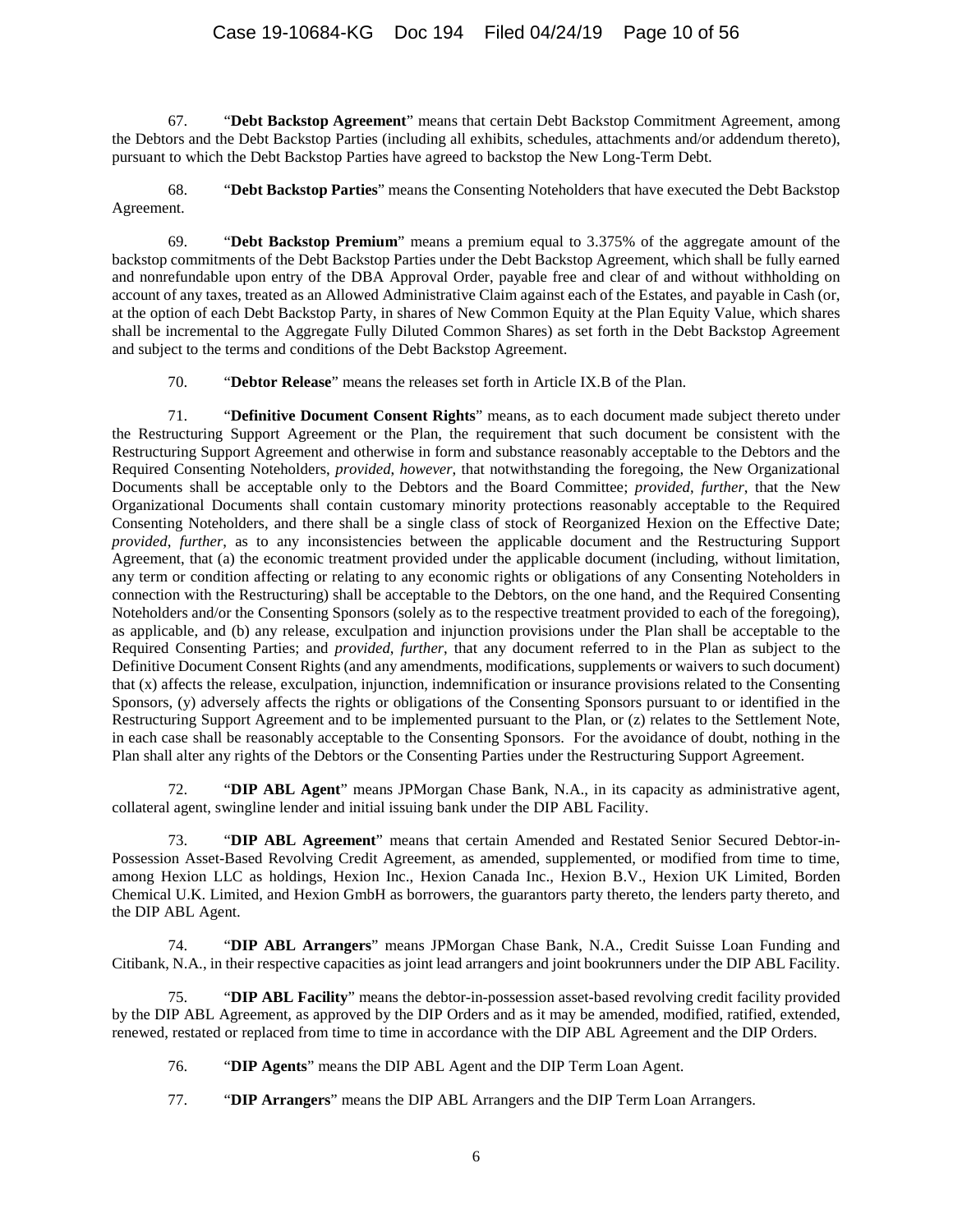78. "**DIP Credit Agreements**" means the DIP ABL Agreement and the DIP Term Loan Agreement.

79. "**DIP Facilities**" means the DIP ABL Facility and the DIP Term Loan Facility.

80. "**DIP Facility Claim**" means any Claim held by the DIP Agents or DIP Lenders derived from or based upon the DIP Facilities or the DIP Orders, including claims for all principal amounts outstanding, interest, fees, expenses, costs, indemnification and other charges arising under or related to the DIP Facilities.

81. "**DIP Intercompany Loan**" means that certain intercompany loan made by Hexion International Holdings B.V. to Hexion Inc. pursuant to the terms of the DIP Orders.

82. "**DIP Lenders**" means the banks, financial institutions, and other lenders party to the DIP Facilities from time to time.

83. "**DIP Orders**" means, collectively, the Interim DIP Order and the Final DIP Order.

84. "**DIP Term Loan Agent**" means JPMorgan Chase Bank, N.A., as in its capacity as administrative agent under the DIP Term Loan Facility.

85. "**DIP Term Loan Agreement**" means that certain Senior Secured Term Loan Agreement, as amended, supplemented, or modified from time to time, among Hexion LLC, Hexion Inc., Hexion International Holdings B.V. as borrower, the guarantors party thereto, the lenders party thereto, and the DIP Term Loan Agent.

86. "**DIP Term Loan Arrangers**" means Credit Suisse Loan Funding and JPMorgan Chase Bank, N.A., in their respective capacities as joint lead arrangers and joint bookrunners under the DIP Term Loan Agreement.

87. "**DIP Term Loan Facility**" means the debtor-in-possession term loan credit facility provided by the DIP Term Loan Agreement, as approved by the DIP Orders and as it may be amended, modified, ratified, extended, renewed, restated or replaced from time to time in accordance with the DIP Term Loan Agreement and the DIP Orders

88. "**Disclosure Statement**" means the disclosure statement for the Plan, including all exhibits and schedules thereto, as amended, supplemented, or modified from time to time, that is prepared and distributed in accordance with sections 1125, 1126(b), and 1145 of the Bankruptcy Code, Bankruptcy Rule 3018, and other applicable law, subject to the Definitive Document Consent Rights.

89. "**Disclosure Statement Order**" means the order of the Bankruptcy Court approving the Disclosure Statement.

90. "**Disputed**" means, with respect to any Claim or Equity Interest, except as otherwise provided herein, a Claim or Equity Interest that is not Allowed and not disallowed under the Plan, the Bankruptcy Code, or a Final Order.

91. "**Distribution Agent**" means the Debtors or any Entity or Entities chosen by the Debtors, which Entities may include the Notice and Claims Agent and the Indenture Trustees, to make or to facilitate distributions required by the Plan.

92. "**Distribution Record Date**" means the date for determining which Holders of Claims (other than Holders of Notes Claims) are eligible to receive distributions under the Plan, which date shall be the Confirmation Date.

93. "**DTC**" means The Depository Trust Company or any successor thereto.

94. "**EBA Approval Order**" means an order of the Bankruptcy Court approving the Debtors' entry into and performance under the Equity Backstop Agreement.

95. "**Effective Date**" means the date on which: (a) no stay of the Confirmation Order is in effect; and (b) all conditions specified i[n Article VIII.A](#page-43-0) of the Plan have been (i) satisfied or (ii) waived pursuant t[o Article VIII.A](#page-43-0) of the Plan.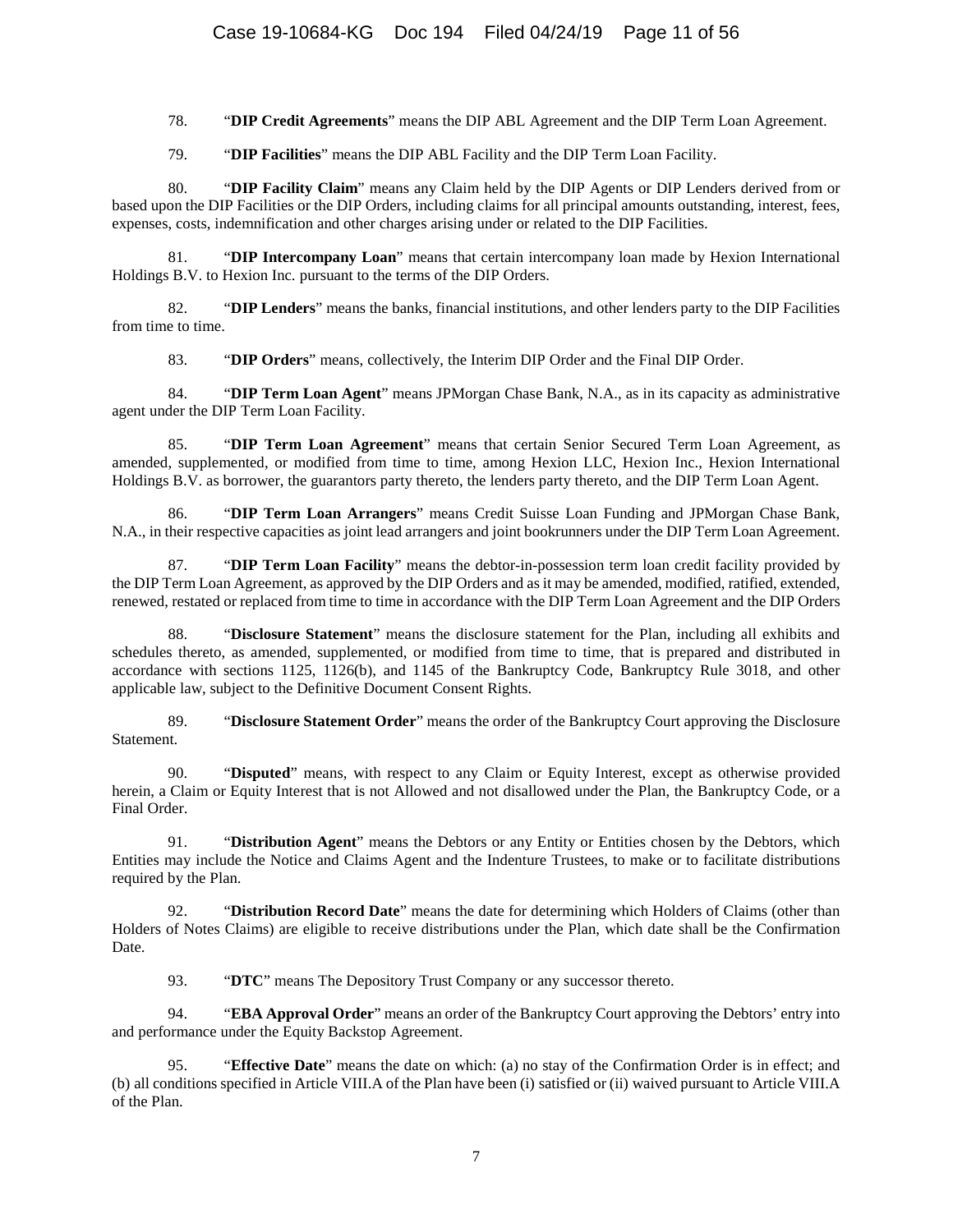96. "**Entity**" means an entity as defined in section 101(15) of the Bankruptcy Code.

97. "**Equity Backstop Agreement**" means that certain Equity Backstop Commitment Agreement, among the Debtors and the Equity Backstop Parties (including all exhibits, schedules, attachments and/or addendum thereto), pursuant to which the Equity Backstop Parties have agreed to backstop the Rights Offering.

98. "**Equity Backstop Parties**" means the Consenting Noteholders that have executed the Equity Backstop Agreement.

99. "**Equity Backstop Premium**" means a premium equal to 8% of the aggregate amount of obligations backstopped by the Equity Backstop Parties under the Equity Backstop Agreement and which shall be fully earned and nonrefundable upon entry of the EBA Approval Order, payable free and clear of and without withholding on account of any taxes, treated as an Allowed Administrative Claim against each of the Estates, and paid in Cash (or, at the option of each Equity Backstop Party, in shares of New Common Equity at the Plan Equity Value, which shares shall be incremental to the Aggregate Fully Diluted Common Shares) upon closing of the Rights Offering or otherwise as set forth in the Equity Backstop Agreement, and subject to the terms and conditions of the Equity Backstop Agreement (including, without limitation, the provisions of the Equity Backstop Agreement providing for a reduction in the aggregate Equity Backstop Premium under certain circumstances set forth therein).

100. "**Equity Interest**" means any issued, unissued, authorized, or outstanding shares of common stock, preferred stock, or other instrument evidencing an ownership interest in a Debtor, whether or not transferable, together with any warrants, equity-based awards, or contractual rights to purchase or acquire such equity interests at any time and all rights arising with respect thereto that existed immediately before the Effective Date; *provided* that Equity Interest does not include any Intercompany Interest.

101. "**Estate**" means, as to each Debtor, the estate created for such Debtor in its Chapter 11 Case pursuant to sections 301 and 541 of the Bankruptcy Code.

102. "**Exculpated Party**" means each of the following, solely in its capacity as such: (a) the Debtors; (b) the Reorganized Debtors; (c) the Consenting Noteholders; (d) the Equity Backstop Parties; (e) the Debt Backstop Parties; (f) the New Lenders; (g) the New Debt Agents; (h) the New Debt Arrangers; (i) the DIP Lenders; (j) the DIP Agents; (k) the DIP Arrangers; (l) the Consenting Sponsors; (m) the Committee and its members; and (n) with respect to each of the foregoing Entities in clauses (a) through (l), each such Entities' predecessors, successors and assigns, subsidiaries, Affiliates, managed accounts or funds, current and former officers, directors, managers, principals, shareholders, members, partners, employees, agents, advisory board members, financial advisors, attorneys, accountants, investment bankers, consultants, representatives, management companies, fund advisors and other professionals, and such Entities' respective heirs, executors, estate, and nominees.

103. "**Executory Contract**" means a contract to which one or more of the Debtors is a party that is subject to assumption or rejection under sections 365 or 1123 of the Bankruptcy Code.

104. "**Final DIP Order**" means the order of the Bankruptcy Court authorizing the Debtors, on a final basis, among other things, to (a) enter into the DIP Facilities and incur postpetition obligations thereunder and (b) use cash collateral pursuant to the terms set forth therein.

105. "**Final Order**" means an order or judgment of the Bankruptcy Court or other court of competent jurisdiction with respect to the relevant subject matter that has not been reversed, stayed, modified, or amended, and as to which the time to appeal, seek reconsideration under Rule 59(b) or 59(e) of the Federal Rules of Civil Procedure, seek a new trial, reargument, or rehearing and, where applicable, petition for certiorari has expired and no appeal, motion for reconsideration under Rule 59(b) or 59(e) of the Federal Rules of Civil Procedure, motion for a new trial, reargument or rehearing or petition for certiorari has been timely taken, or as to which any appeal that has been taken or any petition for certiorari that has been or may be filed has been resolved by the highest court to which the order or judgment was appealed or from which certiorari was sought, or as to which any motion for reconsideration that has been filed pursuant to Rule 59(b) or 59(e) of the Federal Rules of Civil Procedure or any motion for a new trial, reargument, or rehearing shall have been denied, resulted in no modification of such order, or has otherwise been dismissed with prejudice; *provided* that the possibility that a motion pursuant to Rule 60 of the Federal Rules of Civil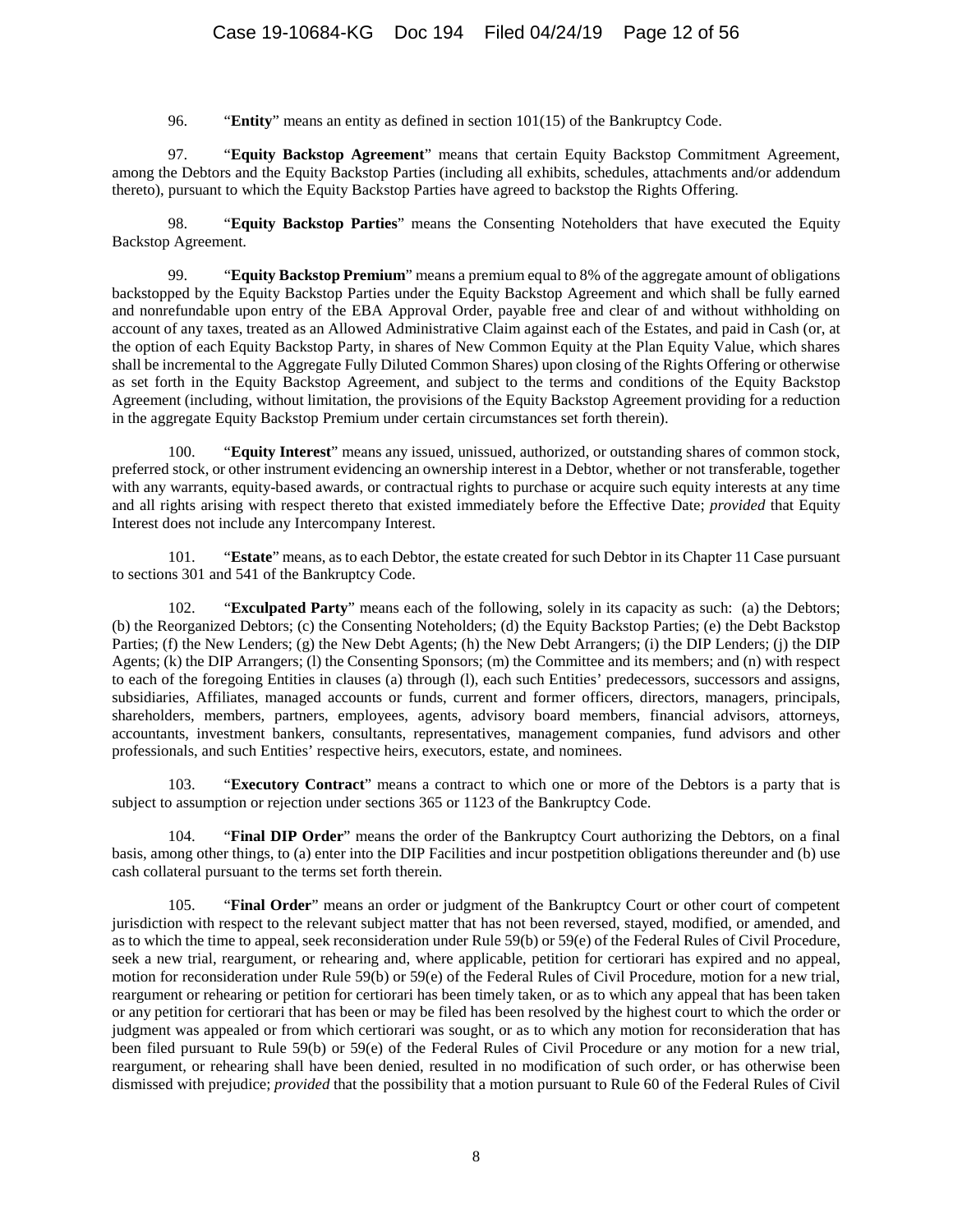Procedure or Bankruptcy Rule 9024, or any analogous rule, may be filed relating to such order or judgment shall not cause such order or judgment not to be a Final Order.

106. "**First Lien ABL Agent**" means JPMorgan Chase Bank, N.A., in its capacity as administrative agent and collateral agent under the First Lien ABL Credit Agreement.

107. "**First Lien ABL Credit Agreement**" means that certain Amended and Restated Asset-Based Revolving Credit Agreement, dated as of December 21, 2016, among Hexion Inc., as borrower, Hexion, as holdings, and certain of the other Debtors, as guarantors, the First Lien ABL Agent, and other lenders party thereto (as modified, amended, or supplemented from time to time).

108. "**First Lien ABL Lenders**" means the banks, financial institutions and other lenders party to the First Lien ABL Credit Agreement from time to time.

109. "**First Lien Notes**" means, collectively, the 6.625% First Lien Notes, the 10.000% First Lien Notes, and the 10.375% First Lien Notes.

110. "**First Lien Notes Claims**" means, collectively, the 6.625% First Lien Notes Claims, the 10.000% First Lien Notes Claims, and the 10.375% First Lien Notes Claims.

111. "**First Lien Notes Documents**" means, collectively, the 6.625% First Lien Notes Documents, the 10.000% First Lien Notes Documents, and the 10.375% First Lien Notes Documents.

112. "**First Lien Notes Distribution Allocation**" means the allocation of the First Lien Notes Recovery in accordance with Section 2.05(b)(D) of the First Lien Intercreditor Agreement (as defined in the Final DIP Order) and Section 4.01 of the Collateral Agreement (as defined in the Final DIP Order) based on (a) the outstanding amount of principal and accrued interest (as if the Chapter 11 Cases had not been commenced) on the 6.625% First Lien Notes, the 10.000% First Lien Notes and the 10.375% First Lien Notes, respectively, as of the Effective Date less (b) in each case, the amount of Adequate Protection Payments made on the 6.625% First Lien Notes, 10.000% First Lien Notes and 10.375% First Lien Notes, respectively.

113. "**First Lien Notes Indentures**" means, collectively, the 6.625% First Lien Notes Indenture, the 10.000% First Lien Notes Indenture, and the 10.375% First Lien Notes Indenture.

114. "**First Lien Notes Indenture Trustees**" means, collectively, the 6.625% First Lien Notes Indenture Trustee, the 10.000% First Lien Notes Indenture Trustee, and the 10.375% First Lien Notes Indenture Trustee.

115. "**First Lien Notes Recovery**" means, collectively, (i) Cash in the amount of \$1,450,000,000 less the aggregate amount of Adequate Protection Payments made to the Holders of First Lien Notes Claims during the Chapter 11 Cases, (ii) 72.5% of New Common Equity (subject to the Agreed Dilution), and (iii) 72.5% of the Rights.

116. "**First Lien Notes Trustee Professional Fees**" means, collectively, to the extent not previously paid in connection with the Chapter 11 Cases, all outstanding reasonable and documented fees and expenses of (a) Kelley Drye & Warren, (b) one local counsel, and (c) advisors to the First Lien Notes Indenture Trustee to the extent required by the First Lien Notes Indentures.

"General Administrative Claim" means any Administrative Claim, other than a Professional Fee Claim or a Claim for fees and charges assessed against the Estates under chapter 123 of title 28 United States Code, 28 U.S.C. §§ 1911-1930.

118. "**General Unsecured Claim**" means any unsecured Claim (other than an Administrative Claim, a Priority Tax Claim, an Other Priority Claim, an Intercompany Claim, or on account of the Notes Claims) including (a) Claims arising from the rejection of Unexpired Leases or Executory Contracts, and (b) Claims arising from any litigation or other court, administrative or regulatory proceeding, including damages or judgments entered against, or settlement amounts owing by a Debtor in connection therewith.

119. "**Governmental Unit**" means a governmental unit as defined in section 101(27) of the Bankruptcy Code.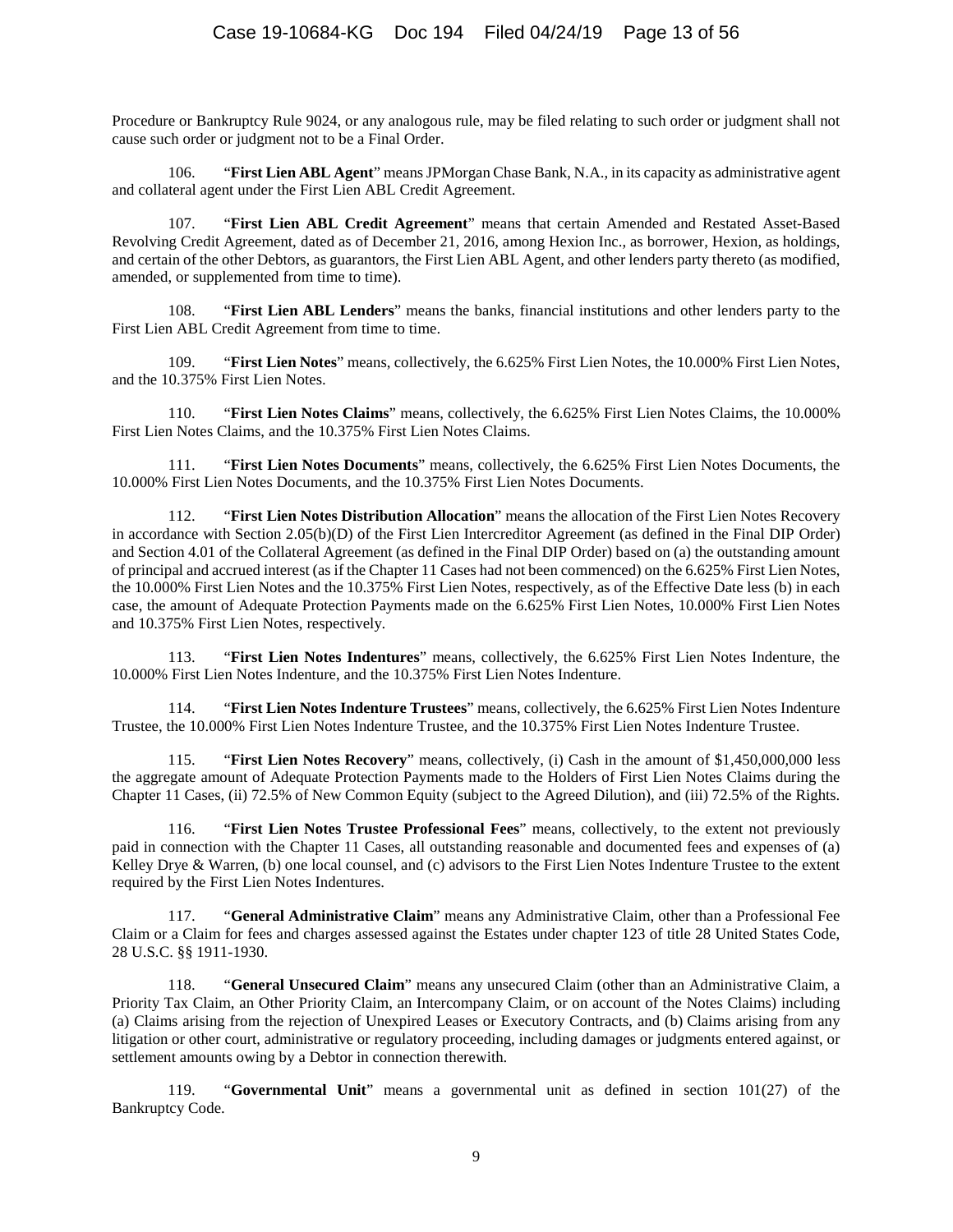- 120. "**Hexion**" means Hexion Holdings LLC.
- 121. "**Holder**" means an Entity holding a Claim or Interest.
- 122. "**Impaired**" means "impaired" within the meaning of section 1124 of the Bankruptcy Code.

123. "**Indemnification Provisions**" means each of the Debtors' indemnification provisions in effect as of the Petition Date, whether in the Debtors' bylaws, certificates of incorporation, other formation documents, board resolutions, management or indemnification agreements, employment contracts, or otherwise providing a basis for any obligation of a Debtor to indemnify, defend, reimburse, or limit the liability of, or to advances fees and expenses to, any of the Debtors' current and former directors, officers, equity holders, managers, members, employees, accountants, investment bankers, attorneys, other professionals, and professionals of the Debtors, and such current and former directors', officers', and managers' respective Affiliates, each of the foregoing solely in their capacity as such.

124. "**Initial Distribution Date**" means the date that is on or as soon as practicable after the Effective Date when distributions under the Plan shall commence for each Class entitled to receive distributions.

125. "**Intercompany Claims**" means, collectively, any Claim held by a Debtor against another Debtor.

126. "**Intercompany Interest**" means an Equity Interest in a Debtor held by another Debtor.

127. "**Interests**" means, collectively, Equity Interests and Intercompany Interests.

128. "**Interim DIP Order**" means the *Interim Order Under 11 U.S.C. §§ 105, 361, 362, 363(c), 363(d), 364(c), 364(d), 364(e) and 507 and Bankruptcy Rules 2002, 4001 and 9014 (i) Authorizing the Debtors to Obtain Postpetition Financing, (ii) Authorizing the Debtors to Use Cash Collateral, (iii) Granting Adequate Protection to Prepetition Secured Lenders and (iv) Scheduling a Final Hearing Pursuant to Bankruptcy Rules 4001(b) and 4001(c)* [Docket No. 103].

129. "**Junior Notes Claims**" means, collectively, the 1.5 Lien Notes Claims, the Second Lien Notes Claims, and the Borden Debentures Claims.

130. "**Junior Notes Indentures**" means, collectively, the 1.5 Lien Notes Indenture, the Second Lien Notes Indenture, and the Borden Debentures Indenture.

131. "**Junior Notes Indenture Trustees**" means, collectively, the 1.5 Lien Notes Indenture Trustee, the Second Lien Notes Indenture Trustee, and the Borden Debentures Trustee.

132. "**Junior Notes Trustee Professional Fees**" means, collectively, to the extent not previously paid in connection with the Chapter 11 Cases, all outstanding reasonable and documented fees and expenses of (a)(i) Arnold & Porter Kaye Scholer LLP as counsel for the 1.5 Lien Notes Indenture Trustee, and (ii) one local counsel, (b)(i) Reed Smith, counsel for the Second Lien Notes Indenture Trustee, and (ii) one local counsel, (c)(i) Emmet Marvin, counsel for the Borden Debenture Trustee, and (ii) one local counsel, and (d) advisors to the 1.5 Lien Notes Indenture Trustee, the Second Lien Notes Indenture Trustee, and the Borden Debentures Trustee to the extent required by the applicable 1.5 Lien Notes Indenture, Second Lien Notes Indenture, or Borden Debentures Indenture.

133. "**Lien**" means a lien as defined in section 101(37) of the Bankruptcy Code.

134. "**Local Bankruptcy Rules**" means the Local Rules of Bankruptcy Practice and Procedure of the United States Bankruptcy Court for the District of Delaware.

135. "**Management Incentive Plan**" means the management incentive plan of the Reorganized Debtors, which shall include up to 10% of the fully diluted New Common Equity issued on the Effective Date, the terms of which shall be determined by the New Board (including with respect to form, structure, allocation, participation,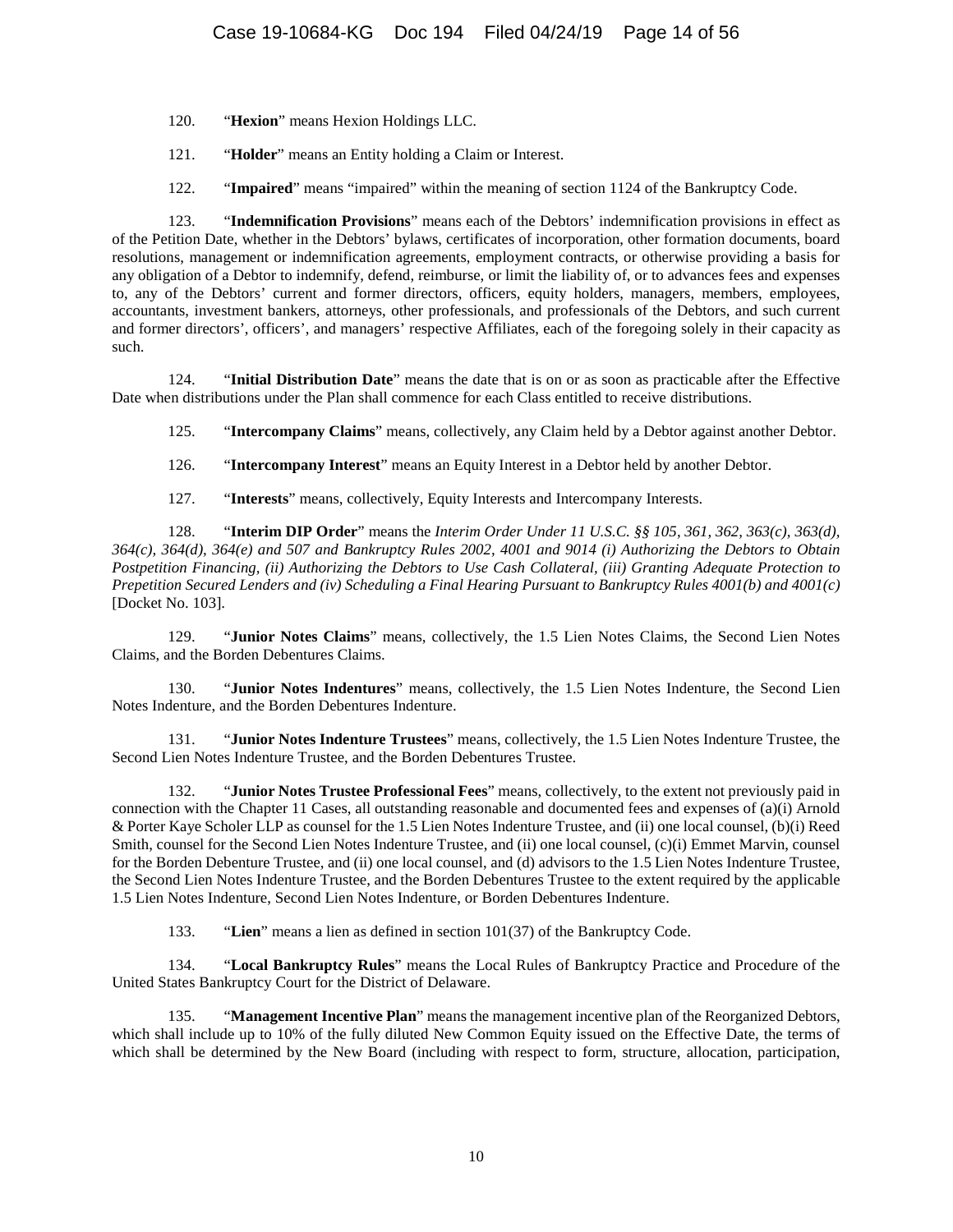# Case 19-10684-KG Doc 194 Filed 04/24/19 Page 15 of 56

timing, vesting and structure of issuance thereunder), subject, prior to the Effective Date, to the Definitive Document Consent Rights.

136. "**New ABL Agent**" means the administrative agent, collateral agent, swingline lender and initial issuing bank, in its capacity as such, under the New ABL Credit Facility.

137. "**New ABL Arranger**" means any lead arranger and/or bookrunner, in its capacity as such, under the New ABL Credit Facility.

138. "**New ABL Credit Facility**" means the asset-based revolving credit facility to be entered into by the Reorganized Debtors on the Effective Date.

139. "**New ABL Lenders**" means the banks, financial institutions and other lenders party to the New ABL Credit Facility from time to time.

140. "**New Debt Agents**" means, collectively, the New ABL Agent and the New Term Agent.

141. "**New Debt Arrangers**" means, collectively, any New ABL Arranger and any New Term Arranger.

142. "**New Board**" means the initial board of managers or similar governing body of Reorganized Hexion.

143. "**New Common Equity**" means the common equity in Reorganized Hexion to be authorized, issued, or reserved on the Effective Date pursuant to the Plan.

144. "**New Debt**" means the New ABL Credit Facility and the New Long-Term Debt.

145. "**New Debt Documentation**" means the credit agreements, indentures, escrow agreements and other documents governing the New Debt, substantially final forms of which will be filed with the Plan Supplement.

146. "**New Lenders**" means, collectively, the New ABL Lenders and the New Term Loan Lenders.

147. "**New Long-Term Debt**" means the term loan credit facility (or facilities) to be entered into by the Reorganized Debtors (and other entities party thereto) on the Effective Date, and/or the secured notes to be issued (or guaranteed) by certain of the Reorganized Debtors (and other entities party thereto) on the Effective Date, including, for the avoidance of doubt, any portion of such financing extended pursuant to the commitments provided under the Debt Backstop Agreement.

148. "**New Organizational Documents**" means such certificates or articles of incorporation, bylaws, or other applicable formation documents of each of the Reorganized Debtors, as applicable, containing customary minority protections reasonably acceptable to the Required Consenting Noteholders, the forms of which shall be included in the Plan Supplement, including the Shareholders Agreement (if any), the Operating Agreement, and the Registration Rights Agreement; *provided* that the New Organizational Documents shall provide for a single class of New Common Equity.

149. "**New Term Agent**" means the administrative agent, in its capacity as such, under the New Long-Term Debt.

150. "**New Term Arranger**" means any lead arranger and/or bookrunner, it its capacity as such, under the New Long-Term Debt.

151. "**New Term Loan Lenders**" means the banks, financial institutions and other lenders party to the New Long-Term Debt from time to time.

152. "**Notes Claims**" means, collectively, the First Lien Notes Claims and the Junior Notes Claims.

153. "**Notice and Claims Agent**" means Omni Management Group, Inc., in its capacity as noticing, claims, and solicitation agent for the Debtors, pursuant to the order of the Bankruptcy Court.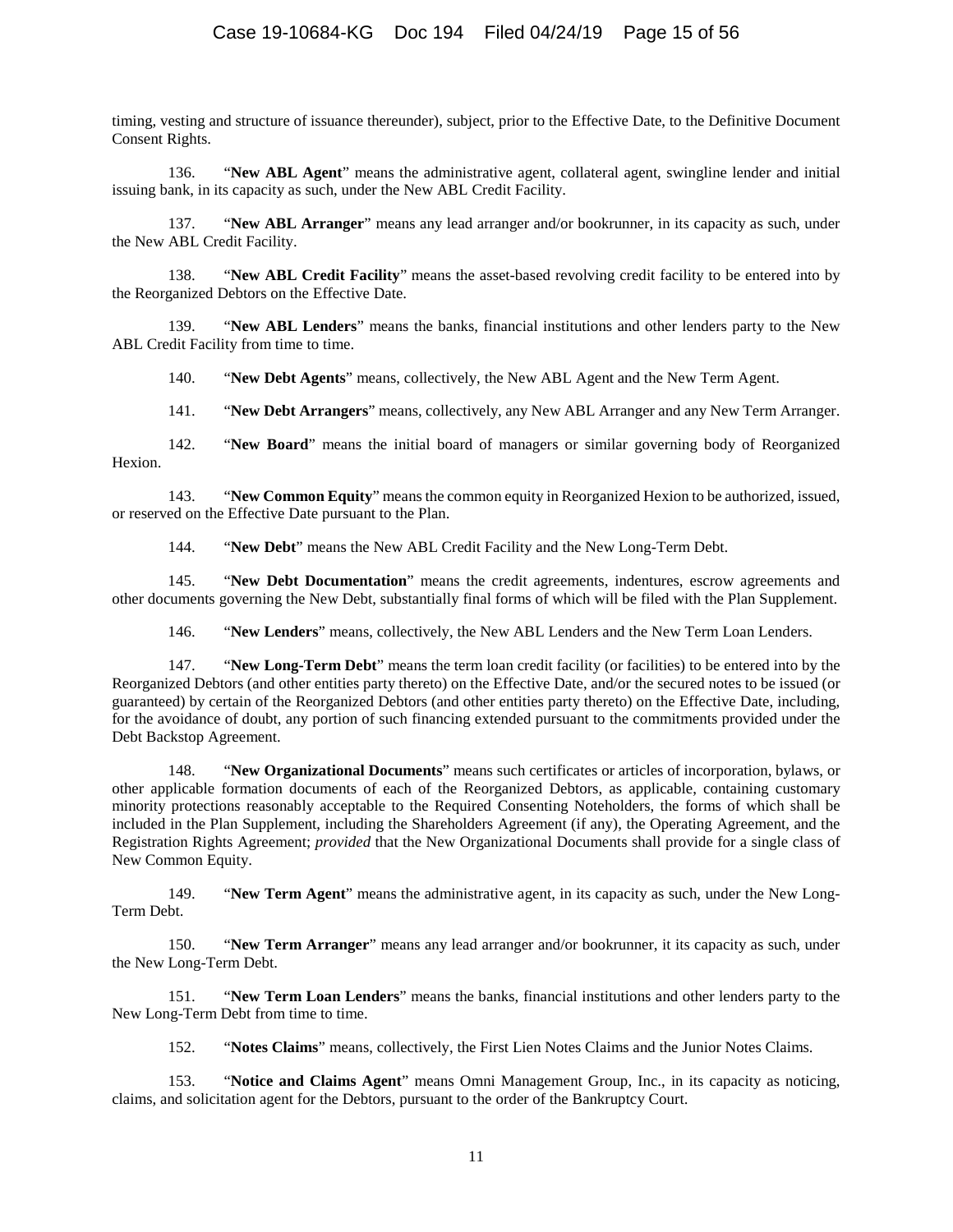154. "**Operating Agreement**" means the limited liability company operating agreement, if any, of Reorganized Hexion, the form of which shall be included in the Plan Supplement.

155. "**Ordinary Course Professionals Order**" means any order of the Bankruptcy Court permitting the Debtors to retain certain professionals in the ordinary course of their businesses.

156. "**Other Priority Claim**" means any Claim accorded priority in right of payment under section 507(a) of the Bankruptcy Code, other than a Priority Tax Claim or Claims entitled to administrative expense priority pursuant to section 503(b)(9) of the Bankruptcy Code.

157. "**Other Secured Claim**" means any Secured Claim other than the DIP Facility Claims, the First Lien Notes Claims, the 1.5 Lien Notes Claims, or the Second Lien Notes Claims.

158. "**Periodic Distribution Date**" means the first Business Day that is as soon as reasonably practicable occurring approximately ninety (90) days after the immediately preceding Periodic Distribution Date.

159. "**Petition Date**" means the date on which each of the Debtors commenced the Chapter 11 Cases.

160. "**Plan**" means this joint plan of reorganization under chapter 11 of the Bankruptcy Code, either in its present form or as it may be altered, amended, modified, or supplemented from time to time in accordance with the Bankruptcy Code, the Bankruptcy Rules, or the terms hereof, as the case may be, and the Plan Supplement, which is incorporated herein by reference, including all exhibits and schedules hereto and thereto, subject to the Definitive Document Consent Rights.

161. "**Plan Equity Value**" means the aggregate value of the Aggregate Fully Diluted Common Shares immediately after the Effective Date, which, for purposes of the Plan, shall be \$1,374,000,000.

162. "**Plan Supplement**" means the compilation of documents and forms of documents, schedules, and exhibits, in each case subject to the terms and provisions of the Restructuring Support Agreement (including any applicable Definitive Document Consent Rights), to be filed on the Plan Supplement Filing Date, as amended, modified or supplemented from time to time in accordance with the terms hereof and in accordance with the Bankruptcy Code, the Bankruptcy Rules, and the Restructuring Support Agreement (including any applicable Definitive Document Consent Rights), including the following documents: (a) the New Organizational Documents; (b) the Rejected Executory Contract/Unexpired Lease List; (c) a list of retained Causes of Action; (d) to the extent known, the identity of the members of the New Board; (e) the New Debt Documentation; (f) the Restructuring Transactions Memorandum; and (g) the Settlement Note.

163. "**Plan Supplement Filing Date**" means the date that is at least five (5) Business Days prior to the date on which objections to Confirmation are due pursuant to the Disclosure Statement Order.

164. "**Priority Tax Claim**" means a Claim of a Governmental Unit of the kind specified in section 507(a)(8) of the Bankruptcy Code.

165. "**Pro Rata Share**" means, with respect to any distribution on account of an Allowed Claim, a distribution equal in amount to the ratio (expressed as a percentage) that the amount of such Allowed Claim bears to the aggregate amount of all Allowed Claims in its Class.

166. "**Professional Fee Claim**" means a Claim by a Retained Professional seeking an award by the Bankruptcy Court of compensation for services rendered or reimbursement of expenses incurred through and including the Confirmation Date under sections 330, 331, 503(b)(2), 503(b)(3), 503(b)(4), or 503(b)(5) of the Bankruptcy Code.

167. "**Proof of Claim**" means a proof of Claim filed against any Debtor in the Chapter 11 Cases.

168. "**Registration Rights Agreement**" means the registration rights agreement with respect to the New Common Equity contemplated by the Equity Commitment Agreement to be effective on the Effective Date, which shall be included in the Plan Supplement and subject to the Definitive Document Consent Rights.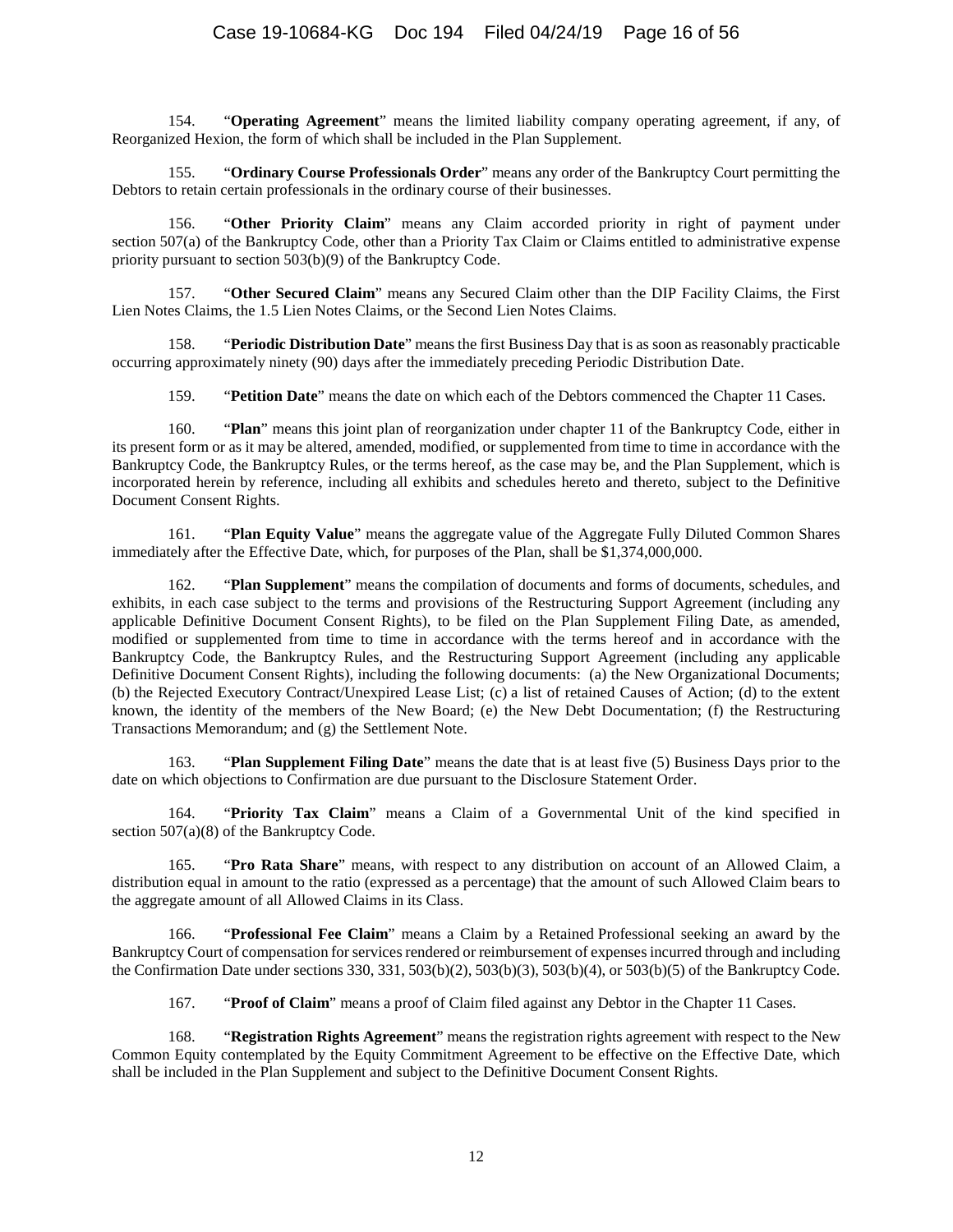169. "**Reinstatement**" means, with respect to Claims and Interests, that the Claim or Interest shall be rendered Unimpaired in accordance with section 1124 of the Bankruptcy Code.

170. "**Rejected Executory Contract/Unexpired Lease List**" means the list (as determined by the Debtors and as reasonably acceptable to the Required Consenting Noteholders), of Executory Contracts and/or Unexpired Leases (including any amendments or modifications thereto), if any, that will be rejected pursuant to the Plan.

171. "**Released Party**" means each of the following, solely in its capacity as such: (i)(a) the Debtors; (b) the Reorganized Debtors, and (c) with respect to each of the foregoing parties in clauses (i)(a) and (i)(b), each of such Entity's current and former Affiliates, and such Entities' and their current and former Affiliates' current and former directors, managers, officers, principals, members, employees, predecessors, successors, assigns, subsidiaries, agents, advisory board members, financial advisors, partners, attorneys, accountants, investment bankers, consultants, representatives, and other professionals, and such Entities' respective heirs, executors, Estate, and nominees; and (ii)(a) the Consenting Noteholders, (b) the Consenting Sponsors (c) the Equity Backstop Parties, (d) the Debt Backstop Parties, (e) the New Lenders, (f) the New Debt Agents, (g) the New Debt Arrangers, (h) the DIP Lenders, (i) the DIP Agents; (j) the DIP Arrangers, (k) the First Lien ABL Agent, (l) the First Lien ABL Lenders, (m) the 6.625% First Lien Notes Indenture Trustee, (n) the 10.00% First Lien Notes Indenture Trustee, (o) the 10.375% First Lien Notes Indenture Trustee, (p) the 1.5 Lien Notes Indenture Trustee, (q) the Second Lien Notes Indenture Trustee, (r) the Borden Debentures Trustee, (s) Wilmington Trust, National Association in its capacity as former trustee under the 1.5 Lien Notes Indenture, and (t) with respect to each of the foregoing parties in clauses (ii)(a) through (ii)(s), each of such Entity's current and former Affiliates, and such Entities' and their current and former Affiliates' current and former directors, managers, officers, principals, members, employees, equity holders (regardless of whether such interests are held directly or indirectly), predecessors, successors, assigns, subsidiaries, agents, advisory board members, managed accounts or funds, fund advisors, management companies, financial advisors, investment advisors, partners, attorneys, accountants, investment bankers, consultants, representatives, and other professionals, and such Entities' respective heirs, executors, estate, and nominees; *provided*, that, any Holder of a Claim or Interest that validly opts out of the releases contained in the Plan shall not be a "Released Party."

172. "**Releasing Party**" means each of the following, solely in its capacity as such: (a) the Debtors; (b) the Reorganized Debtors, (c) the Consenting Noteholders, (d) the Consenting Sponsors, (e) the Equity Backstop Parties, (f) the Debt Backstop Parties, (g) the New Lenders, (h) The New Debt Agents, (i) the New Debt Arrangers, (j) the DIP Lenders, (k) the DIP Agents, (l) the DIP Arrangers, (m) the First Lien ABL Agent, (n) the First Lien ABL Lenders, (o) all Holders of Claims that are presumed to accept the Plan; (p) all Holders of Claims who vote to accept the Plan; (q) all Holders of Claims or Interests who (i) abstain from voting on the Plan, vote to reject the Plan, or are deemed to reject the Plan and (ii) do not opt out of the releases provided by the Plan; and (r) with respect to the foregoing clauses (a) through (q), each such Entity and its current and former Affiliates, and such Entities' and their current and former Affiliates' current and former directors, managers, officers, principals, members, employees, equity holders (regardless of whether such interests are held directly or indirectly), predecessors, successors, assigns, subsidiaries, agents, advisory board members, managed accounts or funds, fund advisors, management companies, financial advisors, investment advisors, partners, attorneys, accountants, investment bankers, consultants, representatives, and other professionals; *provided*, that, any Holder of a Claim or Interest that validly opts out of the releases contained in the Plan shall not be a "Releasing Party."

173. "**Reorganized Debtors**" means the Debtors, as reorganized pursuant to and under the Plan, or any successor thereto, by merger, consolidation, or otherwise, on or after the Effective Date, including Reorganized Hexion.

174. "**Reorganized Hexion**" means Hexion LLC, as reorganized pursuant to and under the Plan, or any successor thereto, by merger, consolidation, or otherwise, on or after the Effective Date, or such other entity or entity type as determined by the Debtors and the Required Consenting Noteholders.

175. "**Required Consenting 1.5L Noteholders**" has the meaning ascribed to such term in the Restructuring Support Agreement.

176. "**Required Consenting Crossholder Noteholders**" has the meaning ascribed to such term in the Restructuring Support Agreement.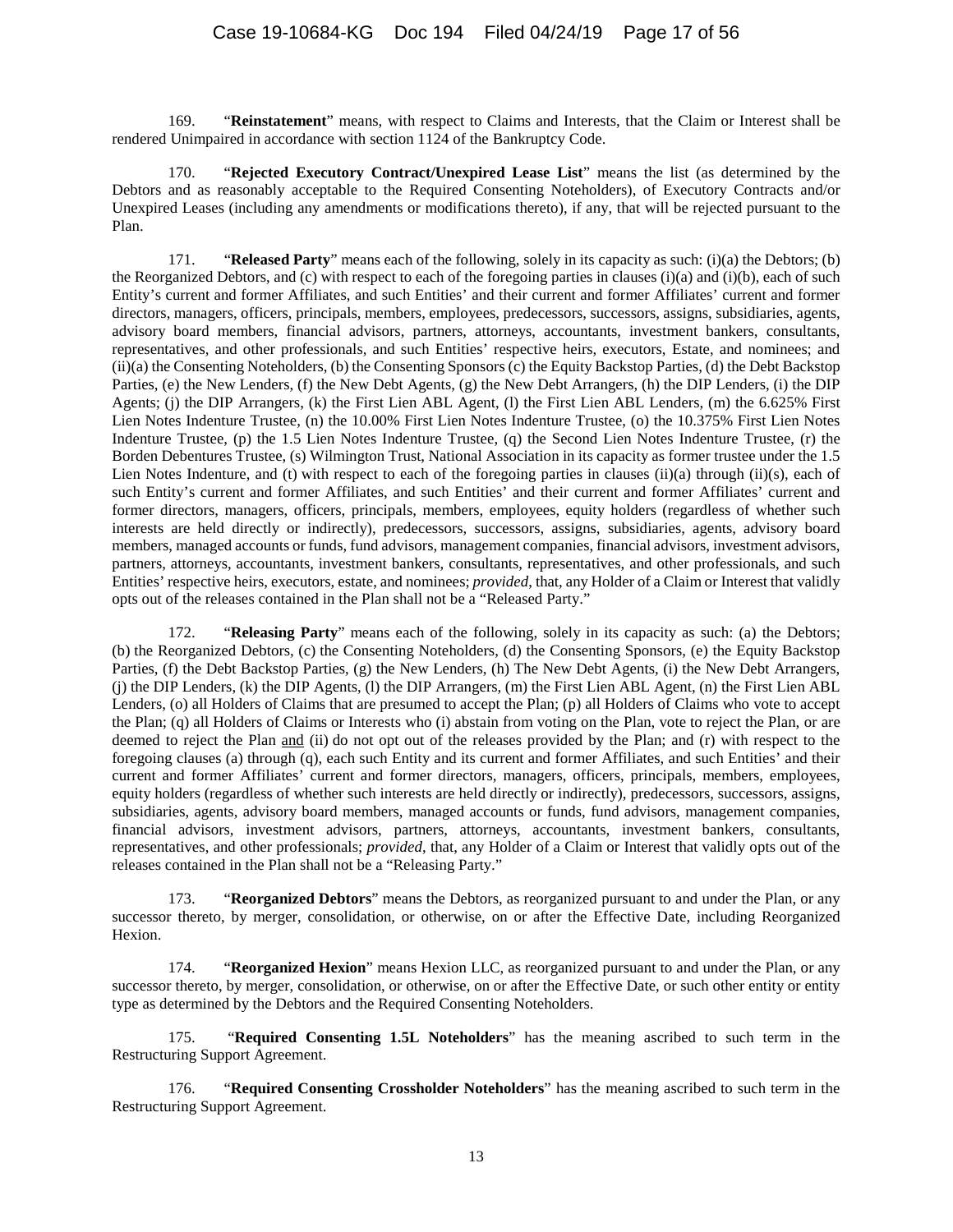177. "**Required Consenting First Lien Noteholders**" has the meaning ascribed to such term in the Restructuring Support Agreement.

178. "**Required Consenting Noteholders**" means, collectively, the Required Consenting First Lien Noteholders, the Required Consenting 1.5L Noteholders, and the Required Consenting Crossholder Noteholders.

179. "**Required Consenting Parties**" means the Required Consenting Noteholders, the Consenting Sponsors, and the Debtors.

180. "**Restructuring**" means the Restructuring Transactions contemplated by and to be consummated in accordance with the Plan.

181. "**Restructuring Support Agreement**" means that certain Restructuring Support Agreement entered into on April 1, 2019 by and among the Debtors, the Consenting Noteholders, and the Consenting Sponsors (as such may be amended, modified or supplemented in accordance with its terms).

182. "**Restructuring Transactions**" means the transactions described i[n Article IV.A](#page-26-0) of the Plan.

183. "**Restructuring Transactions Memorandum**" means a document, in form and substance acceptable to the Debtors and the Required Consenting Noteholders, to be included in the Plan Supplement that will set forth the material components of the Restructuring Transactions, including the identity of the issuer or issuers of the New Common Equity and any elections that must be made with respect to the receipt of the New Common Equity.

184. "**Retained Professional**" means an Entity: (a) employed in the Chapter 11 Cases pursuant to a Final Order in accordance with sections 327 and 1103 of the Bankruptcy Code and to be compensated for services rendered prior to the Effective Date, pursuant to sections 327, 328, 329, 330, or 331 of the Bankruptcy Code; or (b) for which compensation and reimbursement has been allowed by the Bankruptcy Court pursuant to section 503(b)(4) of the Bankruptcy Code.

185. "**Rights**" means the non-certificated subscription rights to purchase shares of Rights Offering Equity in connection with the Rights Offering on the terms and subject to the conditions set forth in the Plan and the Rights Offering Procedures.

186. "**Rights Exercise Price**" means the purchase price for each share of Rights Offering Equity, which shall be  $[$ 

187. "**Rights Offering**" means the offering of the Rights to purchase the Rights Offering Equity at the Rights Exercise Price, for an aggregate purchase price of the Rights Offering Amount, to be conducted in accordance with the Rights Offering Procedures and in reliance upon the exemption from registration under the Securities Act provided in section 1145 of the Bankruptcy Code, which will provide Holders of Allowed Notes Claims with the right to purchase for Cash their Pro Rata Share of \$300,000,000 of New Common Equity issued on the Effective Date at a 35% discount to the Plan Equity Value.

188. "**Rights Offering Amount**" means \$300,000,000.

189. "**Rights Offering Equity**" means up to [\_\_\_] shares of New Common Equity issued pursuant to the Rights Offering, including shares issued on account of the backstop commitments provided under the Equity Backstop Agreement and the Debt Backstop Agreement. The Rights Offering Equity shall be subject to dilution from the New Common Equity issued under the Management Incentive Plan and, to the extent paid in New Common Equity, payment of the Equity Backstop Premium and/or the Debt Backstop Premium.

190. "**Rights Offering Procedures**" means the procedures pursuant to which the Rights Offering will be conducted, subject to the Definitive Document Consent Rights.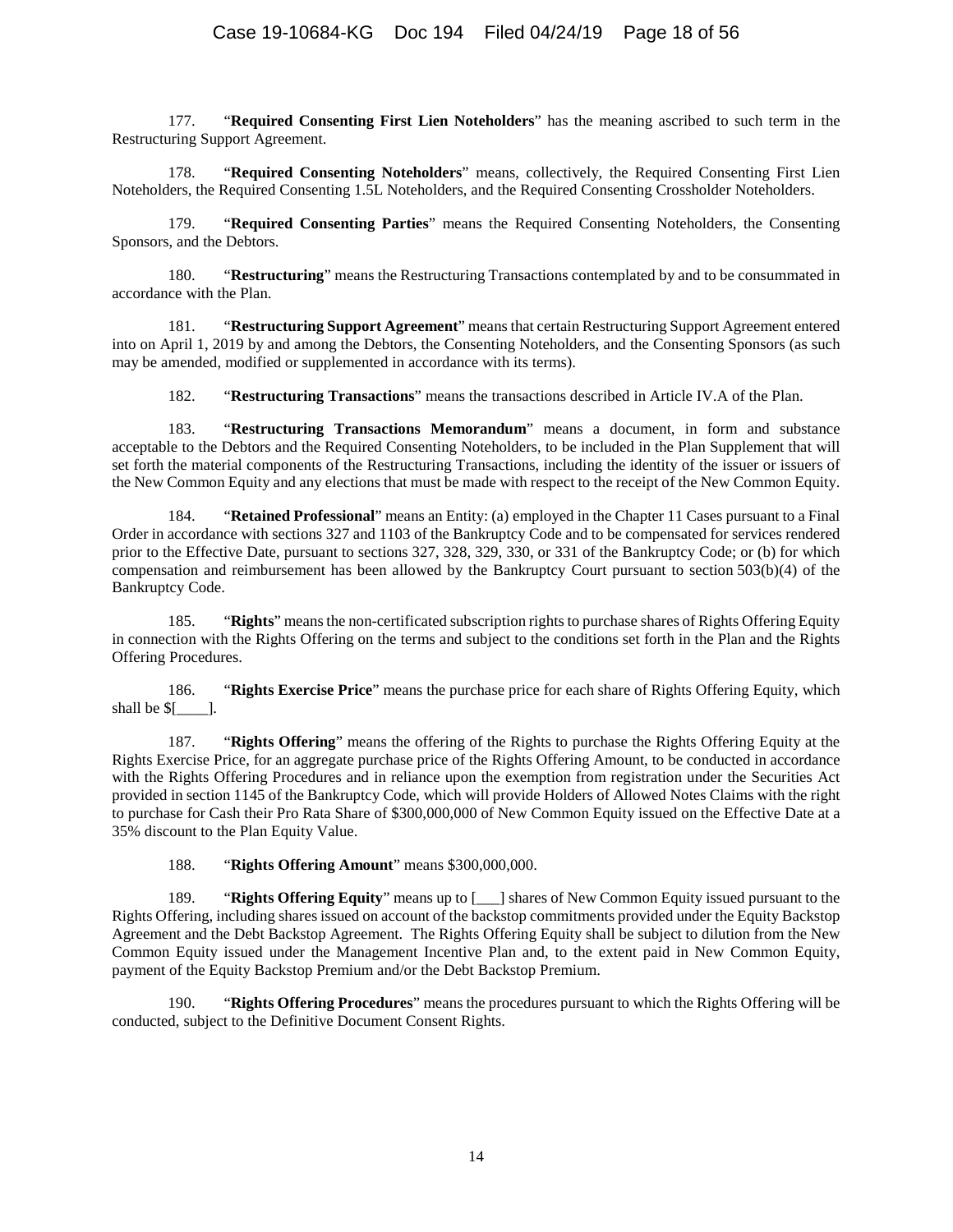# Case 19-10684-KG Doc 194 Filed 04/24/19 Page 19 of 56

191. "**RSA Approval Order**" means an order approving the assumption of the Restructuring Support Agreement pursuant to section 365 of the Bankruptcy Code and authorizing, among other things, the payment of certain fees, expenses and other amounts thereunder.

192. "**SEC**" means the Securities and Exchange Commission.

193. "**Second Lien Notes"** means the 9.000% notes due 2020 issued under the Second Lien Notes Indenture.

194. "**Second Lien Notes Claim**" means any Claim arising under or based upon the Second Lien Notes or the Second Lien Notes Indenture.

195. "**Second Lien Notes Documents**" means the Second Lien Notes Indenture and all agreements and documents related to the Second Lien Notes Indenture and the Second Lien Notes.

196. "**Second Lien Notes Indenture**" means that certain Indenture, dated as of November 5, 2010, by and among Hexion Inc., as co-issuer, Hexion Nova Scotia Finance, ULC, as co-issuer, certain of the other Debtors, as guarantors, and the Second Lien Notes Indenture Trustee (as modified, amended, or supplemented from time to time).

197. "**Second Lien Notes Indenture Trustee**" means Wilmington Trust Company, as trustee under the Second Lien Notes Indenture.

198. "**Secured Claim**" means a Claim: (a) secured by a Lien on property in which the Estate has an interest, which Lien is valid, perfected, and enforceable pursuant to applicable law or by reason of a Bankruptcy Court order, or that is subject to setoff pursuant to section 553 of the Bankruptcy Code, to the extent of the value of the creditor's interest in the Estate's interest in such property or to the extent of the amount subject to setoff, as applicable, as determined pursuant to section 506(a) of the Bankruptcy Code or (b) otherwise Allowed pursuant to the Plan or order of the Bankruptcy Court as a secured claim.

199. "**Securities**" means any instruments that qualify under Section 2(a)(1) of the Securities Act, including the New Common Equity.

200. "**Securities Act**" means the Securities Act of 1933, as now in effect or hereafter amended, or any regulations promulgated thereunder.

201. "**Settlement Note**" means the \$2.5 million senior unsecured note to be issued by Reorganized Hexion on the Effective Date to the Consenting Sponsors, which shall (i) mature on March 31, 2020, (ii) be payable upon any public offering or listing of New Common Equity (or any other equity interests of the Reorganized Debtors) on The Nasdaq Global Select Market, The New York Stock Exchange, or any successor national securities exchanges, on or after the Effective Date, (iii) be freely transferrable by the holder, and (iv) contain other terms and conditions reasonably acceptable to the Required Consenting Parties.

202. "**Shareholders Agreement**" means the shareholders agreement, if any, which may be included in the Plan Supplement.

203. "**Subordinated Securities Claims**" means any Claim against a Debtor arising from the rescission of a purchase or sale of a security of a Debtor or an Affiliate of a Debtor (other than an Equity Interest) for damages arising from the purchase or sale of such a security or for reimbursement or contribution allowed under section 502 of the Bankruptcy Code on account of such a Claim; *provided* that a Subordinated Securities Claim shall not include any Claim subject to subordination under section 510 of the Bankruptcy Code arising from or related to an Equity Interest (which, for the avoidance of doubt, shall be treated as an Equity Interest for the purposes of the Plan).

204. "**Third-Party Release**" means the releases set forth in [Article IX.C](#page-45-1) of the Plan.

205. "**Unexpired Lease**" means a lease to which one or more of the Debtors is a party that is subject to assumption or rejection under section 365 or 1123 of the Bankruptcy Code.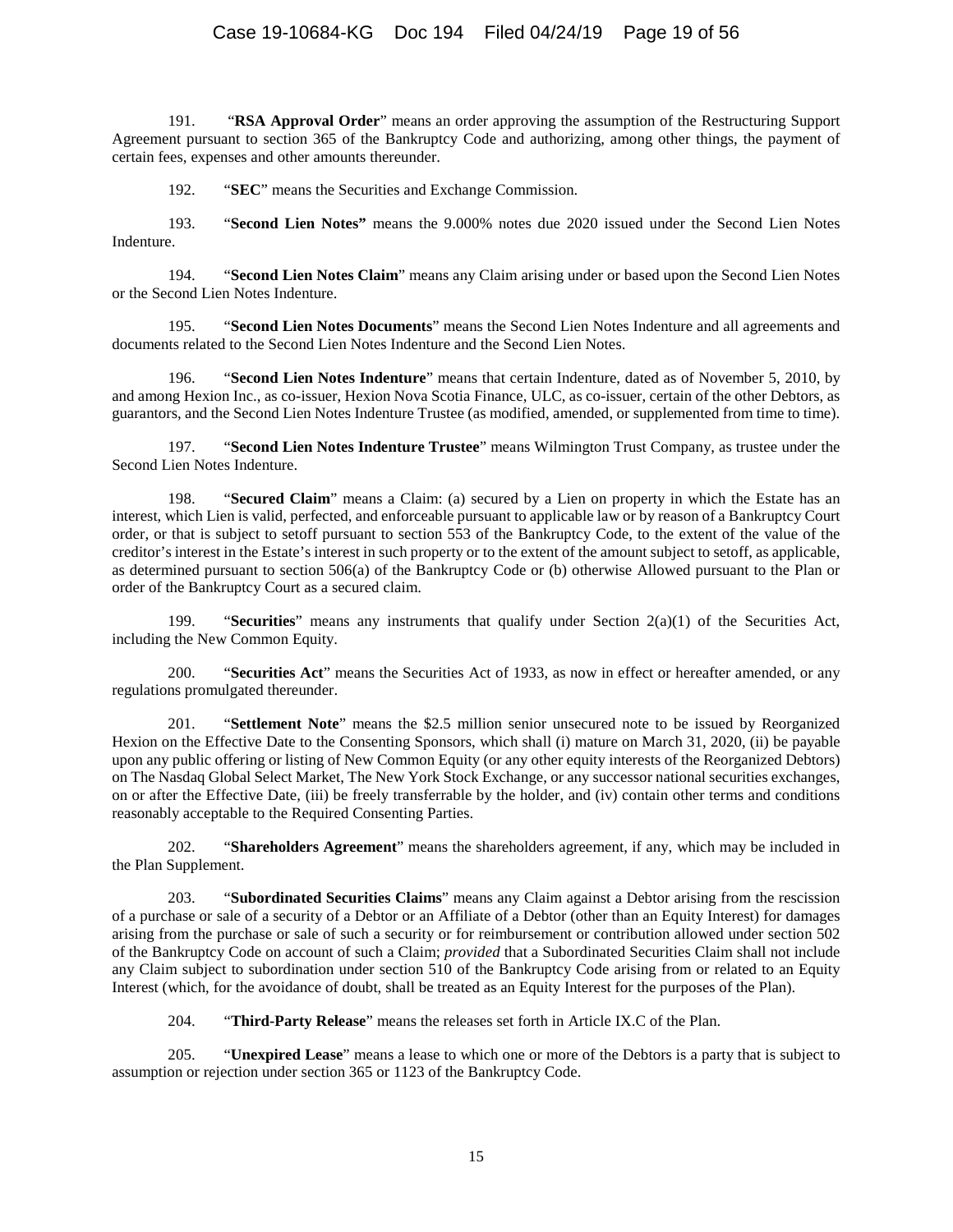206. "**Unimpaired**" means, with respect to a Claim, Equity Interest, or Class of Claims or Equity Interests, not "impaired" within the meaning of sections 1123(a)(4) and 1124 of the Bankruptcy Code.

207. "**United States Trustee**" means the Office of the United States Trustee for the District of Delaware.

208. "**Unsubscribed Shares**" means shares of Rights Offering Equity that are not timely, duly, and validly subscribed and paid for by the holders of Allowed Notes Claims in accordance with the applicable Rights Offering Procedures.

209. "**Voting Deadline**" means the date and time set forth in the Disclosure Statement Order.

210. "**Voting Record Date**" means the date established as the voting record date pursuant to the Disclosure Statement Order.

### *B. Rules of Interpretation*

1. For purposes herein: (a) in the appropriate context, each term, whether stated in the singular or the plural, shall include both the singular and the plural, and pronouns stated in the masculine, feminine or neuter gender shall include the masculine, feminine, and the neuter gender; (b) unless otherwise specified, any reference herein to a contract, instrument, release, indenture, or other agreement or document being in a particular form or on particular terms and conditions means that the referenced document shall be substantially in that form or substantially on those terms and conditions; (c) unless otherwise specified, any reference herein to an existing document or exhibit having been filed or to be filed shall mean that document or exhibit, as it may thereafter be amended, modified, or supplemented; (d) unless otherwise specified, all references herein to "Articles" are references to Articles of the Plan; (e) the words ''herein,'' "hereof," and ''hereto'' refer to the Plan in its entirety rather than to a particular portion of the Plan; (f) the words "include" and "including," and variations thereof, shall not be deemed to be terms of limitation, and shall be deemed to be followed by the words "without limitation"; (g) references to "shareholders," "directors," and/or "officers" shall also include "members" and/or "managers," as applicable, as such terms are defined under the applicable state limited liability company laws; (h) references to "Proofs of Claim," "Holders of Claims," "Disputed Claims," and the like shall include "Proofs of Equity Interests," "Holders of Interests," "Disputed Interests," and the like, as applicable; (i) captions and headings to Articles and subdivisions thereof are inserted for convenience of reference only and are not intended to be a part of or to affect the interpretation hereof; (j) unless otherwise specified herein, the rules of construction set forth in section 102 of the Bankruptcy Code shall apply; (k) any term used in capitalized form herein that is not otherwise defined but that is used in the Bankruptcy Code or the Bankruptcy Rules shall have the meaning assigned to that term in the Bankruptcy Code or the Bankruptcy Rules, as the case may be; (l) any effectuating provisions may be interpreted by the Reorganized Debtors in such a manner that is consistent with the overall purpose and intent of the Plan all without further notice to or action, order, or approval of the Bankruptcy Court or any other Entity, and such interpretation shall control; and (m) references to docket numbers are references to the docket numbers of documents filed in the Chapter 11 Cases under the Bankruptcy Court's CM/ECF system.

2. The provisions of Bankruptcy Rule 9006(a) shall apply in computing any period of time prescribed or allowed herein. Unless otherwise specified herein, any references to the Effective Date shall mean the Effective Date or as soon as reasonably practicable thereafter.

3. All references in the Plan to monetary figures refer to currency of the United States of America, unless otherwise expressly provided.

4. Except as otherwise specifically provided in the Plan to the contrary, references in the Plan to the Debtors or to the Reorganized Debtors mean the Debtors and the Reorganized Debtors, as applicable, to the extent the context requires.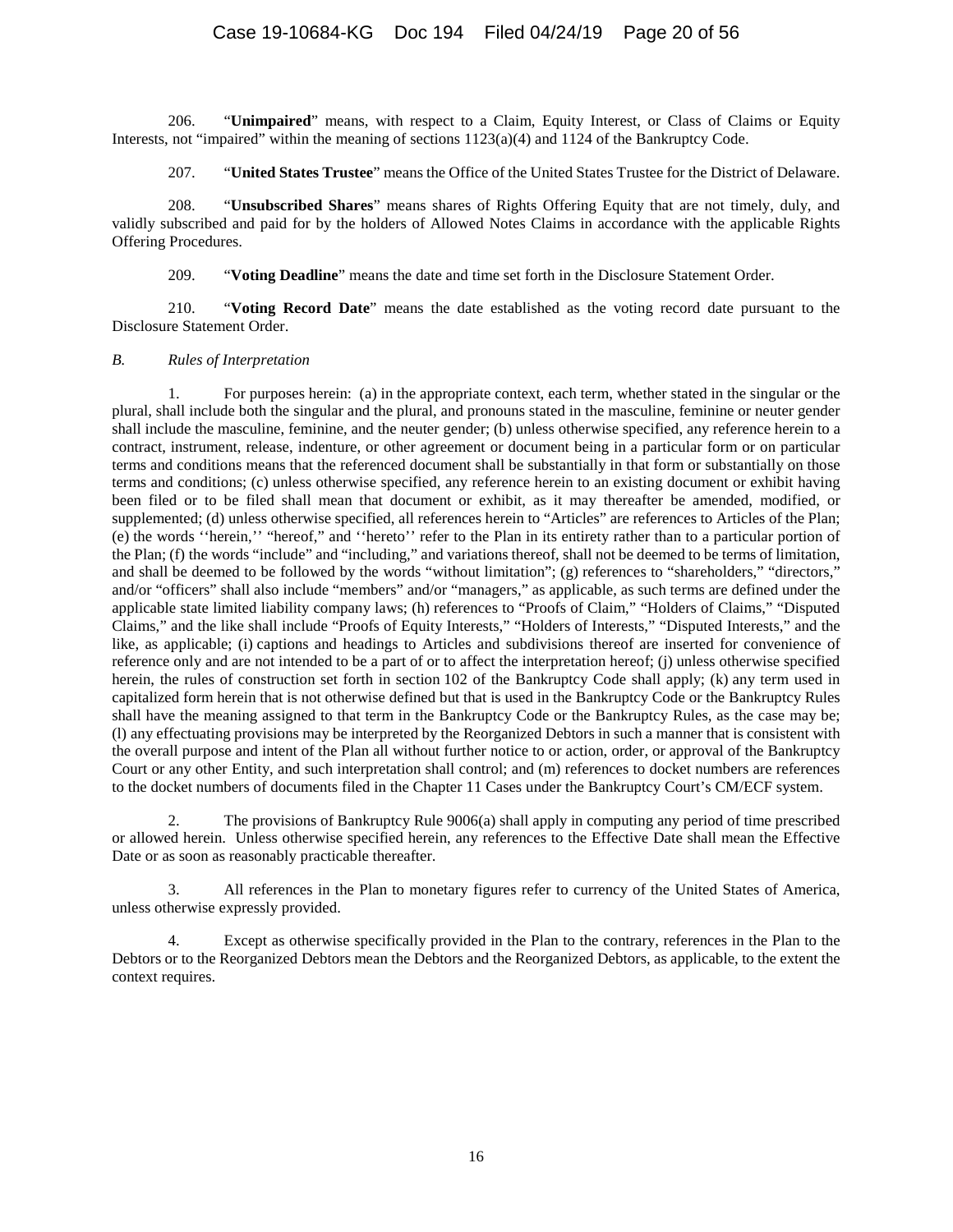### **Article II.**

### **ADMINISTRATIVE CLAIMS, DIP FACILITY CLAIMS, PRIORITY TAX CLAIMS, OTHER PRIORITY CLAIMS AND UNITED STATES TRUSTEE STATUTORY FEES**

<span id="page-20-0"></span>In accordance with section 1123(a)(1) of the Bankruptcy Code, Administrative Claims, DIP Facility Claims, Priority Tax Claims, and Other Priority Claims have not been classified and thus are excluded from the Classes of Claims and Interests set forth in [Article III.](#page-22-0)

#### *A. Administrative Claims*

### 1. General Administrative Claims

Subject to the provisions of sections 328, 330(a), and 331 of the Bankruptcy Code, except to the extent that a Holder of an Allowed General Administrative Claim and the applicable Debtor(s) (with the consent of the Required Consenting Noteholders not to be unreasonably withheld) agree to less favorable treatment with respect to such Allowed General Administrative Claim, each Holder of an Allowed General Administrative Claim will be paid the full unpaid amount of such Allowed General Administrative Claim in Cash: (a) on the Effective Date or as soon as reasonably practicable thereafter or, if not then due, when such Allowed General Administrative Claim is due or as soon as reasonably practicable thereafter; (b) if a General Administrative Claim is Allowed after the Effective Date, on the date such General Administrative Claim is Allowed or as soon as reasonably practicable thereafter or, if not then due, when such Allowed General Administrative Claim is due or as soon as reasonably practicable thereafter; (c) at such time and upon such terms as may be agreed upon by such Holder and the Debtors (with the consent of the Required Consenting Noteholders not to be unreasonably withheld) or the Reorganized Debtors, as the case may be; or (d) at such time and upon such terms as set forth in an order of the Bankruptcy Court; *provided* that Allowed General Administrative Claims that arise in the ordinary course of the Debtors' business during the Chapter 11 Cases shall be paid in full in Cash in the ordinary course of business in accordance with the terms and conditions of any controlling agreements, course of dealing, course of business, or industry practice.

# 2. Professional Fee Claims

On or immediately prior to the Effective Date, the Debtors shall pay all amounts owing to the Retained Professionals for all unpaid Professional Fee Claims relating to prior periods and for the period ending on the Effective Date. The Retained Professionals shall estimate Professional Fee Claims due for periods that have not been billed as of the Effective Date, which amounts, for the avoidance of doubt, shall be paid on or immediately prior to the Effective Date. On or prior to forty-five (45) days after the Effective Date, each Retained Professional shall file with the Bankruptcy Court its final fee application seeking final approval of all fees and expenses from the Petition Date through the Effective Date; *provided* that the Debtors may pay Retained Professionals or other Entities in the ordinary course of business after the Effective Date, without further Bankruptcy Court order; and *provided, further*, that any Retained Professional who may receive compensation or reimbursement of expenses pursuant to the Ordinary Course Professionals Order may continue to receive such compensation or reimbursement of expenses for services rendered before the Effective Date, without further Bankruptcy Court order, pursuant to the Ordinary Course Professionals Order. Objections to any Professional Fee Claim must be filed and served on the Debtors and the requesting party no later than twenty (20) days after such Professional Fee Claim is filed with the Bankruptcy Court. To the extent necessary, the Plan and the Confirmation Order shall amend and supersede any previously entered order regarding the payment of Professional Fee Claims. Within ten (10) days after entry of a Final Order with respect to its final fee application, each Retained Professional shall remit any overpayment to the Debtors and the Debtors shall pay any unpaid amounts to each Retained Professional.

# 3. Administrative Claims Bar Date

All requests for payment of an Administrative Claim (other than DIP Facility Claims, Cure Costs, Professional Fee Claims, the Equity Backstop Premium, the Debt Backstop Premium and the Additional Debt Backstop Premium, or U.S. Trustee quarterly fees payable pursuant to Article II.E below) that accrued on or before the Effective Date that were not otherwise accrued in the ordinary course of business must be filed with the Bankruptcy Court and served on the Debtors no later than the Administrative Claims Bar Date. If a Holder of an Administrative Claim (other than DIP Facility Claims, Cure Costs, Professional Fee Claims, the Equity Backstop Premium, the Debt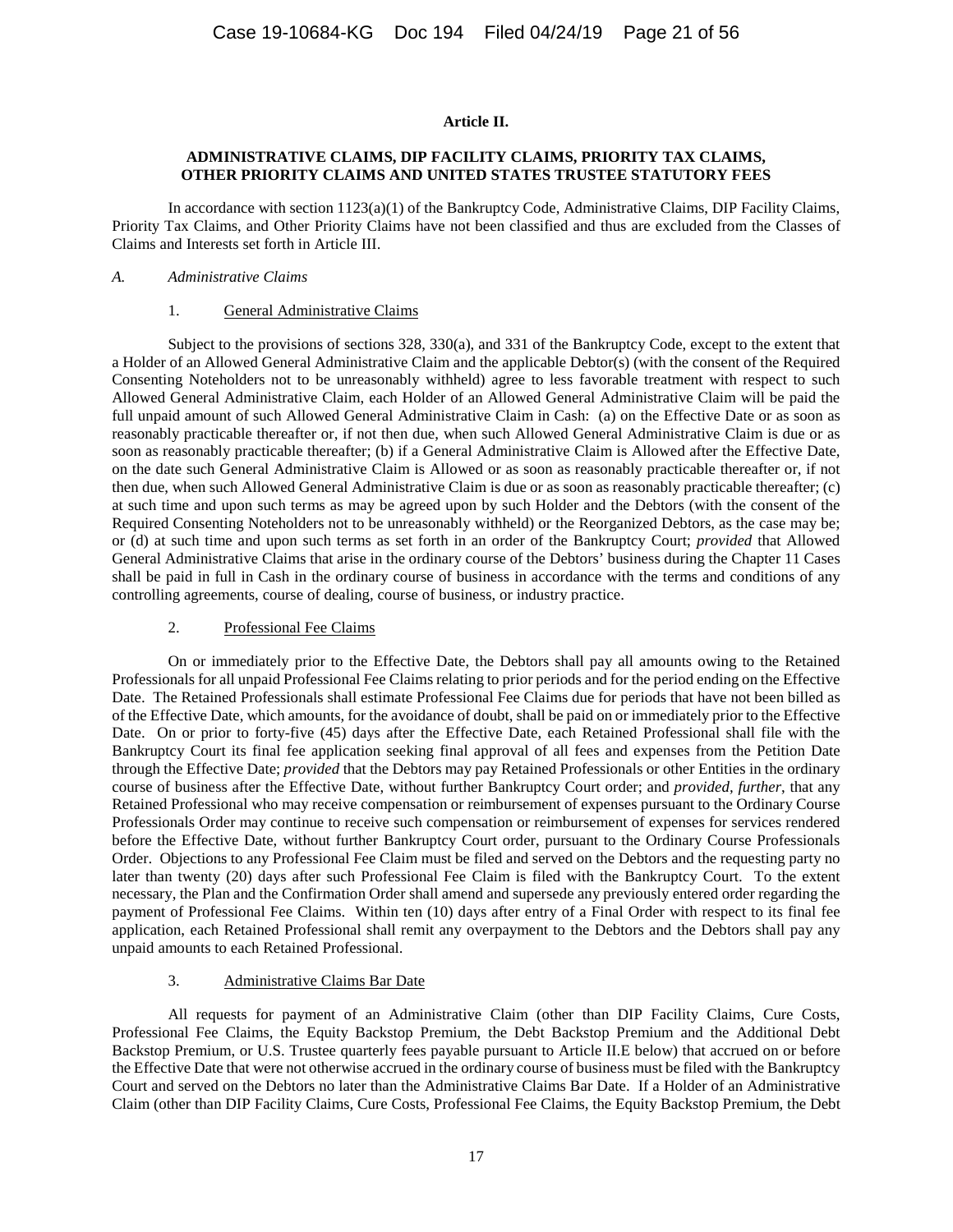Backstop Premium and the Additional Debt Backstop Premium, or U.S. Trustee quarterly fees payable pursuant to Article II.E below) that is required to, but does not, file and serve a request for payment of such Administrative Claim by the Administrative Claims Bar Date, such Administrative Claim shall be considered Allowed only if and to the extent that no objection to the allowance thereof has been interposed within three months following the filing and service of such request or as otherwise set by the Bankruptcy Court or such an objection is so interposed and the Claim has been Allowed by a Final Order; *provided* that any Claim filed after entry of a decree closing the Debtors' Chapter 11 Cases shall not be Allowed unless the Holder of such Claim obtains an order of the Bankruptcy Court allowing such Claim.

The Reorganized Debtors, in their sole and absolute discretion, may settle Administrative Claims in the ordinary course of business without further Bankruptcy Court approval. The Debtors or the Reorganized Debtors, as applicable, may also choose to object to any Administrative Claim no later than the Claims Objection Deadline, subject to extensions by the Bankruptcy Court, agreement in writing of the parties, or on motion of a party in interest approved by the Bankruptcy Court. Unless the Debtors or the Reorganized Debtors (or other party with standing) object to a timely-filed and properly served Administrative Claim, such Administrative Claim will be deemed Allowed in the amount requested. In the event that the Debtors or the Reorganized Debtors object to an Administrative Claim, the parties may confer to try to reach a settlement and, failing that, the Bankruptcy Court will determine whether such Administrative Claim should be allowed and, if so, in what amount.

### *B. DIP Facility Claims*

The DIP Facility Claims shall be deemed to be Allowed under the Plan. Notwithstanding anything to the contrary herein, in full and final satisfaction, settlement, release and discharge of and in exchange for release of all Allowed DIP Facility Claims, on the Effective Date, the Allowed DIP Facility Claims shall be paid indefeasibly in Cash in full (including, in the case of DIP Facility Claims arising under the DIP Term Loan Facility, by the repayment in Cash in full of the DIP Intercompany Loan by Hexion Inc. to Hexion International Holdings B.V. and the immediate repayment in Cash in full of the DIP Facility Claims arising under the DIP Term Loan Facility by Hexion International Holdings B.V.), or receive such other treatment as agreed by the Debtors (with the consent of the Required Consenting Noteholders not to be unreasonably withheld), the applicable Holder of an Allowed DIP Facility Claim and, as applicable, the applicable DIP Agent. All of the Debtors' contingent and unliquidated obligations under the DIP Credit Agreements, including, without limitation, the DIP Agents' and the DIP Lenders' rights to indemnification from the Debtors, to the extent any such obligation has not been paid in Cash in full on the Effective Date, shall survive the Effective Date and shall not be released or discharged pursuant to the Plan or Confirmation Order, notwithstanding any provision hereof or thereof to the contrary.

#### *C. Priority Tax Claims*

Except to the extent that a Holder of an Allowed Priority Tax Claim and the Debtor(s) against which such Allowed Priority Tax Claim is asserted agree (with the consent of the Required Consenting Noteholders not to be unreasonably withheld) to a less favorable treatment, in exchange for full and final satisfaction, settlement, release, and discharge of each Allowed Priority Tax Claim, each Holder of an Allowed Priority Tax Claim due and payable on or prior to the Effective Date shall receive, as soon as reasonably practicable after the Effective Date, on account of such Claim: (1) Cash in an amount equal to the amount of such Allowed Priority Tax Claim; (2) Cash in an amount agreed to by the applicable Debtor or Reorganized Debtor, as applicable, and such Holder; *provided* that such parties may further agree for the payment of such Allowed Priority Tax Claim at a later date; or (3) at the option of the Debtors, Cash in an aggregate amount of such Allowed Priority Claim payable in installment payments over a period not more than five years after the Petition Date, pursuant to section 1129(a)(9)(C) of the Bankruptcy Code. To the extent any Allowed Priority Tax Claim is not due and owing on or before the Effective Date, such Claim shall be paid in full in Cash in accordance with the terms of any agreement between the Debtors and such Holder, or as may be due and payable under applicable non-bankruptcy law or in the ordinary course of business.

#### *D. Other Priority Claims*

Except to the extent that a Holder of an Allowed Other Priority Claim and the Debtor against which such Allowed Other Priority Claim is asserted agree (with the consent of the Required Consenting Noteholders not to be unreasonably withheld) to less favorable treatment for such Holder, in full satisfaction of each Allowed Other Priority Claim, each Holder thereof shall receive payment in full in Cash or other treatment, rendering such Claim Unimpaired.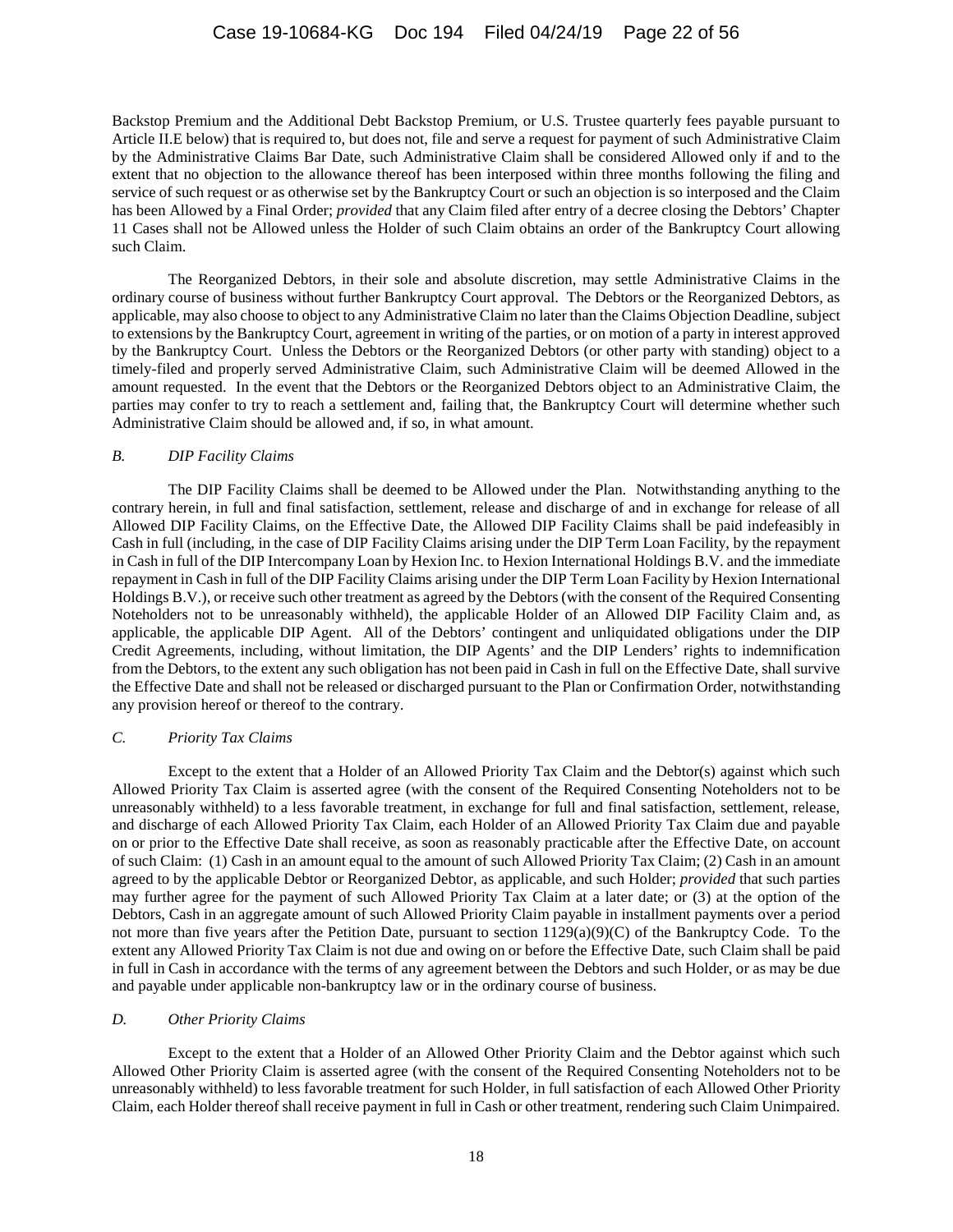#### *E. United States Trustee Statutory Fees*

The Debtors and the Reorganized Debtors, as applicable, shall pay all quarterly fees due to the United States Trustee under 28 U.S.C § 1930(a)(6), plus any interest due and payable under 31 U.S.C. § 3717 on all disbursements, including Plan payments and disbursements in and outside the ordinary course of the Debtors' or Reorganized Debtors' business (or such amount agreed to with the United States Trustee or ordered by the Bankruptcy Court), for each quarter (including any fraction thereof) until the Chapter 11 Cases are converted, dismissed, or closed, whichever occurs first.

#### **Article III.**

# **CLASSIFICATION AND TREATMENT OF CLAIMS AND INTERESTS**

### <span id="page-22-0"></span>*A. Classification of Claims*

The Plan constitutes a separate chapter 11 plan of reorganization for each Debtor. Except for the Claims addressed in [Article II](#page-20-0) above (or as otherwise set forth herein), all Claims and Interests are placed in Classes for each of the applicable Debtors. In accordance with section  $1123(a)(1)$  of the Bankruptcy Code, the Debtors have not classified Administrative Claims, DIP Facility Claims, Priority Tax Claims, and Other Priority Claims as described in [Article II.](#page-20-0)

The categories of Claims and Interests listed below classify Claims and Interests for all purposes, including voting, Confirmation and distribution pursuant hereto and pursuant to sections  $1122$  and  $1123(a)(1)$  of the Bankruptcy Code. The Plan deems a Claim or Interest to be classified in a particular Class only to the extent that the Claim or Interest qualifies within the description of that Class and shall be deemed classified in a different Class to the extent that any remainder of such Claim or Interest qualifies within the description of such different Class. A Claim or an Interest is in a particular Class only to the extent that any such Claim or Interest is Allowed in that Class and has not been paid or otherwise settled prior to the Effective Date.

| <b>Class</b>  | Claim                                 | <b>Status</b> | <b>Voting Rights</b>    |
|---------------|---------------------------------------|---------------|-------------------------|
|               | Other Secured Claims                  | Unimpaired    | Presumed to Accept      |
| $\mathcal{L}$ | <b>First Lien Notes Claims</b>        | Impaired      | <b>Entitled to Vote</b> |
| $\mathcal{F}$ | <b>Junior Notes Claims</b>            | Impaired      | Entitled to Vote        |
| 4             | General Unsecured Claims              | Unimpaired    | Presumed to Accept      |
| 5             | <b>Subordinated Securities Claims</b> | Impaired      | Deemed to Reject        |
| 6             | Intercompany Claims                   | Unimpaired or | Presumed to Accept or   |
|               |                                       | Impaired      | Deemed to Reject        |
|               | <b>Intercompany Interests</b>         | Unimpaired or | Presumed to Accept or   |
|               |                                       | Impaired      | Deemed to Reject        |
| 8             | <b>Equity Interests</b>               | Impaired      | Deemed to Reject        |

# **Summary of Classification and Treatment of Claims and Interests**

# *B. Treatment of Claims and Interests*

# 1. *Class 1 — Other Secured Claims*

- a. *Classification*: Class 1 consists of all Other Secured Claims.
- b. *Treatment*: Except to the extent that a Holder of an Allowed Other Secured Claim agrees to less favorable treatment, in exchange for full and final satisfaction, settlement, release, and discharge of each Allowed Other Secured Claim, each Holder of an Allowed Other Secured Claim, at the option of the applicable Debtor with the reasonable consent of the Required Consenting Noteholders, shall (i) be paid in full in Cash including the payment of any interest required to be paid under section 506(b) of the Bankruptcy Code, (ii) receive the collateral securing its Allowed Other Secured Claim, (iii) receive any other treatment that would render such Claim Unimpaired.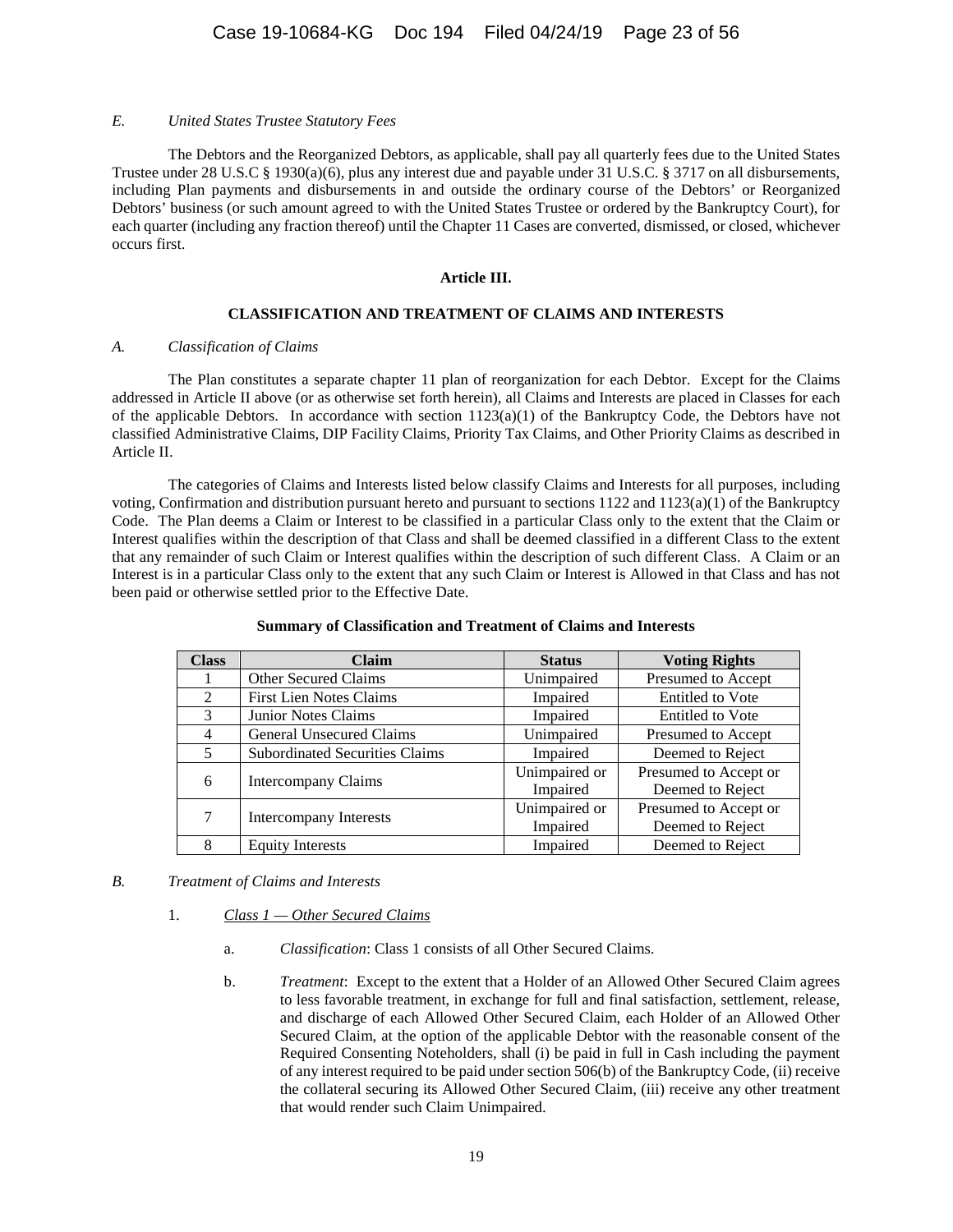- c. *Voting*: Class 1 is Unimpaired and Holders of Class 1 Other Secured Claims are conclusively presumed to have accepted the Plan pursuant to section 1126(f) of the Bankruptcy Code. Therefore, Holders of Class 1 Other Secured Claims are not entitled to vote to accept or reject the Plan.
- 2. *Class 2 — First Lien Notes Claims*
	- a. *Classification*: Class 2 consists of First Lien Notes Claims.
	- b. *Allowance*: On the Effective Date, the First Lien Notes Claims shall be deemed Allowed in the aggregate principal amount of  $[\$$  as follows: (i) 6.625% First Lien Notes Claims shall be Allowed in the aggregate principal amount of  $\[-]$ , (ii) 10.000% First Lien Notes Claims shall be Allowed in the aggregate principal amount of  $[$ 10.375% First Lien Notes Claims shall be Allowed in the aggregate principal amount of \$[\_\_\_], plus, in each case, all interest (including any payment-in-kind interest), fees, and other expenses payable under the respective First Lien Notes Indenture as of the Petition Date. The Allowed amount of each of the First Lien Notes Claims shall be reduced by the amount of Adequate Protection Payments received by the Holders of such Claims.
	- c. *Treatment*: Except to the extent that a Holder of an Allowed First Lien Notes Claim agrees to less favorable treatment (with the consent of the Required Consenting Noteholders not to be unreasonably withheld), in exchange for full and final satisfaction, settlement, release, and discharge of each First Lien Notes Claim, (x) each Holder of an Allowed First Lien Notes Claim shall receive its Pro Rata Share of the 6.625% First Lien Notes Ration, the 10.000% First Lien Notes Ration or the 10.375% First Lien Notes Ration, as applicable, of the First Lien Notes Recovery, and (y) on the Effective Date, the Debtors or the Reorganized Debtors, as applicable, shall pay in full in Cash, all outstanding First Lien Notes Trustee Professional Fees.
	- d. *Voting*: Class 2 is Impaired and Holders of Class 2 First Lien Notes Claims are entitled to vote to accept or reject the Plan.
- 3. *Class 3 — Junior Notes Claims*
	- a. *Classification*: Class 3 consists of Junior Notes Claims.
	- b. *Allowance*: On the Effective Date, the Junior Notes Claims shall be Allowed in the aggregate principal amount of \$[\_\_\_] as follows: (i) 1.5 Lien Notes Claims shall be Allowed in the aggregate principal amount of \$[\_\_\_], (ii) Second Lien Notes Claims shall be Allowed in the aggregate principal amount of  $\frac{1}{2}$  |, and (iii) Borden Debentures Claims shall be Allowed in the aggregate principal amount of \$[\_\_\_], plus, in each case, all interest, fees, and other expenses due under the respective Junior Notes Indentures as of the Petition Date.
	- c. *Treatment*: Except to the extent that a Holder of an Allowed Junior Notes Claim agrees to less favorable treatment (with the consent of the Required Consenting Noteholders not to be unreasonably withheld), in exchange for full and final satisfaction, settlement, release, and discharge of each Junior Notes Claim, (x) each Holder of an Allowed Junior Notes Claim shall receive its Pro Rata Share of (i) 27.5% of New Common Equity, subject to the Agreed Dilution, and (ii) 27.5% of the Rights, and (y) on the Effective Date, the Debtors or the Reorganized Debtors, as applicable, shall pay in full in Cash, all outstanding Junior Notes Trustee Professional Fees.
	- d. *Voting*: Class 3 is Impaired and Holders of Class 3 Junior Notes Claims are entitled to vote to accept or reject the Plan.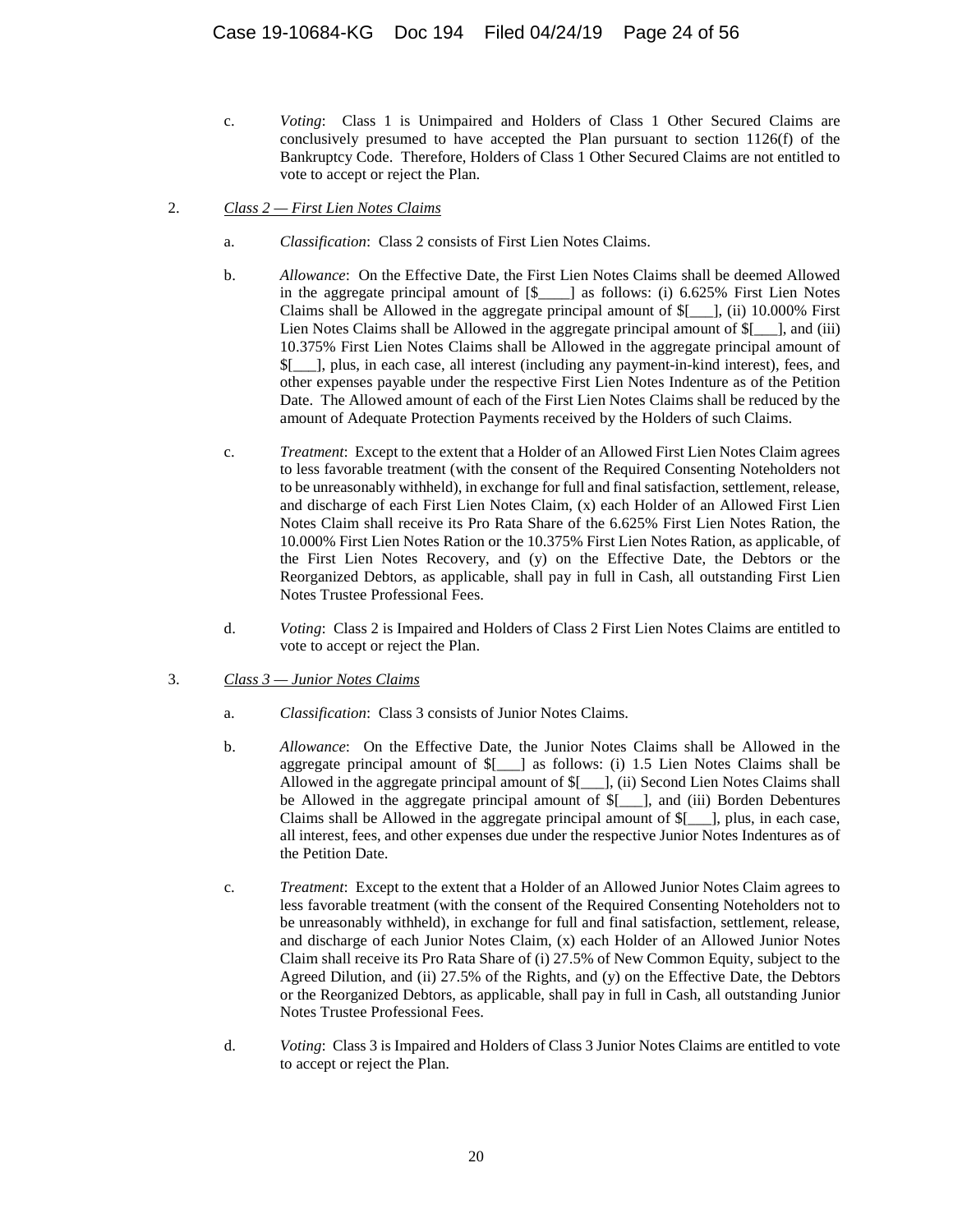- 4. *Class 4 — General Unsecured Claims*
	- a. *Classification*: Class 4 consists of General Unsecured Claims.
	- b. *Treatment*: Except to the extent that a Holder of an Allowed General Unsecured Claim agrees to less favorable treatment (including, without limitation, with respect to the Consenting Sponsor Claim Settlement), in exchange for full and final satisfaction, settlement, release, and discharge of each Allowed General Unsecured Claim, on the later of (i) the Effective Date (or as soon as practicable thereafter) or (ii) the date such General Unsecured Claim becomes due and payable, each Holder of an Allowed General Unsecured Claim shall receive payment in Cash in an amount equal to such Allowed General Unsecured Claim, or such other treatment that will render such Claim Unimpaired, including, but not limited to, Reinstatement of such Allowed General Unsecured Claim pursuant to section 1124 of the Bankruptcy Code.
	- c. *Voting*: Class 4 is Unimpaired and Holders of Class 4 General Unsecured Claims are conclusively presumed to have accepted the Plan pursuant to section 1126(f) of the Bankruptcy Code. Therefore, Holders of Class 4 General Unsecured Claims are not entitled to vote to accept or reject the Plan.
- 5. *Class 5 — Subordinated Securities Claims*
	- a. *Classification*: Class 5 consists of all Subordinated Securities Claims.
	- b. *Treatment*: Subordinated Securities Claims shall be discharged, cancelled, released and extinguished on the Effective Date. Each Holder of Subordinated Securities Claims shall receive no recovery or distribution on account of such Subordinated Securities Claims.
	- c. *Voting*: Class 5 is Impaired and Holders of Class 5 Subordinated Securities Claims are deemed to have rejected the Plan pursuant to section  $1126(g)$  of the Bankruptcy Code. Therefore, Holders of Class 5 Subordinated Securities Claims are not entitled to vote to accept or reject the Plan.
- 6. *Class 6 — Intercompany Claims*
	- a. *Classification*: Class 6 consists of all Intercompany Claims.
	- b. *Treatment*: No property will be distributed to the Holders of Allowed Intercompany Claims. Unless otherwise provided for under the Plan, each Intercompany Claim will either be Reinstated or canceled and released at the option of the Debtors with the consent of the Required Consenting Noteholders.
	- c. *Voting*: Class 6 is either (i) Unimpaired and Holders of Class 6 Intercompany Claims are conclusively presumed to have accepted the Plan pursuant to section 1126(f) of the Bankruptcy Code or (ii) Impaired and not receiving any distribution under the Plan and are deemed to have rejected the Plan pursuant to section  $1126(g)$  of the Bankruptcy Code. Therefore, in each case, Holders of Class 6 Intercompany Claims are not entitled to vote to accept or reject the Plan.

# 7. *Class 7 — Intercompany Interests*

- a. *Classification*: Class 7 consists of all Intercompany Interests.
- b. *Treatment*: Intercompany Interests shall receive no recovery or distribution and be Reinstated solely to the extent necessary to maintain the Debtors' corporate structure.
- c. *Voting*: Class 7 is either (i) Unimpaired and Holders of Class 7 Intercompany Interests are conclusively presumed to have accepted the Plan pursuant to section 1126(f) of the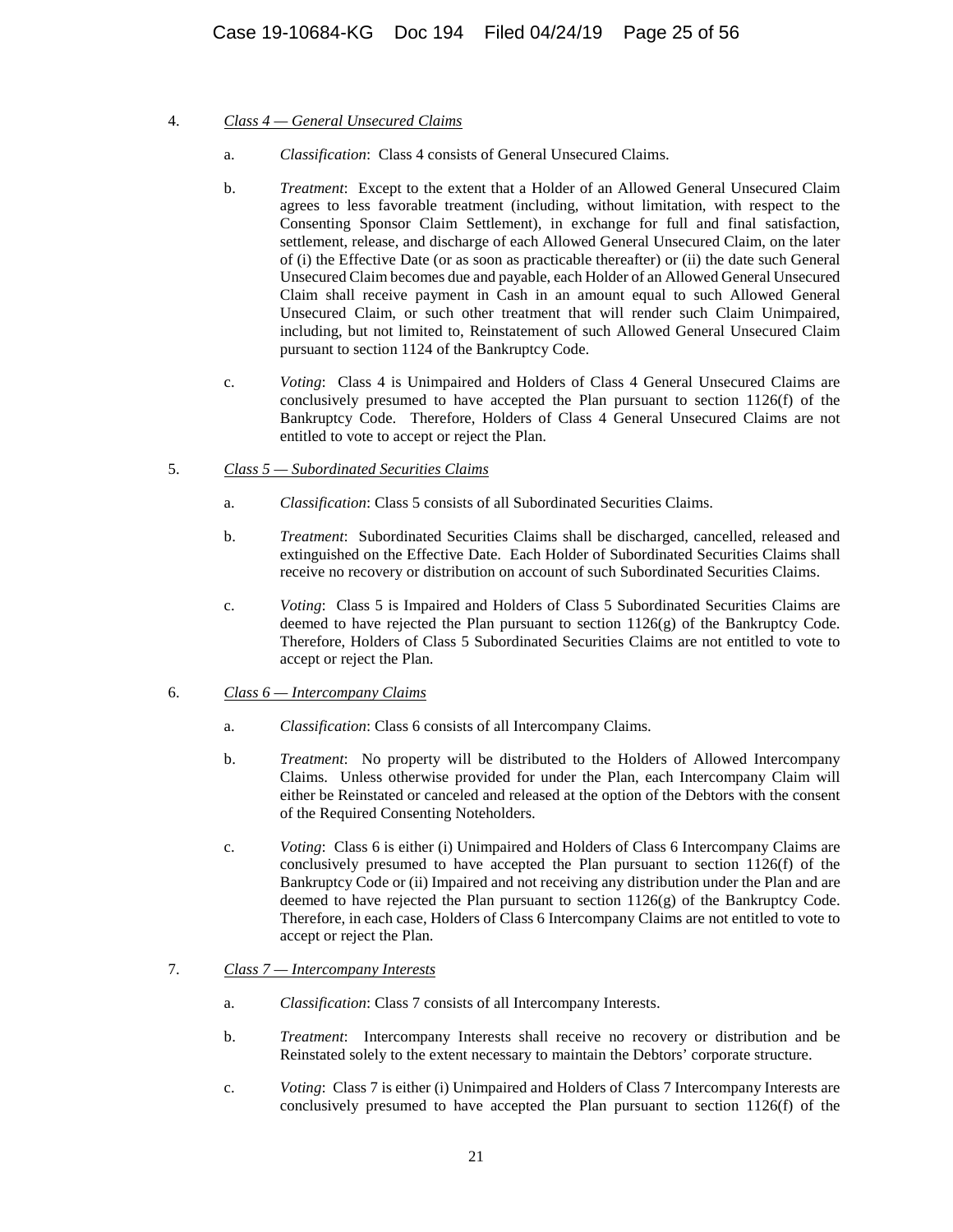Bankruptcy Code or (ii) Impaired and not receiving any distribution under the Plan and are deemed to have rejected the Plan pursuant to section  $1126(g)$  of the Bankruptcy Code. Therefore, in each case, Holders of Class 7 Intercompany Interests are not entitled to vote to accept or reject the Plan.

- 8. *Class 8 — Equity Interests*
	- a. *Classification*: Class 8 consists of all Equity Interests.
	- b. *Treatment*: Holders of Equity Interests shall receive no distribution on account of their Equity Interests. On the Effective Date, all Equity Interests will be canceled, released, and extinguished, and will be of no further force or effect.
	- c. *Voting*: Class 8 is Impaired and Holders of Class 8 Equity Interests are deemed to have rejected the Plan pursuant to section  $1126(g)$  of the Bankruptcy Code. Therefore, Holders of Class 8 Equity Interests are not entitled to vote to accept or reject the Plan.

# *C. Special Provision Governing Unimpaired Claims*

Except as otherwise provided in the Plan, nothing under the Plan shall affect the Debtors' or the Reorganized Debtors' rights in respect of any Unimpaired Claim, including all rights in respect of legal and equitable defenses to or setoffs or recoupments against any such Unimpaired Claim.

*D. Acceptance or Rejection of the Plan*

# 1. Presumed Acceptance of Plan

Claims and Interests in Classes 1 and 4, are Unimpaired under the Plan and are, therefore, their Holders are conclusively presumed to have accepted the Plan pursuant to section 1126(f) of the Bankruptcy Code. Therefore, Holders of Claims and Interests in Classes 1 and 4 are not entitled to vote on the Plan and the votes of such Holders shall not be solicited.

# 2. Voting Classes

Claims in Classes 2 and 3 are Impaired under the Plan and the Holders of Allowed Claims in Classes 2 and 3 are entitled to vote to accept or reject the Plan.

# 3. Deemed Rejection of the Plan

Claims and Interests in Classes 5 and 8 are Impaired under the Plan and their Holders shall receive no distributions under the Plan on account of their Claims or Interests (as applicable) and are deemed to have rejected the Plan pursuant to section 1126(g) of the Bankruptcy Code. Therefore, Holders of Claims and Interests in Classes 5 and 8 are not entitled to vote on the Plan and the votes of such Holders shall not be solicited.

# 4. Presumed Acceptance of the Plan or Deemed Rejection of the Plan

Holders of Claims and Interests in Classes 6 and 7 are either (a) Unimpaired and are, therefore, conclusively presumed to have accepted the Plan pursuant to section 1126(f) of the Bankruptcy Code, or (b) Impaired and shall receive no distributions under the Plan and are, therefore, deemed to have rejected the Plan pursuant to Section 1126(g) of the Bankruptcy Code. Therefore, holders of Claims and Interests in Classes 6 and 7 are not entitled to vote on the Plan and votes of such Holders shall not be solicited.

# 5. Controversy Concerning Impairment

If a controversy arises as to whether any Claim or Interest, or any Class thereof, is Impaired, the Bankruptcy Court shall, after notice and a hearing, determine such controversy on or before the Confirmation Date.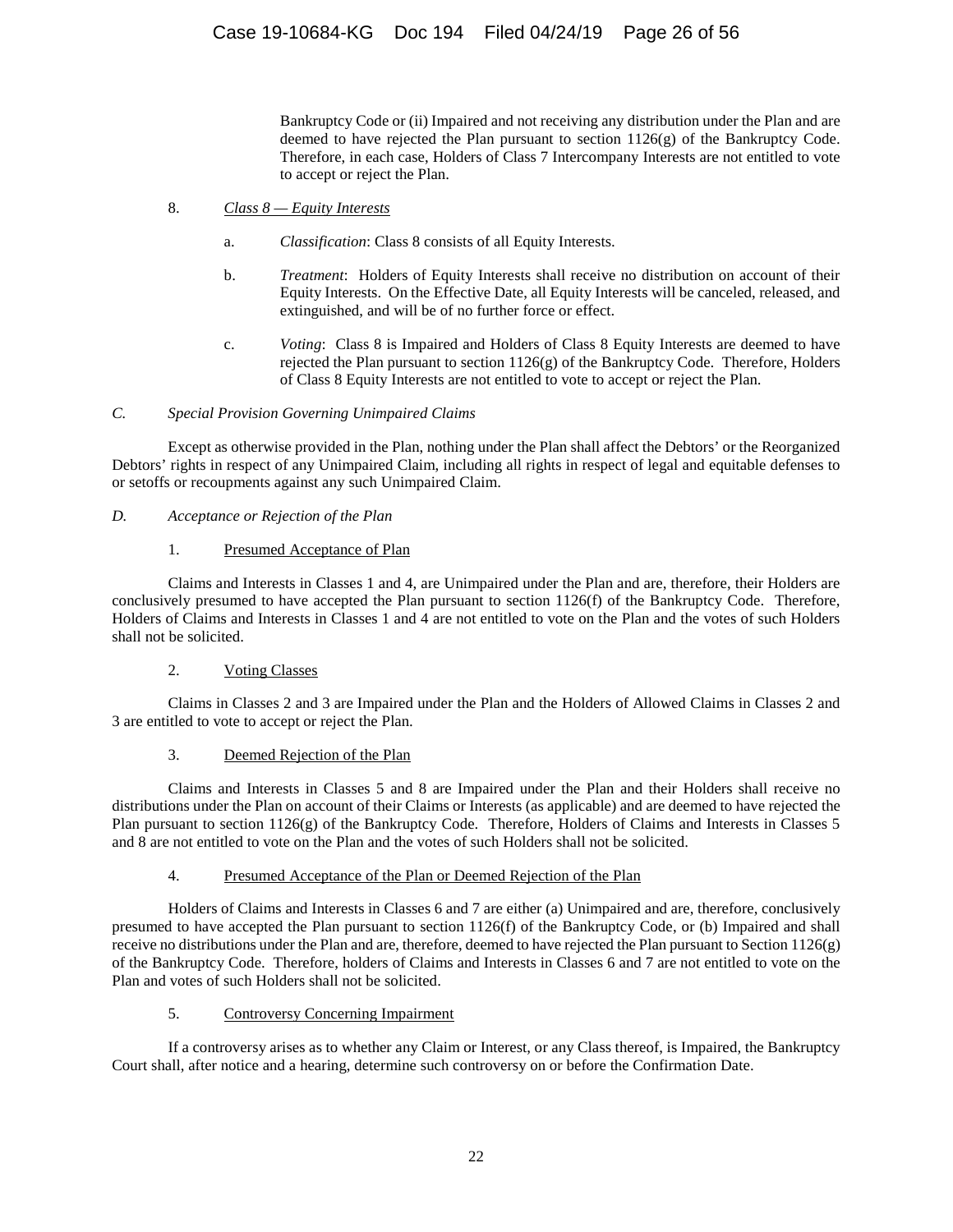### *E. Nonconsensual Confirmation*

Section 1129(a)(10) of the Bankruptcy Code shall be satisfied for purposes of Confirmation by acceptance of the Plan by an Impaired Class of Claims. The Debtors shall seek Confirmation pursuant to section 1129(b) of the Bankruptcy Code with respect to any rejecting Class of Claims or Interests.

### *F. Subordinated Claims*

The allowance, classification, and treatment of all Allowed Claims and Interests, and the respective distributions and treatments under the Plan, shall take into account and conform to the relative priority and rights of the Claims and Interests in each Class in connection with any contractual, legal, and equitable subordination rights relating thereto, whether arising under general principles of equitable subordination, section 510 of the Bankruptcy Code, or otherwise. Pursuant to section 510 of the Bankruptcy Code, except where otherwise provided herein, the Reorganized Debtors, with the reasonable consent of the Required Consenting Noteholders and the Consenting Sponsors (but, with respect to the Consenting Sponsors, only to the extent such re-classification (i) affects the release, exculpation, injunction, indemnification, or insurance provisions related to the Consenting Sponsors, (ii) adversely affects the rights or obligations of the Consenting Sponsors under the terms of the Plan or (iii) relates to the Settlement Note), reserve the right to re-classify any Allowed Claim or Interest in accordance with any contractual, legal, or equitable subordination rights relating thereto.

### *G. Elimination of Vacant Classes*

Any Class of Claims that is not occupied as of the date of commencement of the Confirmation Hearing by the Holder of an Allowed Claim or a Claim temporarily Allowed under Bankruptcy Rule 3018 (*i.e.*, no Ballots are cast in a Class entitled to vote on the Plan) shall be deemed eliminated from the Plan for purposes of voting to accept or reject the Plan and for purposes of determining acceptances or rejection of the Plan by such Class pursuant to section 1129(a)(8) of the Bankruptcy Code.

#### *H. Intercompany Interests and Intercompany Claims*

To the extent Reinstated under the Plan, distributions on account of Intercompany Interests and Intercompany Claims are not being received by Holders of such Intercompany Interests or Intercompany Interests on account of their Intercompany Interests or Intercompany Claims but for the purposes of administrative convenience and due to the importance of maintaining the corporate structure given the various foreign affiliate-subsidiaries of the Debtors, for the ultimate benefit of the Holders of New Common Equity, to preserve ordinary course intercompany operations and in exchange for the Debtors' and Reorganized Debtors' agreement under the Plan to make certain distributions to the Holders of Allowed Claims.

# **Article IV.**

# **MEANS FOR IMPLEMENTATION OF THE PLAN**

# <span id="page-26-0"></span>*A. General Settlement of Claims and Interests*

Pursuant to section 1123 of the Bankruptcy Code and Bankruptcy Rule 9019, and in consideration for the classification, distributions, releases, and other benefits provided under the Plan, on the Effective Date, the provisions of the Plan shall constitute a good-faith compromise and settlement of all Claims, Interests, Causes of Action and controversies resolved pursuant to the Plan. The entry of the Confirmation Order shall constitute the Bankruptcy Court's approval of the compromise or settlement of all such Claims, Interests, Causes of Action and controversies, as well as a finding by the Bankruptcy Court that such compromise or settlement is in the best interests of the Debtors, their Estates and Holders of Claims and Interests is fair, equitable and is within the range of reasonableness. Distributions made to Holders of Allowed Claims are intended to be indefeasible.

# *B. Restructuring Transactions*

1. Restructuring Transactions Generally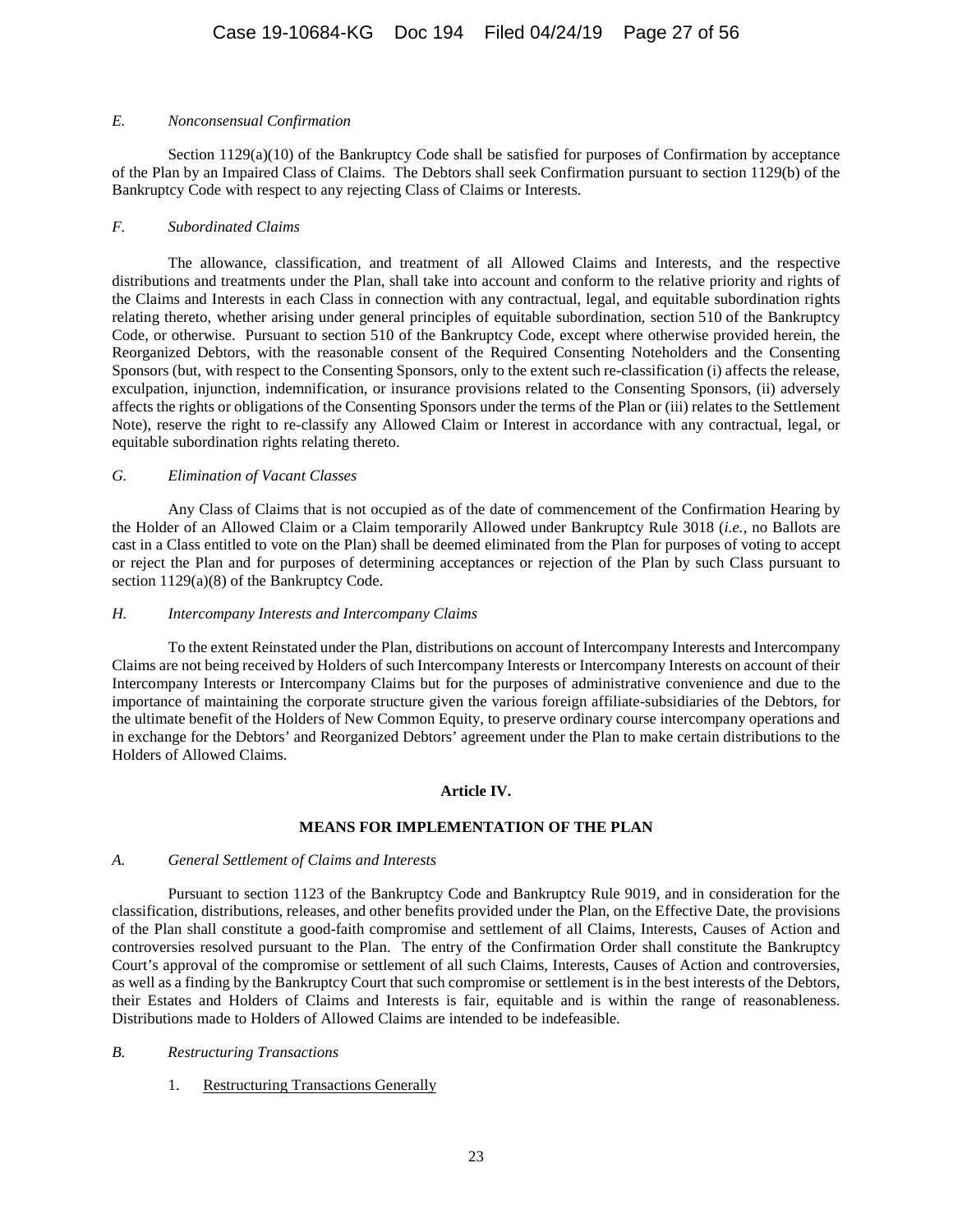On the Effective Date or as soon as reasonably practicable thereafter, the Reorganized Debtors may, with the reasonable consent of the Required Consenting Noteholders and the Consenting Sponsors (but, with respect to the Consenting Sponsors, only to the extent such actions (i) affect the release, exculpation, injunction, indemnification, or insurance provisions related to the Consenting Sponsors, (ii) adversely affect the rights or obligations of the Consenting Sponsors under the terms of the Plan or (iii) relate to the Settlement Note) consistent with the terms of the Restructuring Support Agreement, take all actions as may be necessary or appropriate to effect any transaction described in, approved by, contemplated by or necessary to effectuate the Plan, and as set forth in the Restructuring Transactions Memorandum, including: (a) the execution and delivery of appropriate agreements or other documents of merger, consolidation, or reorganization containing terms that are consistent with the terms of the Plan and that satisfy the requirements of applicable law; (b) the execution and delivery of appropriate instruments of transfer, assignment, assumption, or delegation of any property, right, liability, duty, or obligation on terms consistent with the terms of the Plan; (c) the filing of appropriate certificates of incorporation, merger, or consolidation with the appropriate governmental authorities pursuant to applicable law; and (d) all other actions that the Reorganized Debtors determine are necessary or appropriate.

The Confirmation Order shall and shall be deemed to, pursuant to both section 1123 and section 363 of the Bankruptcy Code, authorize, among other things, all actions as may be necessary or appropriate to effect any transaction described in, approved by, contemplated by, or necessary to effectuate the Plan.

### 2. New Debt

On the Effective Date, the Reorganized Debtors specified in the New Debt Documentation will incur the New Debt as provided in the New Debt Documentation.

#### 3. New Common Equity

On the Effective Date, upon cancellation of the Equity Interests in Hexion LLC, Reorganized Hexion will issue the New Common Equity to Holders of Allowed Claims as provided in the Plan.

# 4. Rights Offering

Following approval by the Bankruptcy Court of the Rights Offering Procedures, the Rights Offering shall be conducted pursuant to the Rights Offering Procedures substantially simultaneously with the solicitation of votes to accept or reject the Plan.

#### 5. Consenting Sponsor Claim Settlement

On the Effective Date, the Consenting Sponsors shall, on behalf of themselves and their affiliates, be deemed to have permanently waived any and all management, monitoring or like fees or expenses owed by any Debtor and any agreements providing for the same shall have been terminated with no liability of any Debtor other than in connection with the Consenting Sponsor Claim Settlement; provided, *however*, that the foregoing shall not limit, reduce, modify or impair the Debtors' or the Reorganized Debtors' Indemnification Provisions with respect to the Consenting Sponsors and their affiliates or the Consenting Sponsors' or their affiliates' rights under any of the D&O Liability Insurance Policies, which shall each be assumed and Unimpaired pursuant to Articles V.F and IV.N, respectively. The Settlement Note shall not be subject to avoidance, recharacterization, or subordination (including equitable subordination) for any purposes whatsoever, and shall not constitute a preferential transfer, fraudulent conveyance, or other voidable transfer under the Bankruptcy Code or any other applicable non-bankruptcy law.

#### *C. Corporate Existence*

Except as otherwise provided in the Plan, each Debtor shall continue to exist after the Effective Date as a separate corporate Entity, limited liability company, partnership, or other form, as the case may be, with all the powers of a corporation, limited liability company, partnership, or other form, as the case may be, pursuant to the applicable law in the jurisdiction in which each Debtor is incorporated or formed and pursuant to the respective certificate of incorporation and bylaws (or other formation documents) in effect prior to the Effective Date, except to the extent such certificate of incorporation and bylaws (or other formation documents) are amended by the Plan or otherwise,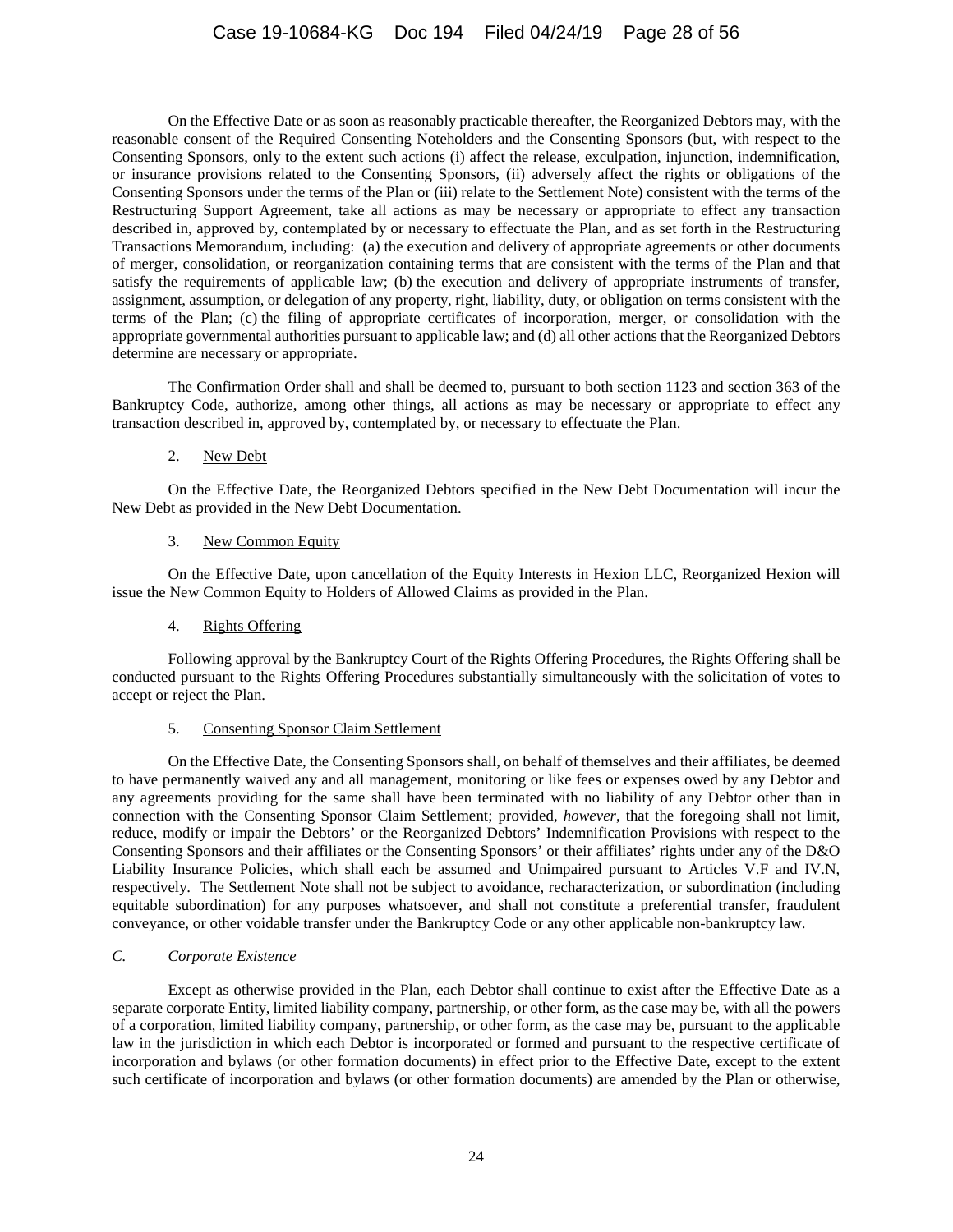and to the extent such documents are amended, such documents are deemed to be amended pursuant to the Plan and require no further action or approval.

# *D. Vesting of Assets in the Reorganized Debtors*

Except as otherwise provided in the Plan or any agreement, instrument, or other document incorporated herein, including the Restructuring Transactions Memorandum, on the Effective Date, all property of each Estate, including all Causes of Action, and any property acquired by any of the Debtors pursuant to the Plan shall vest in each respective Reorganized Debtor, free and clear of all Liens, Claims, charges, or other encumbrances; *provided* that, in accordance with Article IV.O, on the Effective Date, the Debtors and the Reorganized Debtors shall forever waive, relinquish, and release any and all Causes of Action the Debtors and their Estates had, have, or may have had under section 547 of the Bankruptcy Code and analogous non-bankruptcy law against any Entity whose Claim is Unimpaired under the Plan and any Entity with whom the Debtors are conducting, and the Reorganized Debtors will continue to conduct business on and after the Effective Date. On and after the Effective Date, except as otherwise provided in the Plan, each Reorganized Debtor may operate its business and may use, acquire, or dispose of property and compromise or settle any Claims, Interests, or Causes of Action without supervision or approval by the Bankruptcy Court and free of any restrictions of the Bankruptcy Code or Bankruptcy Rules, including for the avoidance of doubt any restrictions on the use, acquisition, sale, lease, or disposal of property under section 363 of the Bankruptcy Code.

#### *E. Indemnification Provisions in Organizational Documents*

As of the Effective Date, each Reorganized Debtor's bylaws and other New Organizational Documents shall, to the fullest extent permitted by applicable law, provide for the indemnification, defense, reimbursement, exculpation, and/or limitation of liability of, and advancement of fees and expenses to, current and former managers, directors, officers, equity holders, members, employees, accountants, investment bankers, attorneys, other professionals, or agents of the Debtors and such current and former managers', directors', officers', equity holders', members', employees', accountants', investment bankers', attorneys', other professionals' and agents' respective Affiliates at least to the same extent as set forth in the Indemnification Provisions, against any claims or causes of action whether direct or derivative, liquidated or unliquidated, fixed, or contingent, disputed or undisputed, matured or unmatured, known or unknown, foreseen or unforeseen, asserted or unasserted. None of the Reorganized Debtors shall amend and/or restate its certificate of incorporation, bylaws, or similar organizational document after the Effective Date to terminate or adversely affect (1) any of the Indemnification Provisions or (2) the rights of such current and former managers, directors, officers, equity holders, members, employees, or agents of the Debtors and such current and former managers', directors', officers', equity holders', members', employees', and agents' respective Affiliates referred to in the immediately preceding sentence.

# *F. Cancellation of Agreements and Equity Interests*

Except as otherwise provided for in the Plan, on the later of the Effective Date and the date on which the relevant distributions are made pursuant to Article VI: (a) (i) the obligations of the Debtors under the DIP Credit Agreements, the First Lien ABL Credit Agreement, the First Lien Notes Indentures, the 1.5 Lien Notes Indenture, the Second Lien Notes Indenture, and the Borden Debentures Indenture, and any other note, bond, indenture, or other instrument or document directly or indirectly evidencing or creating any indebtedness of the Debtors, (ii) any certificate, equity security, share, purchase right, option, warrant, or other instrument or document directly or indirectly evidencing or creating an ownership interest in the Debtors (except, in each case, such certificates, notes or other instruments or documents evidencing indebtedness or obligation of or ownership interest in the Debtors that are Reinstated pursuant to the Plan), shall be cancelled solely as to the Debtors and their Affiliates, and the Reorganized Debtors and their Affiliates shall not have any continuing obligations thereunder; and (b) the obligations of the Debtors and their Affiliates pursuant, relating or pertaining to any agreements, indentures, certificates of designation, bylaws or certificate or articles of incorporation or similar documents governing the shares, certificates, notes, bonds, indentures, purchase rights, options, or other instruments or documents evidencing or creating any indebtedness or obligation of or ownership interest in the Debtors (except such agreements, certificates, notes or other instruments evidencing indebtedness or obligation of or ownership interest in the Debtors that are specifically reinstated or entered into pursuant to the Plan) shall be released and discharged; *except that*:

> 1. the DIP Facilities shall continue in effect solely for the purpose of: (a) allowing the DIP Agents to receive distributions from the Debtors under the Plan and to make further distributions to the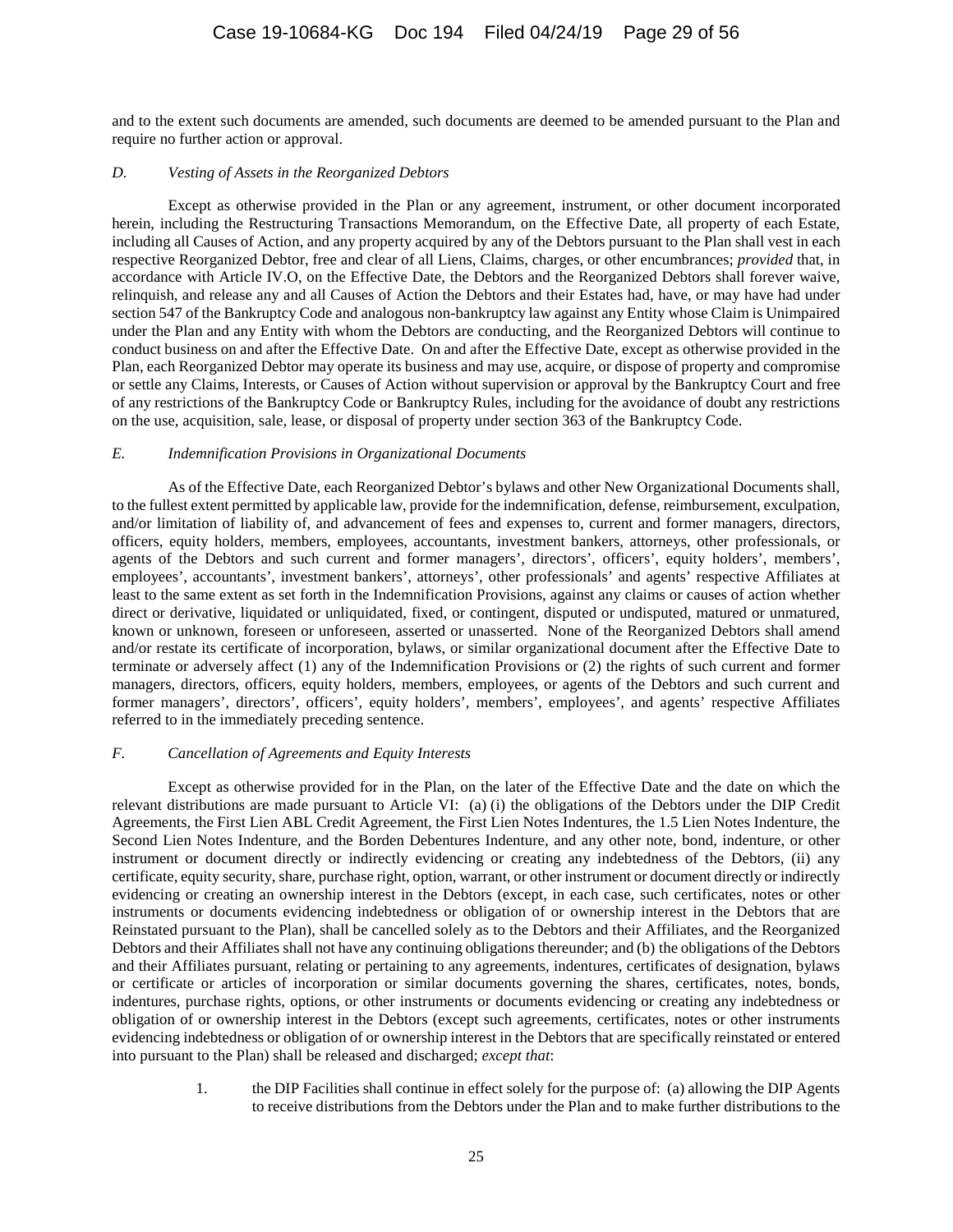Holders of the DIP Facility Claims on account of such Claims, as set forth in Article VI of the Plan; (b) preserving the DIP Agents and the DIP Lenders' right to all amounts due under the DIP Credit Agreements and DIP Orders; and (c) preserving the DIP Agents' and the DIP Lenders' right to indemnification from the Debtors pursuant and subject to the terms of the DIP Facilities;

- 2. the First Lien Notes Indentures shall continue in effect solely for the purpose of: (a) allowing the First Lien Notes Indenture Trustees to receive distributions from the Debtors under the Plan and to make further distributions to the Holders of Allowed Claims in Class 2 on account of such Claims, as set forth i[n Article VI](#page-37-0) of the Plan; (b) preserving the First Lien Notes Indenture Trustees' rights to payment of their fees and expenses, and allowing the First Lien Notes Indenture Trustees to exercise their charging Liens for the payment of their respective fees and expenses and for indemnification, pursuant to the terms of the First Lien Notes Indentures; and (c) preserving the right of the First Lien Notes Indenture Trustees to indemnification from the Debtors pursuant and subject to the respective terms of the First Lien Notes Indentures;
- 3. the 1.5 Lien Notes Indenture shall continue in effect solely for the purpose of: (a) allowing the 1.5 Lien Notes Indenture Trustee to receive distributions from the Debtors under the Plan and to make further distributions to the Holders of Allowed Claims in Class 3 on account of such Claims, as set forth in [Article VI](#page-37-0) of the Plan; (b) preserving the 1.5 Lien Notes Indenture Trustee's right to payment of their fees and expenses, and allowing the 1.5 Lien Notes Indenture Trustee to exercise its charging Lien for the payment of their respective fees and expenses and for indemnification, pursuant to the terms of the 1.5 Lien Notes Indenture; and (c) preserving the right of the 1.5 Lien Notes Indenture Trustee to indemnification from the Debtors pursuant and subject to the terms of the 1.5 Lien Notes Indenture;
- 4. the Second Lien Notes Indenture shall continue in effect solely for the purpose of: (a) allowing the Second Lien Notes Indenture Trustee to receive distributions from the Debtors under the Plan and to make further distributions to the Holders of Allowed Claims in Class 3 on account of such Claims, as set forth in [Article VI](#page-37-0) of the Plan; (b) preserving the Second Lien Notes Indenture Trustee's right to payment of their fees and expenses, and allowing the Second Lien Notes Indenture Trustee to exercise its charging Lien for the payment of their respective fees and expenses and for indemnification, pursuant to the terms of the Second Lien Notes Indenture; and (c) preserving the right of the Second Lien Notes Indenture Trustee to indemnification from the Debtors pursuant and subject to the terms of the Second Lien Notes Indenture;
- 5. the Borden Debentures Indenture shall continue in effect solely for the purpose of: (a) allowing the Borden Debentures Trustee to receive distributions from the Debtors under the Plan and to make further distributions to the Holders of Allowed Claims in Class 3 on account of such Claims, as set forth in [Article VI](#page-37-0) of the Plan; (b) preserving the Borden Debentures Trustee's right to payment of their fees and expenses, and allowing the Borden Debentures Trustee to exercise their charging Liens for the payment of their respective fees and expenses and for indemnification, pursuant to the terms of the Borden Debentures Indenture; and (c) preserving the right of the Borden Debentures Trustee to indemnification from the Debtors pursuant and subject to the terms of the Borden Debentures Indenture; and
- 6. the foregoing shall not affect the cancellation of shares and/or Equity Interests pursuant to the Plan nor any Intercompany Interests.

# *G. Sources for Plan Distributions and Transfers of Funds Among Debtors*

The Debtors shall fund Cash distributions under the Plan with: (1) Cash on hand, including Cash from operations and the proceeds of the DIP Facilities, (2) the proceeds of the New Debt, and (3) the proceeds of the Rights Offering. Cash payments to be made pursuant to the Plan will be made by the Reorganized Debtors or the Distribution Agent in accordance with Article VI. Subject to any applicable limitations set forth in any post-Effective Date agreement (including the New Debt Documentation and the New Organizational Documents), the Reorganized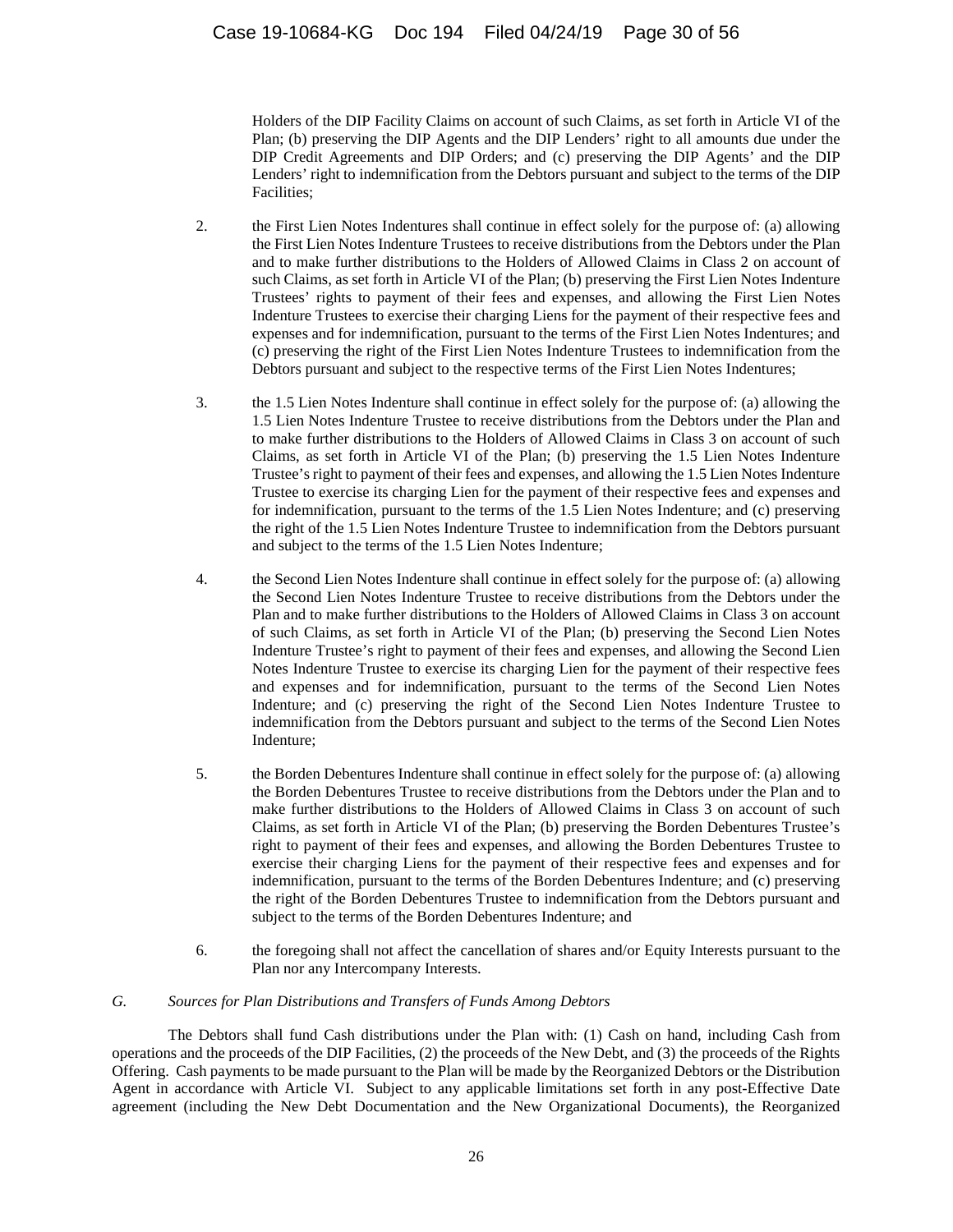Debtors will be entitled to transfer funds between and among themselves as they determine to be necessary or appropriate to enable the Reorganized Debtors to satisfy their obligations under the Plan. Except as set forth herein, any changes in intercompany account balances resulting from such transfers will be accounted for and settled in accordance with the Debtors' historical intercompany account settlement practices and will not violate the terms of the Plan.

From and after the Effective Date, the Reorganized Debtors, subject to any applicable limitations set forth in any post-Effective Date agreement (including the New Debt Documentation and the New Organizational Documents), shall have the right and authority without further order of the Bankruptcy Court to raise additional capital and obtain additional financing as the boards of directors of the applicable Reorganized Debtors deem appropriate.

#### *H. New Debt, Approval of New Debt Documentation, and the Settlement Note*

Confirmation of the Plan shall be deemed to constitute approval by the Bankruptcy Court of the New Debt, the Settlement Note, and the New Debt Documentation (including all transactions contemplated thereby, such as any supplementation or additional syndication of the New Debt, and all actions to be taken, undertakings to be made and obligations to be incurred by the Reorganized Debtors in connection therewith, including the payment of all fees, indemnities and expenses provided for therein) and, subject to the occurrence of the Effective Date, authorization for the applicable Reorganized Debtors to enter into and perform their obligations under the Settlement Note, the New Debt Documentation and such other documents as may be reasonably required or appropriate, subject to the Definitive Document Consent Rights. For the avoidance of doubt, such approvals and authorizations shall include the New Long-Term Debt (if any) funded in accordance with the terms of the Debt Backstop Agreement.

On the Effective Date, the New Debt Documentation shall constitute legal, valid, binding, and authorized obligations of the Reorganized Debtors, enforceable in accordance with their terms. The financial accommodations to be extended pursuant to the New Debt Documentation and the Debt Backstop Agreement are being extended, and shall be deemed to have been extended, in good faith, for legitimate business purposes, are reasonable, shall not be subject to avoidance, recharacterization, or subordination (including equitable subordination) for any purposes whatsoever, and shall not constitute preferential transfers, fraudulent conveyances, or other voidable transfers under the Bankruptcy Code or any other applicable non-bankruptcy law. On the Effective Date, all of the Liens and security interests to be granted under the New Debt Documentation (1) shall be legal, binding, and enforceable Liens on, and security interests in, the collateral granted in accordance with the terms of the New Debt Documentation, (2) shall be deemed automatically perfected on the Effective Date, subject only to such Liens and security interests as may be permitted under the New Debt Documentation, and (3) shall not be subject to avoidance, recharacterization, or subordination (including equitable subordination) for any purposes whatsoever and shall not constitute preferential transfers, fraudulent conveyances, or other voidable transfers under the Bankruptcy Code or any applicable non-bankruptcy law. The Reorganized Debtors and the Entities granted such Liens and security interests are authorized to make all filings and recordings, and to obtain all governmental approvals and consents necessary to establish and perfect such Liens and security interests under the provisions of the applicable state, provincial, federal, or other law (whether domestic or foreign) that would be applicable in the absence of the Plan and the Confirmation Order (it being understood that perfection shall occur automatically by virtue of the entry of the Confirmation Order, and any such filings, recordings, approvals, and consents shall not be required), and will thereafter cooperate to make all other filings and recordings that otherwise would be necessary under applicable law to give notice of such Liens and security interests to third parties.

On the Effective Date, the Settlement Note shall constitute a legal, valid, binding, and authorized obligation of Reorganized Hexion, enforceable in accordance with its terms. The financial accommodations to be extended pursuant to the Settlement Note are being extended, and shall be deemed to have been extended, in good faith, for legitimate business purposes, are reasonable, shall not be subject to avoidance, recharacterization, or subordination (including equitable subordination) for any purposes whatsoever, and shall not constitute preferential transfers, fraudulent conveyances, or other voidable transfers under the Bankruptcy Code or any other applicable nonbankruptcy law.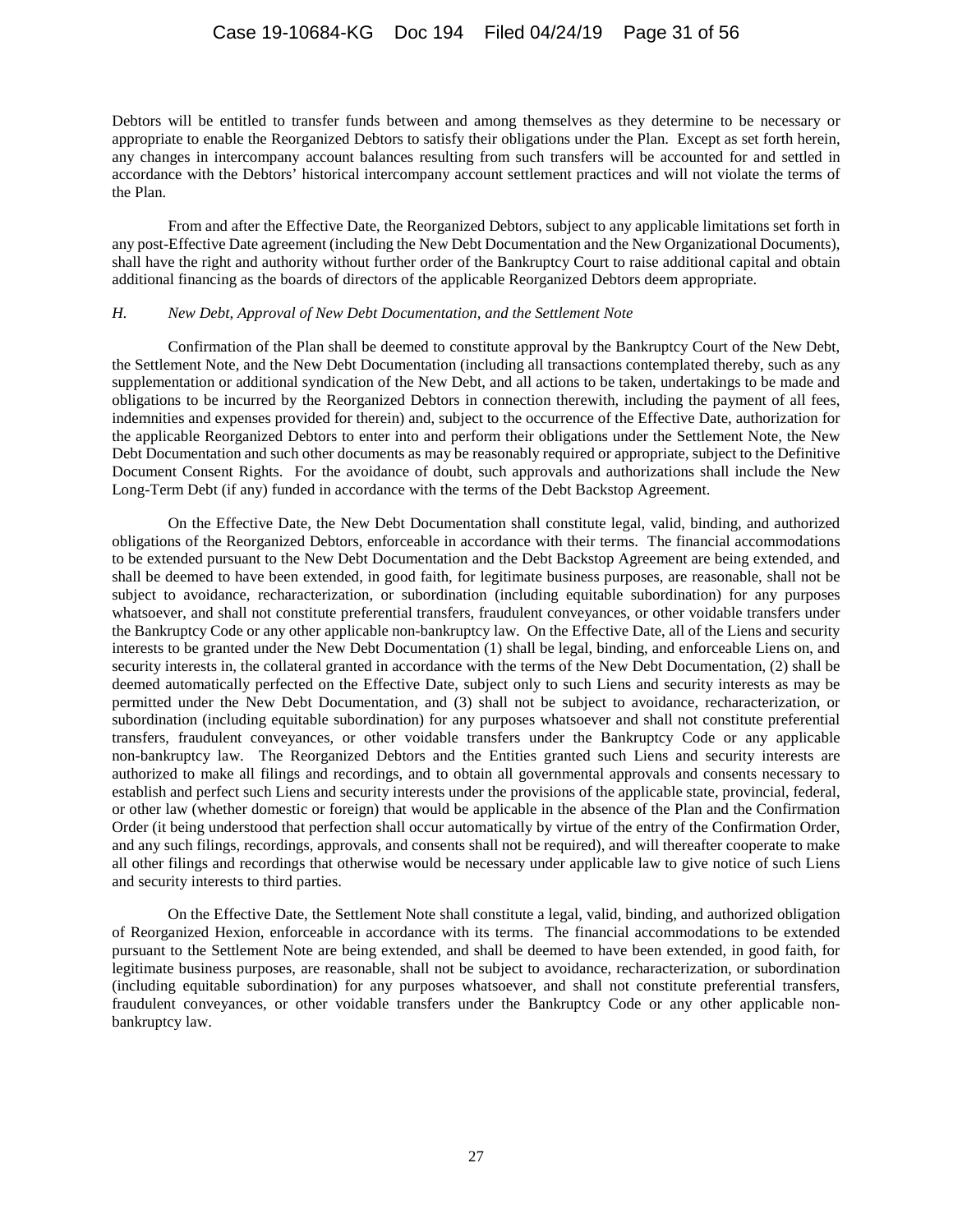# *I. Reorganized Debtors' Ownership*

# 1. New Common Equity

On the Effective Date, Reorganized Hexion shall issue or reserve for issuance all of the New Common Equity issuable in accordance with the terms of the Plan and as set forth in the Restructuring Transactions Memorandum. The issuance of the New Common Equity by Reorganized Hexion for distribution pursuant to the Plan is authorized without the need for further corporate action and all of the shares of New Common Equity issued or issuable pursuant to the Plan shall be duly authorized, validly issued, fully paid, and non-assessable.

# 2. Shareholders Agreement

On the Effective Date, Reorganized Hexion and the Holders of the New Common Equity shall be deemed to have entered into the Shareholders Agreement, if any. The Shareholders Agreement, if any, shall be deemed to be valid, binding, and enforceable in accordance with its terms, and each holder of New Common Equity shall be bound thereby, in each case without the need for execution by any party thereto other than Reorganized Hexion.

# 3. Registration Rights Agreement

On the Effective Date, Reorganized Hexion and certain Holders of the New Common Equity shall enter into the Registration Rights Agreement in substantially the form included in the Plan Supplement. The Registration Rights Agreement shall be deemed to be valid, binding, and enforceable in accordance with its terms.

# 4. Rights Offering

Substantially simultaneously with the solicitation of votes to accept or reject the Plan and in accordance with Article III.B hereof, each Holder of Allowed Notes Claims shall receive Rights to acquire its respective Pro Rata Share of the Rights Offering Equity pursuant to the terms set forth in the Rights Offering Procedures. Each Right shall represent the right to acquire one share of Rights Offering Equity for the Rights Exercise Price.

# *J. Exemption from Registration Requirements*

The offering, issuance, and distribution of any Securities, including the New Common Equity and the Rights, in exchange for Claims pursuant to Article III of the Plan or pursuant to the exercise of the Rights or pursuant to the Equity Backstop Premium and the Debt Backstop Premium, shall be exempt from, among other things, the registration requirements of Section 5 of the Securities Act pursuant to section 1145 of the Bankruptcy Code. Except as otherwise provided in the Plan or the governing certificates or instruments, any and all such New Common Equity so issued under the Plan will be freely tradable under the Securities Act by the recipients thereof, subject to: (1) the provisions of section  $1145(b)(1)$  of the Bankruptcy Code relating to the definition of an underwriter in Section  $2(a)(11)$  of the Securities Act, and compliance with any applicable state or foreign securities laws, if any, and any rules and regulations of the SEC, if any, applicable at the time of any future transfer of such Securities or instruments, including any such restrictions in the Shareholders Agreement, if any; (2) the restrictions, if any, on the transferability of such Securities and instruments; and (3) any other applicable regulatory approval.

The offering, issuance and distribution of the New Common Equity pursuant to the Equity Backstop Agreement or the Debt Backstop Agreement (excluding payment of the Equity Backstop Premium and the Debt Backstop Premium, if so elected by any Equity Backstop Parties or any Debt Backstop Parties, respectively) shall be exempt from, among other things, the registration requirements of Section 5 of the Securities Act pursuant to Section 4(a)(2) of the Securities Act, or any other available exemption from registration under the Securities Act.

Should the Reorganized Debtors elect on or after the Effective Date to reflect any ownership of the New Common Equity through the facilities of the DTC, the Reorganized Debtors need not provide any further evidence other than the Plan or the Confirmation Order with respect to the treatment of the New Common Equity under applicable securities laws.

Notwithstanding anything to the contrary in the Plan, no Entity (including, for the avoidance of doubt, DTC) shall be entitled to require a legal opinion regarding the validity of any transaction contemplated by the Plan, including, for the avoidance of doubt, whether the New Common Equity is exempt from registration and/or eligible for DTC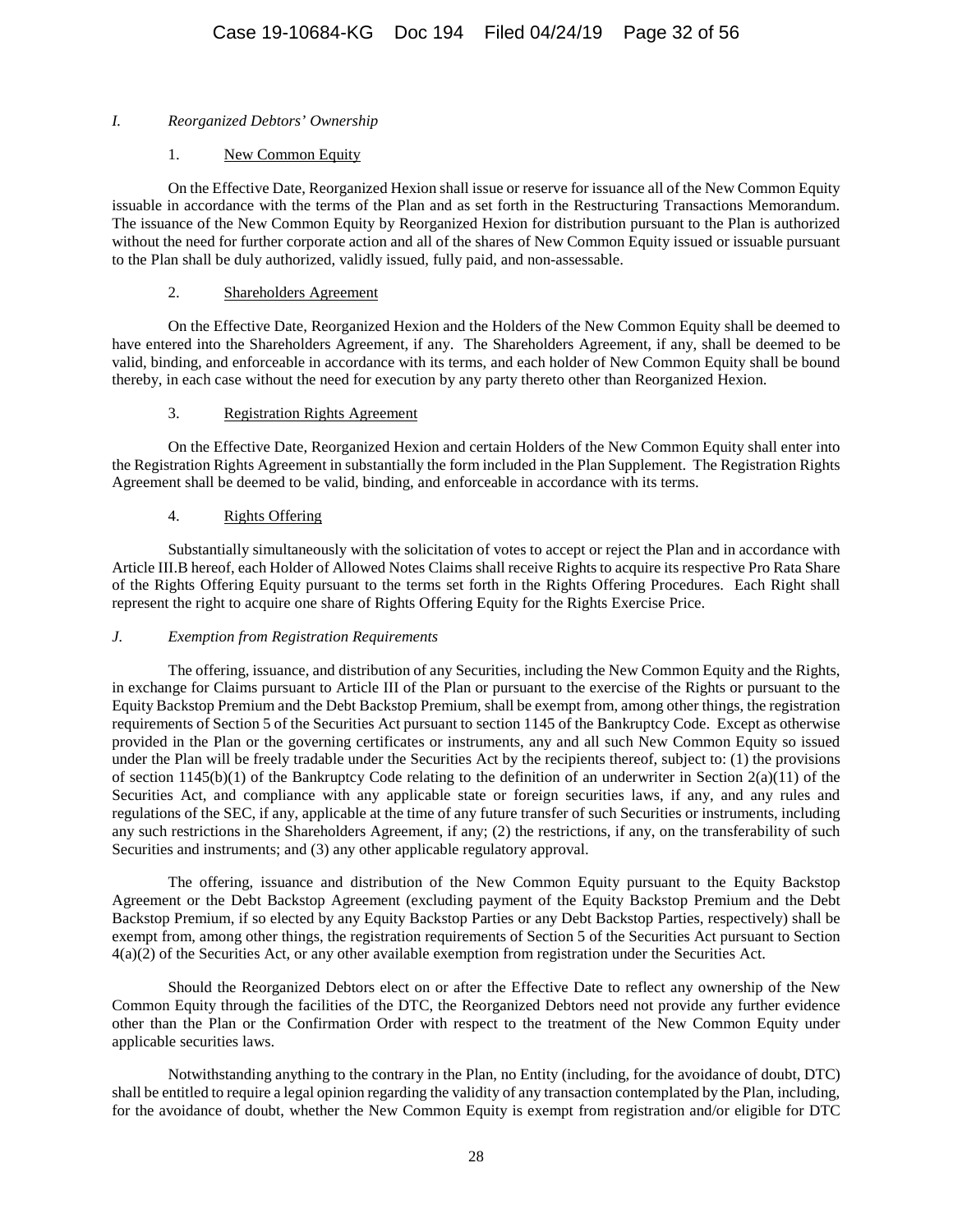book-entry delivery, settlement, and depository services. DTC shall be required to accept and conclusively rely upon the Plan or Confirmation Order in lieu of a legal opinion regarding whether the New Common Equity is exempt from registration and/or eligible for DTC book-entry delivery, settlement, and depository services.

### *K. Organizational Documents*

Subject to Articles IV.E and IV.F of the Plan, the Reorganized Debtors shall enter into such agreements and amend their corporate governance documents to the extent necessary to implement the terms and provisions of the Plan, subject to the Definitive Document Consent Rights. Without limiting the generality of the foregoing, as of the Effective Date, Reorganized Hexion shall be governed by the Operating Agreement. From and after the Effective Date, the organizational documents of each of the Reorganized Debtors will comply with section 1123(a)(6) of the Bankruptcy Code, as applicable.

### *L. Exemption from Certain Transfer Taxes and Recording Fees*

To the fullest extent permitted by section 1146(a) of the Bankruptcy Code, any transfer from a Debtor to a Reorganized Debtor or to any Entity pursuant to, in contemplation of, or in connection with the Plan or pursuant to: (1) the issuance, distribution, transfer, or exchange of any debt, securities, or other interest in the Debtors or the Reorganized Debtors; (2) the creation, modification, consolidation, or recording of any mortgage, deed of trust or other security interest, or the securing of additional indebtedness by such or other means; (3) the making, assignment, or recording of any lease or sublease; or (4) the making, delivery, or recording of any deed or other instrument of transfer under, in furtherance of, or in connection with, the Plan, including any deeds, bills of sale, assignments, or other instrument of transfer executed in connection with any transaction arising out of, contemplated by, or in any way related to the Plan, shall not be subject to any document recording tax, stamp tax, conveyance fee, intangibles, or similar tax, mortgage tax, real estate transfer tax, mortgage recording tax, Uniform Commercial Code filing or recording fee, regulatory filing or recording fee, or other similar tax or governmental assessment, and the appropriate state or local governmental officials or agents shall forego the collection of any such tax or governmental assessment and to accept for filing and recordation any of the foregoing instruments or other documents without the payment of any such tax or governmental assessment.

# *M. Directors and Officers of the Reorganized Debtors*

# 1. The New Board

As of the Effective Date, the terms of the current members of the board of managers of Hexion shall expire and, without further order of the Bankruptcy Court or other corporate action by the Debtors or the Reorganized Debtors, the New Board shall be approved.

The New Board will initially consist of seven (7) members, which shall be comprised of Craig Rogerson, in his capacity as Chief Executive Officer of the Reorganized Debtors, and six (6) other directors, which shall be selected by the Board Committee in consultation with Craig Rogerson in his capacity as Chief Executive Officer; *provided* that if the New Board is not fully selected by the Effective Date then the members of the New Board selected as of the Effective Date shall select the remaining members in consultation with the Board Committee. Pursuant to section 1129(a)(5) of the Bankruptcy Code, the Debtors will, to the extent reasonably practicable, disclose in advance of Confirmation the identity and affiliations of any person proposed to serve on the New Board. The occurrence of the Effective Date shall have no effect on the composition of the board of directors or managers of each of the subsidiary Debtors.

# 2. Senior Management

The existing officers of the Debtors as of the Effective Date shall remain in their current capacities as officers of the Reorganized Debtors, subject to the ordinary rights and powers of the New Board to remove or replace them in accordance with the New Organizational Documents and any applicable employment agreements that are assumed pursuant to the Plan with the reasonable consent of the Required Consenting Noteholders.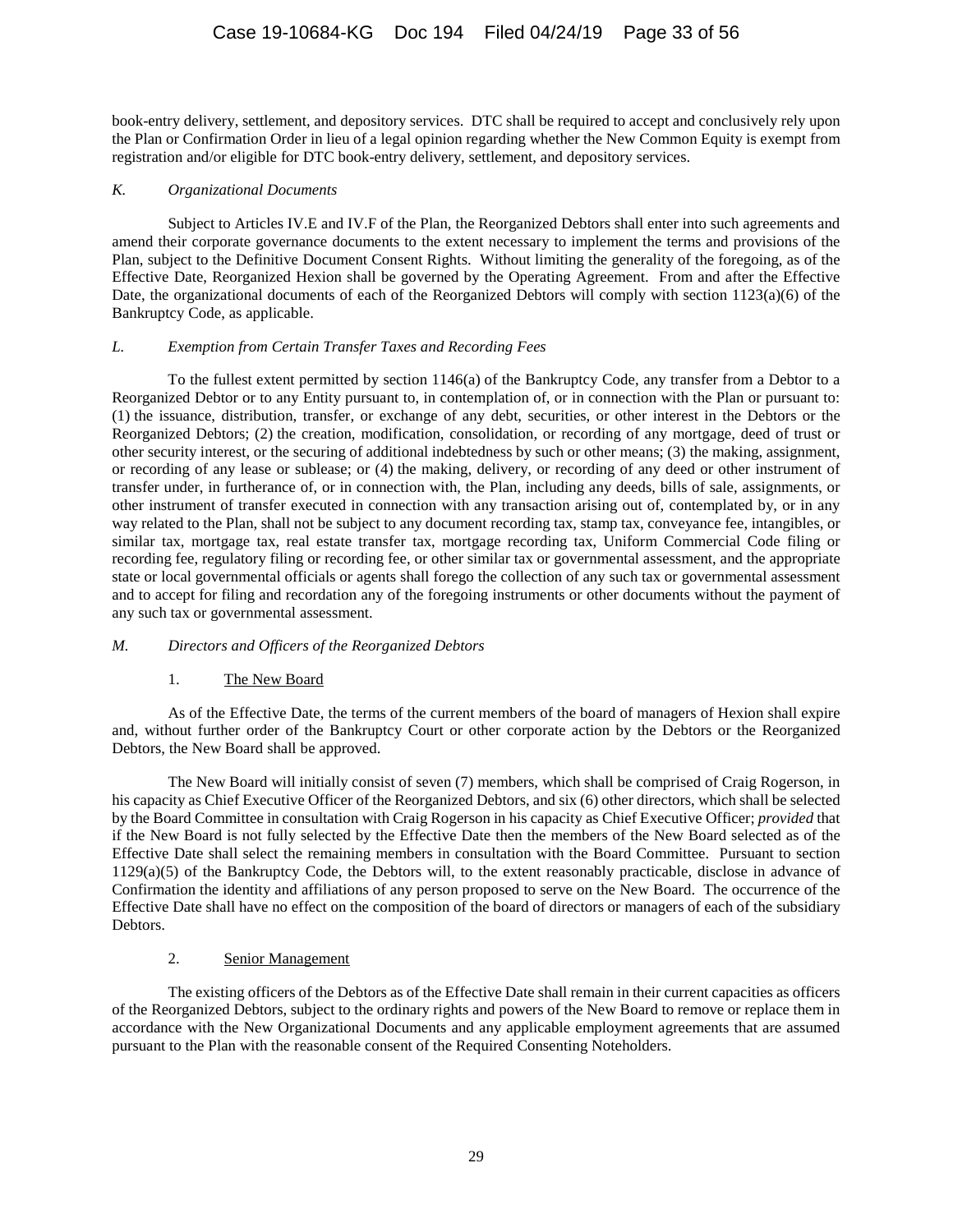#### *N. Directors and Officers Insurance Policies*

Notwithstanding anything in the Plan to the contrary, the Reorganized Debtors shall be deemed to have assumed all of the Debtors' D&O Liability Insurance Policies (including, without limitation, any "tail policy" and all agreements, documents, or instruments related thereto) in effect prior to the Effective Date pursuant to section 365(a) of the Bankruptcy Code, without the need for any further notice to or action, order, or approval of the Bankruptcy Court, effective as of the Effective Date. Entry of the Confirmation Order will constitute the Bankruptcy Court's approval of the Reorganized Debtors' foregoing assumption of each of the unexpired D&O Liability Insurance Policies. Notwithstanding anything to the contrary contained in the Plan, confirmation of the Plan shall not discharge, impair, or otherwise modify any indemnity obligations assumed by the foregoing assumption of the D&O Liability Insurance Policies, and each such indemnity obligation will be deemed and treated as an Executory Contract that has been assumed by the Debtors under the Plan as to which no Proof of Claim need be filed. Notwithstanding anything to the contrary in the Plan, the Debtors or the Reorganized Debtors shall retain the ability to supplement such D&O Liability Insurance Policy as the Debtors or Reorganized Debtors may deem necessary on terms and at an expense reasonably acceptable to the Consenting Noteholders and the Consenting Sponsors (but only to the extent such supplement relates to, or affects the rights of, the Consenting Sponsors).

In addition, on or after the Effective Date, none of the Reorganized Debtors shall terminate or otherwise reduce the coverage under any D&O Liability Insurance Policies (including, without limitation, any "tail policy" and all agreements, documents, or instruments related thereto) in effect on or prior to the Effective Date, with respect to conduct occurring prior thereto, and all current and former directors, officers, and managers of the Debtors who served in such capacity at any time prior to the Effective Date shall be entitled to the full benefits of any such policies for the full term of such policies regardless of whether such current and former directors, officers, and managers remain in such positions after the Effective Date.

#### *O. Preservation of Rights of Action*

In accordance with section 1123(b) of the Bankruptcy Code, but subject to the releases set forth i[n Article IX](#page-44-0) below, all Causes of Action that a Debtor may hold against any Entity shall vest in the applicable Reorganized Debtor on the Effective Date. Thereafter, the Reorganized Debtors shall have the exclusive right, authority, and discretion to determine and to initiate, file, prosecute, enforce, abandon, settle, compromise, release, withdraw, or litigate to judgment any such Causes of Action, whether arising before or after the Petition Date, and to decline to do any of the foregoing without the consent or approval of any third party or further notice to or action, order, or approval of the Bankruptcy Court. **No Entity may rely on the absence of a specific reference in the Plan, the Plan Supplement, or the Disclosure Statement to any specific Cause of Action as any indication that the Debtors or Reorganized Debtors will not pursue any and all available Causes of Action. The Debtors and Reorganized Debtors expressly reserve all rights to prosecute any and all Causes of Action against any Entity, except as otherwise expressly provided in the Plan,** and, therefore, no preclusion doctrine, including the doctrines of *res judicata*, collateral estoppel, issue preclusion, claim preclusion, estoppel (judicial, equitable or otherwise) or laches, shall apply to any Cause of Action upon, after, or as a consequence of the Confirmation or the occurrence of the Effective Date.

Notwithstanding any provision in the Plan or any order entered in these Chapter 11 Cases, the Debtors and Reorganized Debtors forever waive, relinquish, and release any and all Causes of Action the Debtors and their Estates had, have, or may have (a) against any Released Party, or (b) that arise under section 547of the Bankruptcy Code (and analogous non-bankruptcy law) with respect to any Claim that is being rendered Unimpaired under the Plan and any Entity with whom the Debtors are conducting, and the Reorganized Debtors will continue to conduct, business on and after the Effective Date.

#### <span id="page-33-0"></span>*P. Corporate Action*

Subject to the Restructuring Support Agreement, upon the Effective Date, all actions contemplated by the Plan shall be deemed authorized, approved, and, to the extent taken prior to the Effective Date, ratified without any requirement for further action by Holders of Claims or Interests, directors, managers, or officers of the Debtors, the Reorganized Debtors, or any other Entity, including: (1) rejection or assumption, as applicable, of Executory Contracts and Unexpired Leases; (2) selection of the directors, managers, and officers for the Reorganized Debtors; (3) the execution of the New Debt Documentation, the Settlement Note, and the New Organizational Documents; (4) the issuance and distribution of the New Common Equity and the Rights as provided herein; and (5) all other acts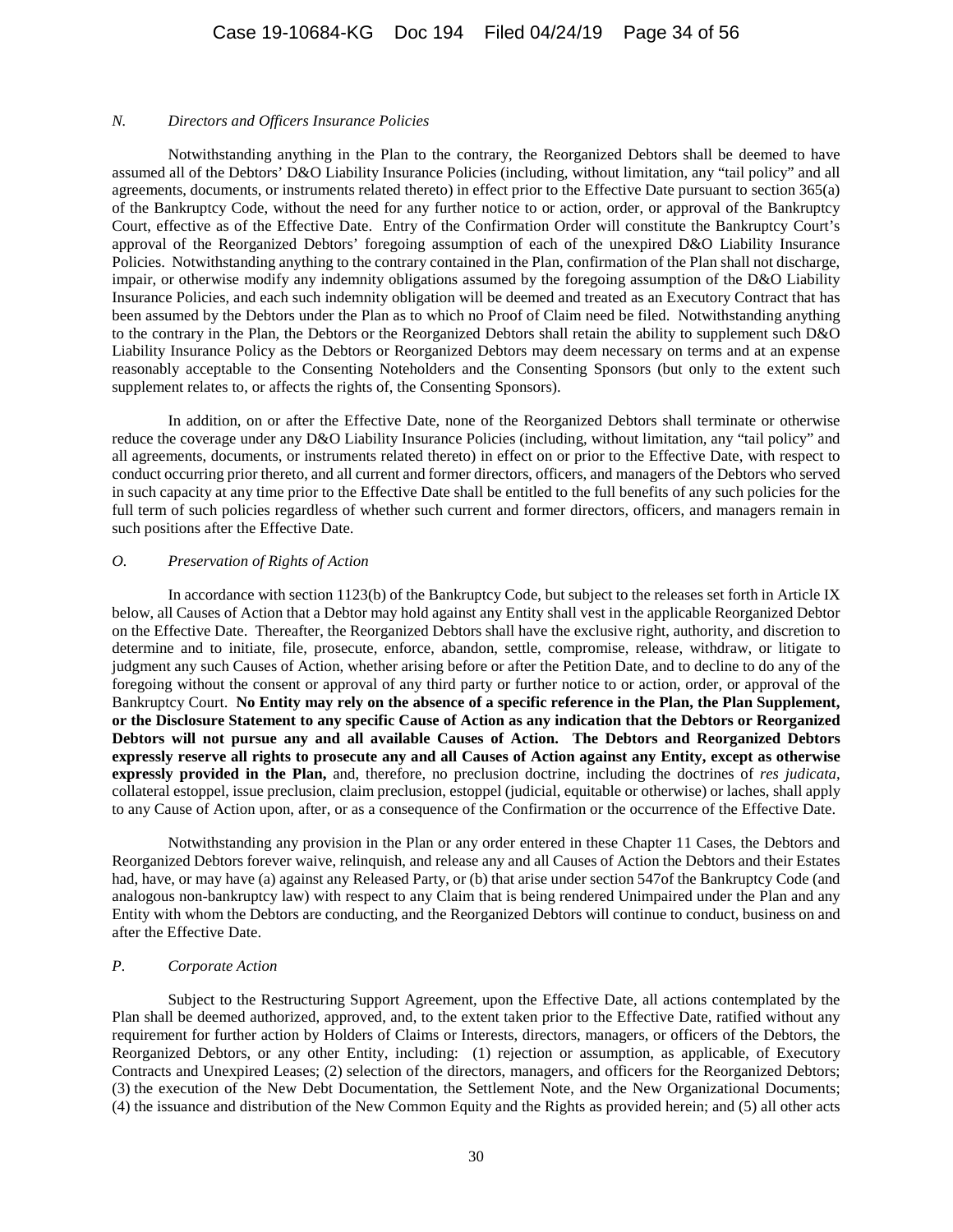or actions contemplated, or reasonably necessary or appropriate to promptly consummate the transactions contemplated by the Plan (whether to occur before, on, or after the Effective Date). All matters provided for in the Plan involving the company structure of the Debtors, and any company action required by the Debtors in connection therewith, shall be deemed to have occurred on, and shall be in effect as of, the Effective Date, without any requirement of further action by the security holders, directors, managers, authorized persons, or officers of the Debtors.

On or prior to the Effective Date, the appropriate officers, directors, managers, or authorized persons of the Debtors (including any president, vice-president, chief executive officer, treasurer, general counsel, or chief financial officer thereof) shall be authorized and directed to issue, execute and deliver the agreements, documents, securities, certificates of incorporation, certificates of formation, bylaws, operating agreements, and instruments contemplated by the Plan (or necessary or desirable to effect the transactions contemplated by the Plan) in the name of and on behalf of the applicable Debtors or applicable Reorganized Debtors including (x) the New Debt Documentation, the Settlement Note, and the New Organizational Documents and (y) any and all other agreements, documents, securities, and instruments relating to the foregoing. The authorizations and approvals contemplated by this [Article IV.P](#page-33-0) shall be effective notwithstanding any requirements under non-bankruptcy law.

### *Q. Effectuating Documents; Further Transactions*

Prior to, on, and after the Effective Date, the Debtors and Reorganized Debtors and the directors, managers, officers, authorized persons, and members of the boards of directors or managers and directors thereof, are authorized to and may issue, execute, deliver, file, or record such contracts, securities, notes, instruments, certificates, releases, and other agreements or documents and take such actions as may be necessary or appropriate to effectuate, implement, and further evidence the terms and provisions of the Plan, the New Debt Documentation, the New Organizational Documents, and any Securities issued pursuant to the Plan in the name of and on behalf of the Reorganized Debtors, without the need for any approvals, authorizations, actions, or consents except for those expressly required pursuant to the Plan or the Restructuring Support Agreement.

#### *R. Management Incentive Plan*

The New Board shall determine the terms and conditions and consider approval and implementation of the Management Incentive Plan promptly after the Effective Date.

#### *S. Company Status Upon Emergence*

The Debtors and, following the Effective Date, the Reorganized Debtors will use best efforts to attempt to obtain a listing of the New Common Equity on the New York Stock Exchange or the NASDAQ on the Effective Date, or, if such a listing is not reasonably possible, on the OTCQX Premier (if the OTCQX Premier is not possible, the OTCQX, and if the OTCQX is not possible, the OTCQB) and will use best efforts to obtain a New York Stock Exchange or NASDAQ listing as soon as possible following the Effective Date; *provided*, *however*, the foregoing covenant shall not apply to the extent (i) the board of directors of Hexion, or the New Board (on or after the Effective Date) determines that such listing is not in the best interests of the Reorganized Debtors or (ii) the holders of 73%, on a pro forma basis, of the New Common Equity (without giving effect to the Agreed Dilution), determine otherwise.

# *T. Payment of Fees and Expenses of the Consenting Noteholders*

On and after the Effective Date, the Reorganized Debtors shall pay in Cash all unpaid reasonable and documented fees, costs and expenses (regardless of whether such fees, costs and expenses were incurred before or after the Petition Date) of the Consenting Noteholders, including the reasonable and documented fees, costs and expenses of attorneys, advisors, consultants or other professionals, without application by such parties to the Bankruptcy Court and without notice and a hearing pursuant to section  $1129(a)(4)$  of the Bankruptcy Code or otherwise. Notwithstanding anything to the contrary in the Plan, the fees, costs and expenses described in this paragraph shall not be subject to the Administrative Claims Bar Date.

#### *U. Payment of Trustee Fees*

On and after the Effective Date, the Reorganized Debtors shall pay in cash all unpaid First Lien Notes Trustee Professional Fees and all unpaid Junior Notes Trustee Professional Fees, regardless of whether such fees and expenses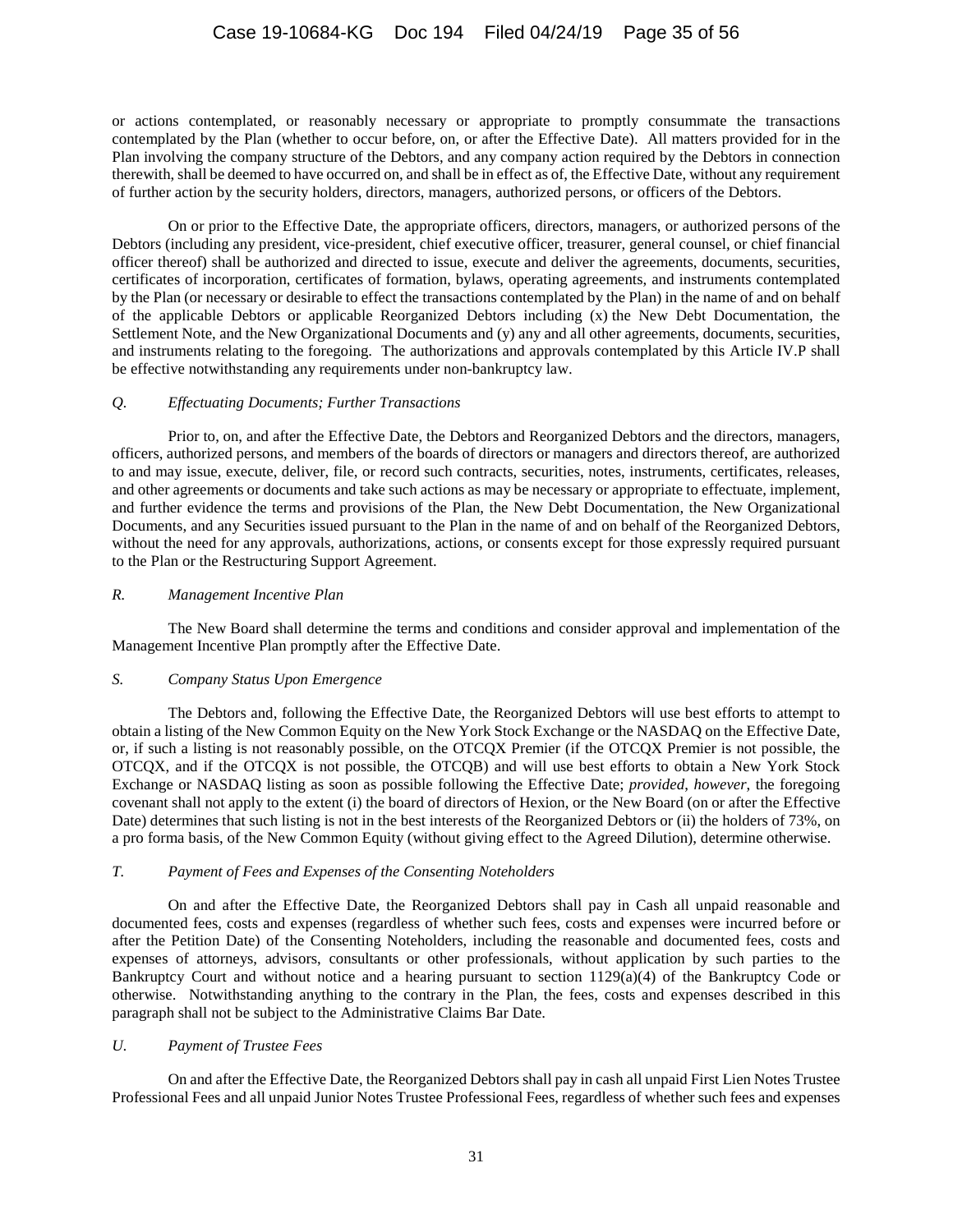were incurred before or after the Petition Date, without application by any party to the Bankruptcy Court and without notice and a hearing pursuant to section 1129(a)(4) of the Bankruptcy Code or otherwise. Notwithstanding anything to the contrary in the Plan, the First Lien Notes Trustee Professional Fees and the Junior Notes Trustee Professional Fees shall not be subject to the Administrative Claims Bar Date. The payment of the First Lien Notes Trustee Professional Fees and the Junior Notes Trustee Professional Fees are part of the economic bargain between the beneficial Holders of First Lien Notes Claims and beneficial Holders of Junior Notes Claims and the Debtors and the Consenting Parties, and the payment of the First Lien Notes Trustee Professional Fees and the Junior Notes Trustee Professional Fees (including attorneys' fees and expenses) under the indentures relating to the First Lien Notes Claims and Junior Notes Claims shall be part of the distribution on account of the First Lien Notes Claims and Junior Notes Claims, as applicable (and such fees and expenses are not being paid as administrative expenses).

#### **Article V.**

#### **TREATMENT OF EXECUTORY CONTRACTS AND UNEXPIRED LEASES; EMPLOYEE BENEFITS; AND INSURANCE POLICIES**

#### *A. Assumption and Rejection of Executory Contracts and Unexpired Leases*

On the Effective Date, except as otherwise provided herein, each of the Executory Contracts and Unexpired Leases not previously assumed or rejected pursuant to an order of the Bankruptcy Court will be deemed assumed as of the Effective Date pursuant to sections 365 and 1123 of the Bankruptcy Code *except* any Executory Contract or Unexpired Lease (1) identified on the Rejected Executory Contract/Unexpired Lease List (which shall initially be filed with the Bankruptcy Court on the Plan Supplement Filing Date), (2) that is the subject of a separate motion or notice to reject pending as of the Effective Date, or (3) that previously expired or terminated pursuant to its own terms (disregarding any terms the effect of which is invalidated by the Bankruptcy Code).

Entry of the Confirmation Order by the Bankruptcy Court shall constitute an order approving the assumptions or rejections of the Executory Contracts and Unexpired Leases pursuant to sections 365(a) and 1123 of the Bankruptcy Code and effective on the occurrence of the Effective Date. Each Executory Contract and Unexpired Lease assumed pursuant to the Plan or by Bankruptcy Court order, and not assigned to a third party on or prior to the Effective Date, shall re-vest in and be fully enforceable by the applicable Reorganized Debtor in accordance with its terms, except as such terms may have been modified by order of the Bankruptcy Court. To the maximum extent permitted by law, to the extent any provision in any Executory Contract or Unexpired Lease assumed pursuant to the Plan restricts or prevents, or purports to restrict or prevent, or is breached or deemed breached by, the assumption of such Executory Contract or Unexpired Lease (including any "change of control" provision), then such provision shall be deemed modified such that the transactions contemplated by the Plan shall not entitle the non-Debtor party thereto to terminate such Executory Contract or Unexpired Lease or to exercise any other default-related rights with respect thereto. Notwithstanding anything to the contrary in the Plan, the Debtors or Reorganized Debtors, as applicable, subject to the Definitive Document Consent Rights, reserve the right to amend or supplement the Rejected Executory Contract/Unexpired Lease List in their discretion prior to the Effective Date (or such later date as may be permitted by Article V.B or Article V.E below), *provided* that the Debtors shall give prompt notice of any such amendment or supplement to any affected counterparty and such counterparty shall have a reasonable opportunity to object thereto on any grounds.

### *B. Cure of Defaults for Assumed Executory Contracts and Unexpired Leases*

Any monetary defaults under each Executory Contract and Unexpired Lease to be assumed pursuant to the Plan shall be satisfied, pursuant to section 365(b)(1) of the Bankruptcy Code, by payment of the Cure Cost in Cash on the Effective Date or as soon as reasonably practicable, subject to the limitation described below, or on such other terms as the parties to such Executory Contract or Unexpired Lease may otherwise agree. No later than the Plan Supplement Filing Date, to the extent not previously filed with the Bankruptcy Court and served on affected counterparties, the Debtors shall provide notices of the proposed assumption and proposed Cure Costs to be sent to applicable counterparties, together with procedures for objecting thereto and for resolution of disputes by the Bankruptcy Court. Any objection by a contract or lease counterparty to a proposed assumption or related Cure Cost must be filed, served, and actually received by the Debtors by the date on which objections to confirmation are due (or such other date as may be provided in the applicable assumption notice).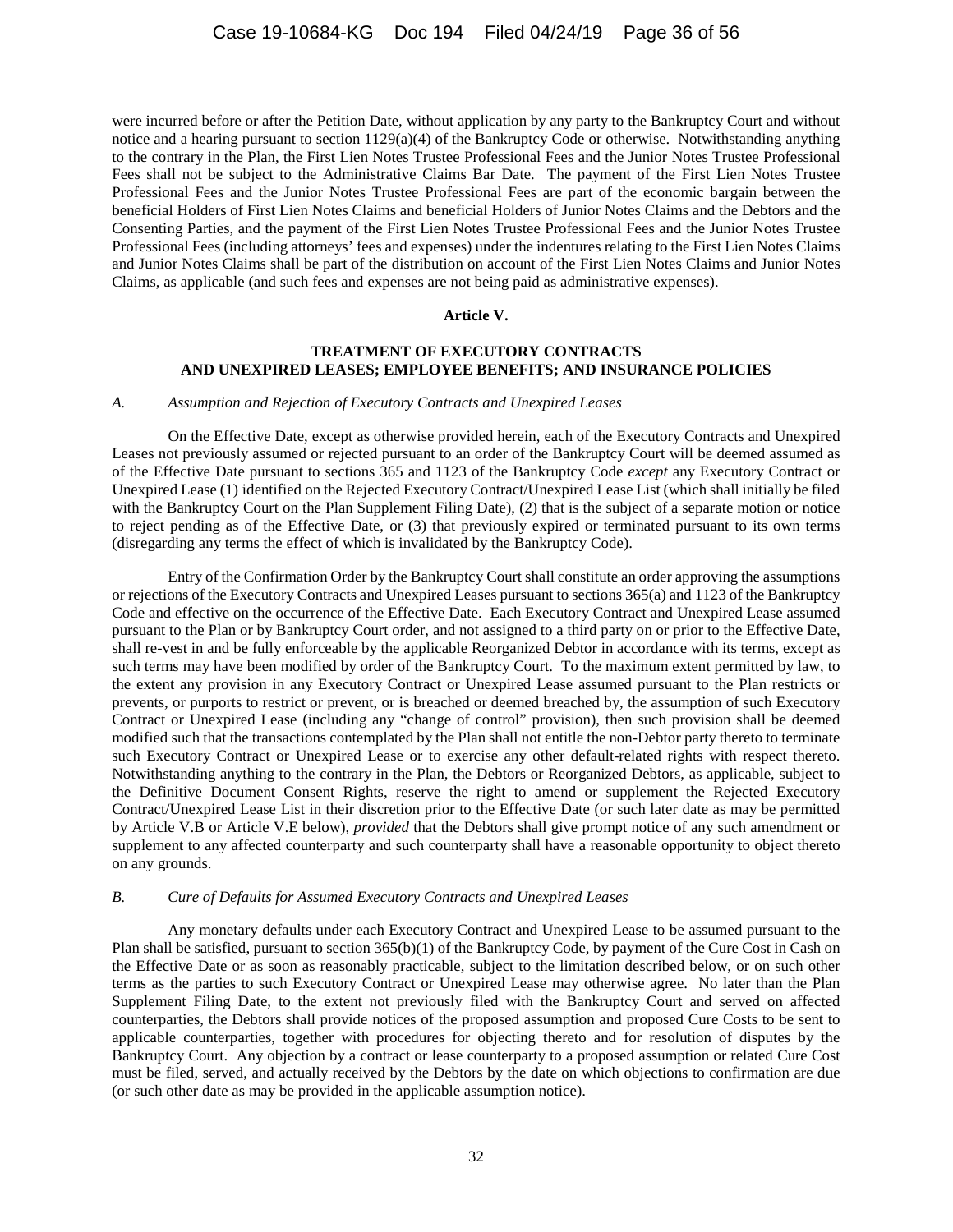Any counterparty to an Executory Contract or Unexpired Lease that fails to object timely to the proposed assumption or Cure Cost will be deemed to have assented to such assumption and Cure Cost. Any timely objection to a proposed assumption or Cure Cost will be scheduled to be heard by the Bankruptcy Court at the Reorganized Debtors' first scheduled omnibus hearing after the date that is 10 days after the date on which such objection is filed. In the event of a dispute regarding (1) the amount of any Cure Cost, (2) the ability of the Reorganized Debtors or any assignee to provide "adequate assurance of future performance" within the meaning of section 365(b) of the Bankruptcy Code under any Executory Contract or the Unexpired Lease, and/or (3) any other matter pertaining to assumption and/or assignment, then such dispute shall be resolved by a Final Order; *provided* that the Debtors (with the consent of the Required Consenting Noteholders not to be unreasonably withheld) or Reorganized Debtors may settle any such dispute and shall pay any agreed upon Cure Cost without any further notice to any party or any action, order, or approval of the Bankruptcy Court; *provided*, *further*, that notwithstanding anything to the contrary herein, the Reorganized Debtors reserve the right to reject any Executory Contract or Unexpired Lease previously designated for assumption within 45 days after the entry of a Final Order resolving an objection to the assumption or to the proposed Cure Cost.

Assumption of any Executory Contract or Unexpired Lease pursuant to the Plan or otherwise shall result in the full release and satisfaction of any Claims and defaults, whether monetary or nonmonetary, including defaults of provisions restricting the change in control or ownership interest composition or other bankruptcy-related defaults, under any assumed Executory Contract or Unexpired Lease arising at any time prior to the effective date of assumption. Notwithstanding the foregoing, the Debtors and the Reorganized Debtors, as applicable, will continue to honor all postpetition and post-Effective Date obligations under any assumed Executory Contracts and Unexpired Leases in accordance with their terms, regardless of whether such obligations are listed as a Cure Cost, and whether such obligations accrued prior to or after the Effective Date, and neither the payment of Cure Costs nor entry of the Confirmation Order shall be deemed to release the Debtors or the Reorganized Debtors, as applicable, from such obligations.

# *C. Claims Based on Rejection of Executory Contracts and Unexpired Leases*

Unless otherwise provided by a Bankruptcy Court order, any Proofs of Claim asserting Claims arising from the rejection of the Executory Contracts and Unexpired Leases pursuant to the Plan or otherwise must be filed with the Notice and Claims Agent within thirty (30) days after the date of entry of an order of the Bankruptcy Court (including the Confirmation Order) approving such rejection. **Any Proofs of Claim arising from the rejection of the Executory Contracts and Unexpired Leases that are not timely filed shall be deemed disallowed.** All Allowed Claims arising from the rejection of the Executory Contracts and Unexpired Leases shall constitute General Unsecured Claims and shall be treated in accordance with Article III.B of the Plan.

# *D. Contracts and Leases Entered into After the Petition Date*

Contracts and leases entered into after the Petition Date by any Debtor, including any Executory Contracts and Unexpired Leases assumed by any Debtor, will be performed by the Debtor or Reorganized Debtor, as applicable, liable thereunder in the ordinary course of its business. Accordingly, such contracts and leases (including any Assumed Executory Contracts and Unexpired Leases) that have not been rejected as of the Effective Date will survive and remain unaffected by entry of the Confirmation Order.

# *E. Reservation of Rights*

Neither the exclusion nor inclusion of any contract or lease in the Executory Contract/Unexpired Lease List, nor anything contained in the Plan, nor the Debtors' delivery of a notice of proposed assumption and proposed Cure Cost to any contract and lease counterparties, shall constitute an admission by the Debtors that any such contract or lease is in fact an Executory Contract or Unexpired Lease or that any Reorganized Debtor has any liability thereunder. If there is a dispute regarding whether a contract or lease is or was executory or unexpired at the time of assumption or rejection, the Debtors or Reorganized Debtors, as applicable, shall have thirty (30) days following entry of a Final Order resolving such dispute to alter their treatment of such contract or lease. If there is a dispute regarding a Debtor's or Reorganized Debtor's liability under an assumed Executory Contract or Unexpired Lease, the Reorganized Debtors shall be authorized to move to have such dispute heard by the Bankruptcy Court pursuant to Article X.C of the Plan.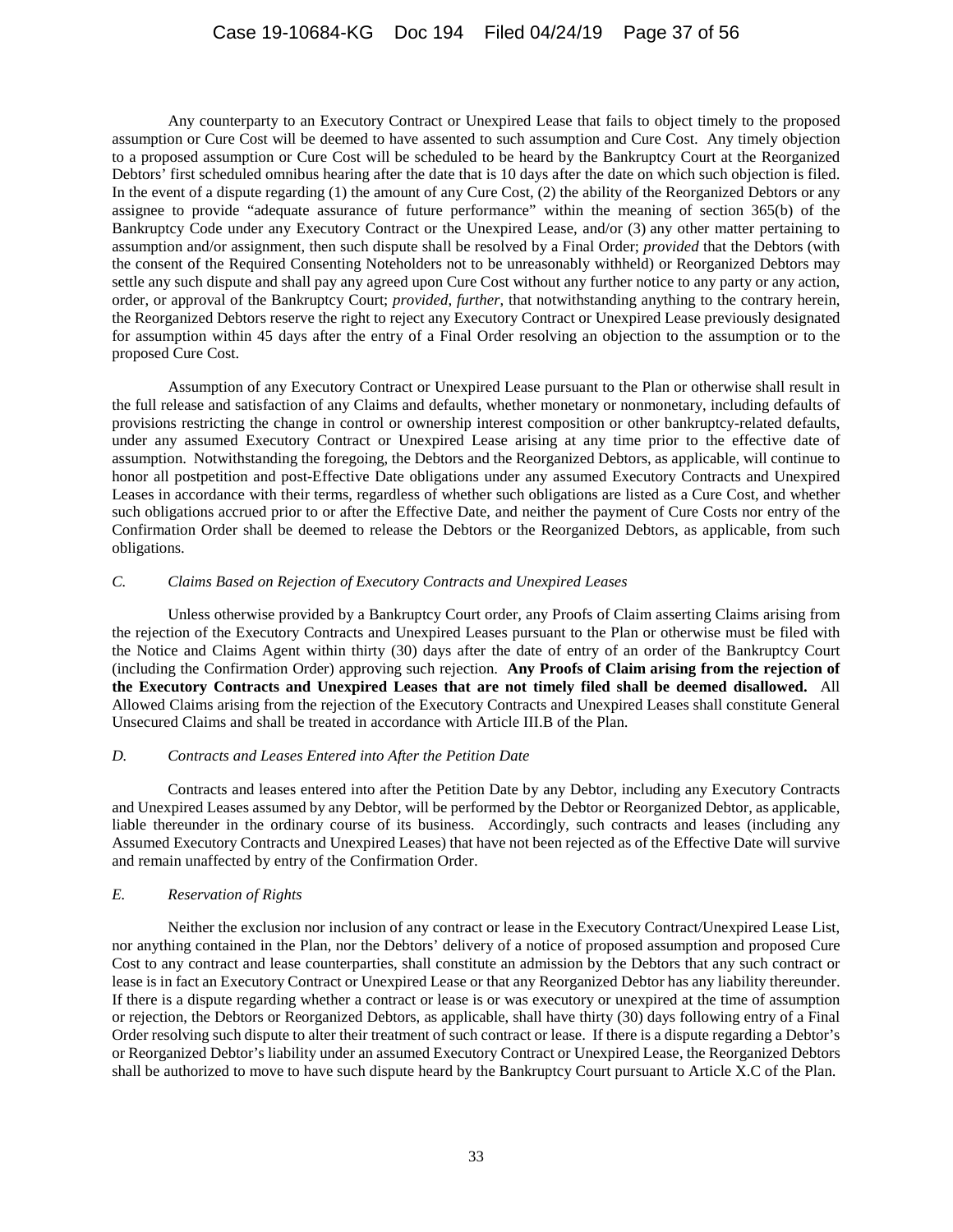#### *F. Indemnification Provisions and Reimbursement Obligations*

On and as of the Effective Date, and except as prohibited by applicable law or subject to the limitations set forth herein, the Indemnification Provisions will be assumed and irrevocable and will survive the effectiveness of the Plan, and the New Organizational Documents will provide to the fullest extent provided by law for the indemnification, defense, reimbursement, exculpation, and/or limitation of liability of, and advancement of fees and expenses to the Debtors' and the Reorganized Debtors' current and former directors, officers, equity holders, managers, members, employees, accountants, investment bankers, attorneys, other professionals, agents of the Debtors, and such current and former directors', officers', equity holders', managers', members' and employees' respective Affiliates (each of the foregoing solely in their capacity as such) at least to the same extent as the Indemnification Provisions, against any Claims or Causes of Action whether direct or derivative, liquidated or unliquidated, fixed or contingent, disputed or undisputed, matured or unmatured, known or unknown, foreseen or unforeseen, asserted or unasserted, and, notwithstanding anything in the Plan to the contrary, none of the Reorganized Debtors will amend and/or restate the New Organizational Documents before or after the Effective Date to terminate or adversely affect any of the Indemnification Provisions.

#### *G. Employee Compensation and Benefits*

### 1. Compensation and Benefit Programs

Subject to the provisions of the Plan, all Compensation and Benefits Programs shall be treated as Executory Contracts under the Plan and deemed assumed on the Effective Date pursuant to the provisions of sections 365 and 1123 of the Bankruptcy Code, so long as current and future liabilities associated with such programs have previously been provided or made available to the advisors to the Consenting Noteholders. All Proofs of Claim filed for amounts due under any Compensation and Benefits Program shall be considered satisfied by the applicable agreement and/or program and agreement to assume and cure in the ordinary course as provided in the Plan.

None of the Restructuring, the Restructuring Transactions, or any assumption of Compensation and Benefits Programs pursuant to the terms herein shall be deemed to trigger any applicable change of control, vesting, termination, acceleration or similar provisions therein. No counterparty shall have rights under a Compensation and Benefits Program assumed pursuant to the Plan other than those applicable immediately prior to such assumption.

#### 2. Workers' Compensation Programs

As of the Effective Date, except as set forth in the Plan Supplement, the Debtors and the Reorganized Debtors shall continue to honor their obligations under: (1) all applicable workers' compensation laws in states in which the Reorganized Debtors operate; and (2) the Debtors' written contracts, agreements, agreements of indemnity, self-insured workers' compensation bonds, policies, programs, and plans for workers' compensation and workers' compensation insurance. All Proofs of Claims on account of workers' compensation shall be deemed withdrawn automatically and without any further notice to or action, order, or approval of the Bankruptcy Court; *provided* that nothing in the Plan shall limit, diminish, or otherwise alter the Debtors' or Reorganized Debtors' defenses, Causes of Action, or other rights under applicable non-bankruptcy law with respect to any such contracts, agreements, policies, programs, and plans; *provided*, *further*, that nothing herein shall be deemed to impose any obligations on the Debtors in addition to what is provided for under applicable state law.

#### **Article VI.**

# **PROVISIONS GOVERNING DISTRIBUTIONS**

### <span id="page-37-0"></span>*A. Distribution on Account of Claims and Interests Allowed as of the Effective Date*

Except as otherwise provided in the Plan or a Final Order, or as agreed to by the relevant parties, distributions under the Plan on account of Claims Allowed on or before the Effective Date shall be made on the Initial Distribution Date; *provided* that (1) Allowed Administrative Claims with respect to liabilities incurred by the Debtors in the ordinary course of business shall be paid or performed in the ordinary course of business in accordance with the terms and conditions of any controlling agreements, course of dealing, course of business or industry practice, (2) Allowed Priority Tax Claims shall be satisfied in accordance with Article II.C herein, and (3) Allowed General Unsecured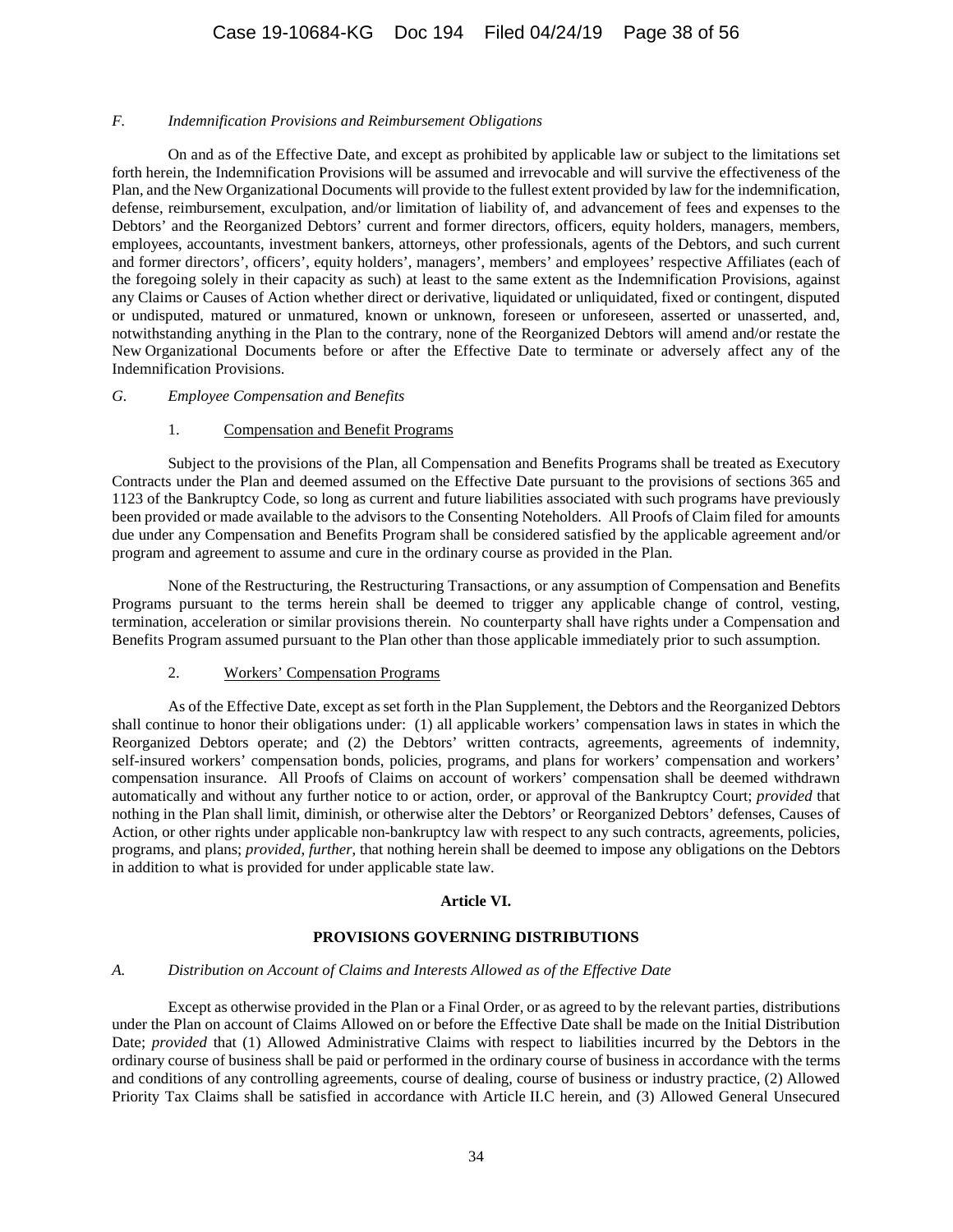Claims that would not be paid in the ordinary course of the Debtors' business until after the Initial Distribution Date shall be paid by the Reorganized Debtors in the ordinary course of business.

# <span id="page-38-0"></span>*B. Distributions on Account of Claims and Interests Allowed After the Effective Date*

# 1. Payments and Distributions on Disputed Claims

Except as otherwise provided in the Plan, a Final Order, or as agreed to by the relevant parties, distributions on account of Disputed Claims that become Allowed after the Effective Date shall be made on the next Periodic Distribution Date that is at least thirty (30) days after the Disputed Claim becomes an Allowed Claim; *provided* that (a) Disputed Administrative Claims with respect to liabilities incurred by the Debtors in the ordinary course of business that become Allowed after the Effective Date shall be paid or performed in the ordinary course of business in accordance with the terms and conditions of any controlling agreements, course of dealing, course of business, or industry practice and (b) Disputed Priority Tax Claims that become Allowed Priority Tax Claims after the Effective Date shall be treated as Allowed Priority Tax Claims in accordance with Article II.C of the Plan.

# 2. Special Rules for Distributions to Holders of Disputed Claims

Notwithstanding any provision otherwise in the Plan and except as otherwise agreed to by the relevant parties no partial payments and no partial distributions shall be made with respect to a Disputed Claim until all such disputes in connection with such Disputed Claim have been resolved by settlement or Final Order.

# *C. Timing and Calculation of Amounts to Be Distributed*

Except as otherwise provided herein, on the Initial Distribution Date each Holder of an Allowed Claim shall receive the full amount of the distributions that the Plan provides for Allowed Claims in the applicable Class. If and to the extent that any Disputed Claims exist, distributions on account of such Disputed Claims shall be made pursuant to [Article VI](#page-37-0)[.B](#page-38-0) and Article VII of the Plan. Except as otherwise provided in the Plan, Holders of Claims shall not be entitled to interest, dividends, or accruals on the distributions provided for in the Plan, regardless of whether such distributions are delivered on or at any time after the Effective Date.

# *D. Delivery of Distributions*

# 1. Record Date for Distributions

On the Distribution Record Date, the Claims Register shall be closed and any party responsible for making distributions shall instead be authorized and entitled to recognize only those Holders of Claims listed on the Claims Register as of the close of business on the Distribution Record Date. If a Claim, other than one based on a publicly traded security, is transferred twenty (20) or fewer days before the Distribution Record Date, the Distribution Agent shall make distributions to the transferee only to the extent practical and, in any event, only if the relevant transfer form contains an unconditional and explicit certification and waiver of any objection to the transfer by the transferor.

# 2. Delivery of Distributions in General

Except as otherwise provided in the Plan, the Distribution Agent shall make distributions to Holders of Allowed Claims at the address for each such Holder as indicated in the Debtors' records as of the date of any such distribution, including the address set forth in any Proof of Claim filed by that Holder; *provided* that the manner of such distributions shall be determined at the discretion of the Reorganized Debtors.

# 3. Delivery of Distributions on First Lien Notes Claims

The First Lien Notes Indenture Trustees shall be deemed to be the Holders of all applicable Allowed Class 2 First Lien Notes Claims for purposes of distributions to be made hereunder, and all distributions on account of such Allowed Claims shall be made to the applicable First Lien Notes Indenture Trustee. As soon as practicable following the Effective Date, the First Lien Notes Indenture Trustees shall arrange to deliver or direct the delivery of such distributions to or on behalf of the applicable Holders of Allowed Class 2 Claims in accordance with the terms of the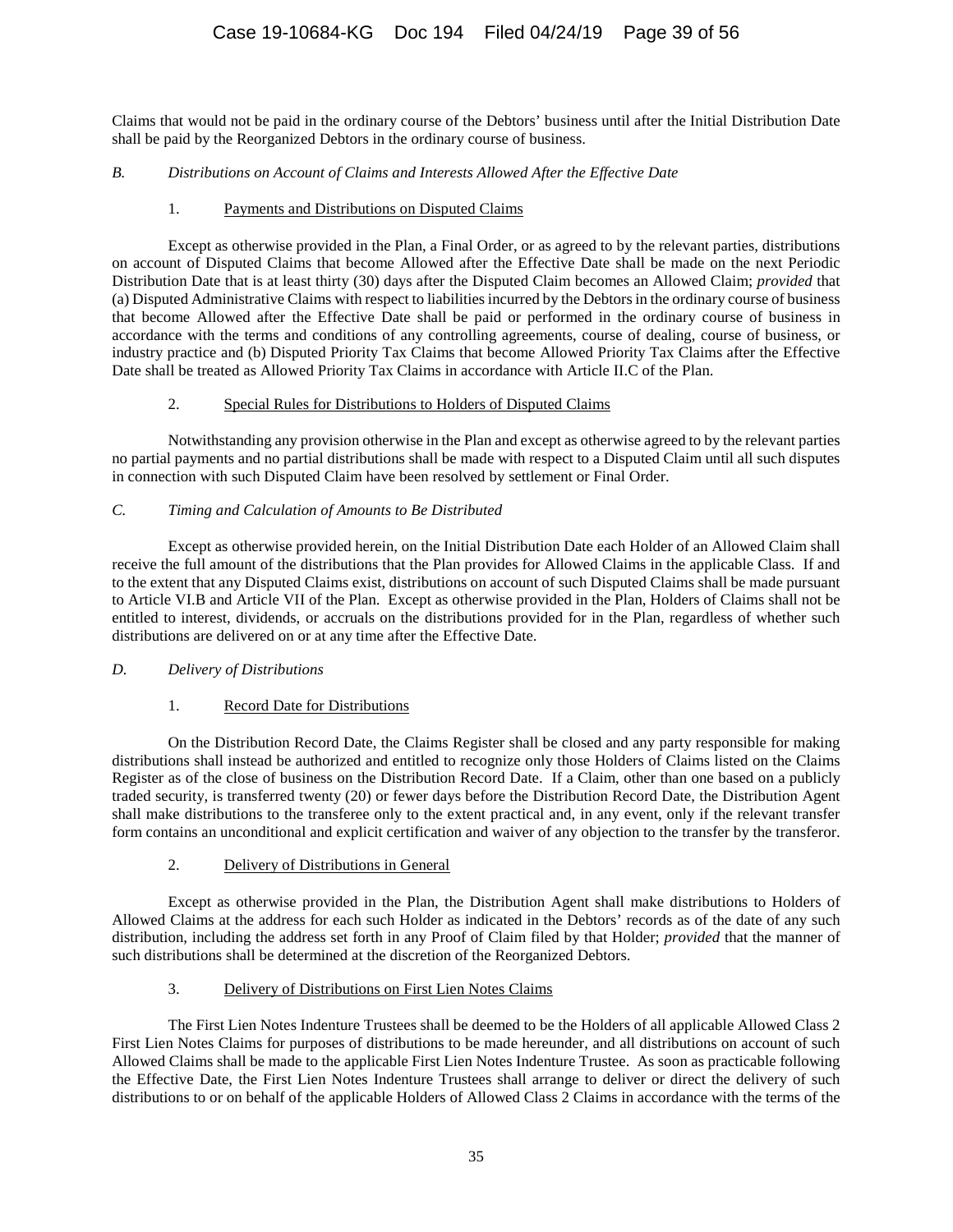applicable First Lien Notes Indenture and the Plan. Notwithstanding anything in the Plan to the contrary, and without limiting the exculpation and release provisions of the Plan, the First Lien Notes Indenture Trustees shall not have any liability to any Entity with respect to distributions made or directed to be made by the First Lien Notes Indenture Trustees.

# 4. Delivery of Distributions on Junior Notes Claims

The 1.5 Lien Notes Indenture Trustee shall be deemed to be the Holder of all Allowed 1.5 Lien Notes Claims in Class 3 for purposes of distributions to be made hereunder, and all distributions on account of such Allowed Claims shall be made to the 1.5 Lien Notes Indenture Trustee or, with the written consent of the 1.5 Lien Notes Indenture Trustee, a third party disbursing agent. As soon as practicable following the Effective Date, the 1.5 Lien Notes Indenture Trustee shall arrange to deliver or direct the delivery of such distributions to or on behalf of the Holders of Allowed 1.5 Lien Notes Claims in Class 3 in accordance with the terms of the 1.5 Lien Notes Indenture and the Plan. Notwithstanding anything in the Plan to the contrary, and without limiting the exculpation and release provisions of the Plan, the 1.5 Lien Notes Indenture Trustee shall not have any liability to any Entity with respect to distributions made or directed to be made by the 1.5 Lien Notes Indenture Trustee.

The Second Lien Notes Indenture Trustee shall be deemed to be the Holder of all Allowed Second Lien Notes Claims in Class 3 for purposes of distributions to be made hereunder, and all distributions on account of such Allowed Claims shall be made to the Second Lien Notes Indenture Trustee or, with the written consent of the Second Lien Notes Indenture Trustee, a third party disbursing agent. As soon as practicable following the Effective Date, the Second Lien Notes Indenture Trustee shall arrange to deliver or direct the delivery of such distributions to or on behalf of the Holders of Allowed Second Lien Notes Claims in Class 3 in accordance with the terms of the Second Lien Notes Indenture and the Plan. Notwithstanding anything in the Plan to the contrary, and without limiting the exculpation and release provisions of the Plan, the Second Lien Notes Indenture Trustee shall not have any liability to any Entity with respect to distributions made or directed to be made by the Second Lien Notes Indenture Trustee.

The Borden Debentures Trustee shall be deemed to be the Holder of all Allowed Borden Debentures Claims in Class 3 for purposes of distributions to be made hereunder, and all distributions on account of such Allowed Claims shall be made to the Borden Debentures Trustee or, with the written consent of the Borden Debentures Trustee, a third party disbursing agent. As soon as practicable following the Effective Date, the Borden Debentures Trustee shall arrange to deliver or direct the delivery of such distributions to or on behalf of the Holders of Allowed Borden Debentures Claims in Class 3 in accordance with the terms of the Borden Debentures Indenture and the Plan. Notwithstanding anything in the Plan to the contrary, and without limiting the exculpation and release provisions of the Plan, the Borden Debentures Trustee shall not have any liability to any Entity with respect to distributions made or directed to be made by the Borden Debenture Trustee.

# 5. Delivery of Distributions on DIP Facility Claims

The DIP Agents shall be deemed to be the Holders of all applicable DIP Facility Claims for purposes of distributions to be made hereunder, and all distributions on account of such DIP Facility Claims shall be made to the DIP Agents. As soon as practicable following the Effective Date, the DIP Agents shall arrange to deliver or direct the delivery of such distributions to or on behalf of the applicable Holders of DIP Facility Claims in accordance with the terms of the DIP Facilities, subject to any modifications to such distributions in accordance with the terms of the Plan. Notwithstanding anything in the Plan to the contrary, and without limiting the exculpation and release provisions of the Plan, the DIP Agents shall not have any liability to any Entity with respect to distributions made or directed to be made by the DIP Agents.

# 6. Distributions by Distribution Agents

The Debtors and the Reorganized Debtors, as applicable, shall have the authority to enter into agreements with one or more Distribution Agents to facilitate the distributions required hereunder. To the extent the Debtors and the Reorganized Debtors, as applicable, determine to utilize a Distribution Agent to facilitate the distributions under the Plan to Holders of Allowed Claims, any such Distribution Agent would first be required to: (a) affirm its obligation to facilitate the prompt distribution of any documents; (b) affirm its obligation to facilitate the prompt distribution of any recoveries or distributions required under the Plan; (c) waive any right or ability to setoff, deduct from or assert any lien or encumbrance against the distributions required under the Plan to be distributed by such Distribution Agent;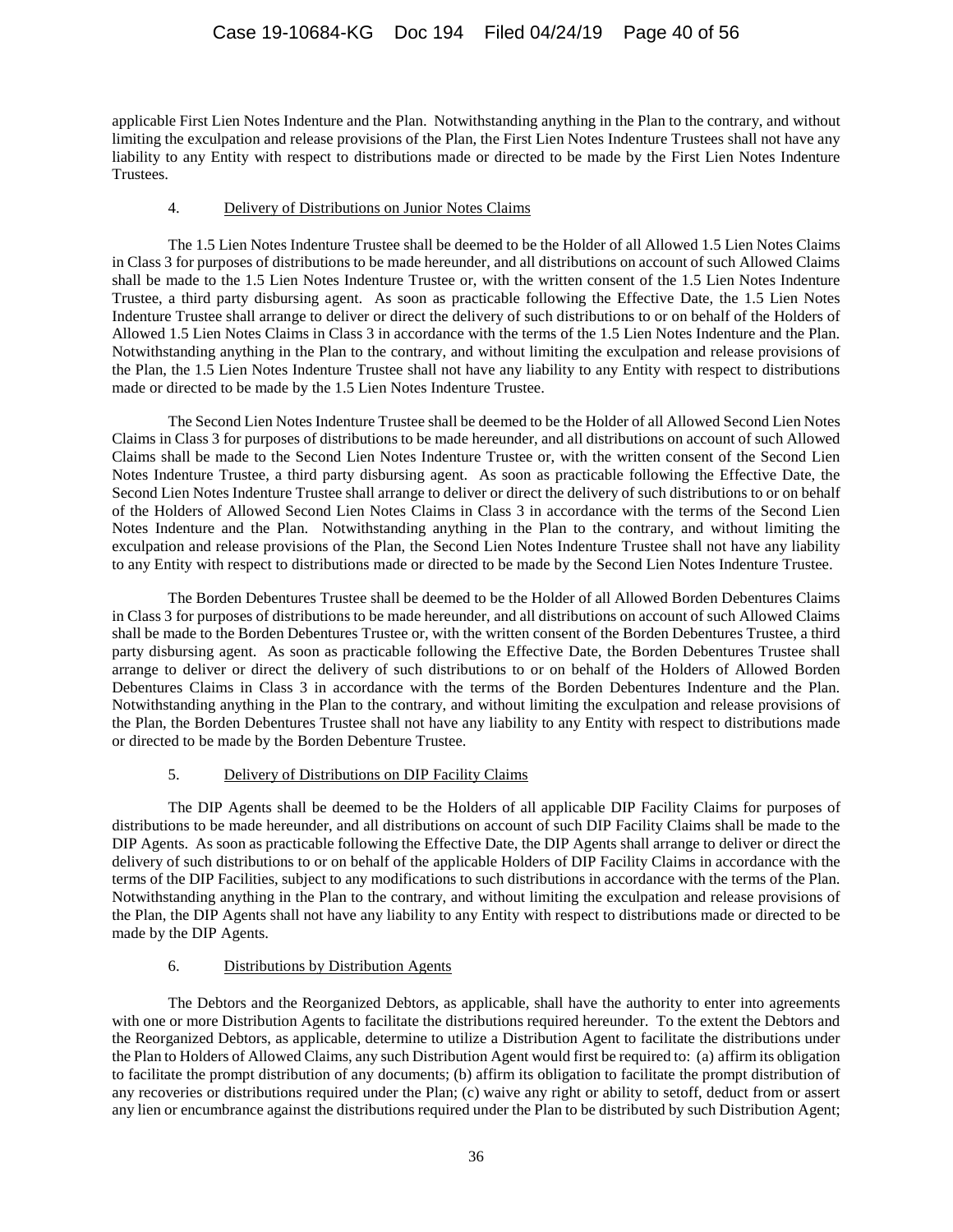and (d) post a bond, obtain a surety or provide some other form of security for the performance of its duties, the costs and expenses of procuring which shall be borne by the Debtors or the Reorganized Debtors, as applicable.

The Debtors or the Reorganized Debtors, as applicable, shall pay to the Distribution Agents all reasonable and documented fees and expenses of the Distribution Agents without the need for any approvals, authorizations, actions, or consents. The Distribution Agents shall submit detailed invoices to the Debtors or the Reorganized Debtors, as applicable, for all fees and expenses for which the Distribution Agent seeks reimbursement and the Debtors or the Reorganized Debtors, as applicable, shall pay those amounts that they, in their sole discretion, deem reasonable, and shall object in writing to those fees and expenses, if any, that the Debtors or the Reorganized Debtors, as applicable, deem to be unreasonable. In the event that the Debtors or the Reorganized Debtors, as applicable, object to all or any portion of the amounts requested to be reimbursed in a Distribution Agent's invoice, the Debtors or the Reorganized Debtors, as applicable, and such Distribution Agent shall endeavor, in good faith, to reach mutual agreement on the amount of the appropriate payment of such disputed fees and/or expenses. In the event that the Debtors or the Reorganized Debtors, as applicable, and a Distribution Agent are unable to resolve any differences regarding disputed fees or expenses, either party shall be authorized to move to have such dispute heard by the Bankruptcy Court.

# 7. Minimum Distributions

Notwithstanding anything herein to the contrary, the Reorganized Debtors and the Distribution Agents shall not be required to make distributions or payments of less than \$100 (whether Cash or otherwise) and shall not be required to make partial distributions or payments of fractions of dollars. Whenever any payment or distribution of a fraction of a dollar or fractional share of New Common Equity or Right under the Plan would otherwise be called for, the actual payment or distribution will reflect a rounding of such fraction to the nearest whole dollar or share of New Common Equity or Right (up or down), with half dollars and half shares of New Common Equity and Rights or less being rounded down.

# 8. Undeliverable Distributions

# a. Holding of Certain Undeliverable Distributions

Undeliverable distributions shall remain in the possession of the Reorganized Debtors, subject to [Article](#page-40-0)  [VI.D.8.b](#page-40-0) of the Plan, until such time as any such distributions become deliverable. Undeliverable distributions shall not be entitled to any additional interest, dividends, or other accruals of any kind on account of their distribution being undeliverable.

# b. Failure to Claim Undeliverable Distributions

<span id="page-40-0"></span>No later than 60 days after an initial distribution has been made to each Class entitled to receive a distribution under the Plan, the Reorganized Debtors shall file with the Bankruptcy Court a list of the Holders of undeliverable distributions. This list shall be maintained and updated periodically in the sole discretion of the Reorganized Debtors for as long as the Chapter 11 Cases stay open. Any Holder of an Allowed Claim, irrespective of when such Claim becomes an Allowed Claim, that does not notify the Reorganized Debtors of such Holder's then current address in accordance herewith within 60 days after the filing of the list of Holders of undeliverable distributions shall have its Claim for such undeliverable distribution discharged and shall be forever barred, estopped and enjoined from asserting any such Claim against the Reorganized Debtors or their property.

Within 90 days after the mailing or other delivery of any such distribution checks, notwithstanding applicable escheatment laws, all such distributions shall revert to the Reorganized Debtors. Nothing contained herein shall require the Reorganized Debtors to attempt to locate any Holder of an Allowed Claim.

c. Failure to Present Checks

Checks issued by the Reorganized Debtors (or their Distribution Agent) on account of Allowed Claims shall be null and void if not negotiated within 90 days after the issuance of such check. In an effort to ensure that all Holders of Allowed Claims receive their allocated distributions, the Reorganized Debtors shall file with the Bankruptcy Court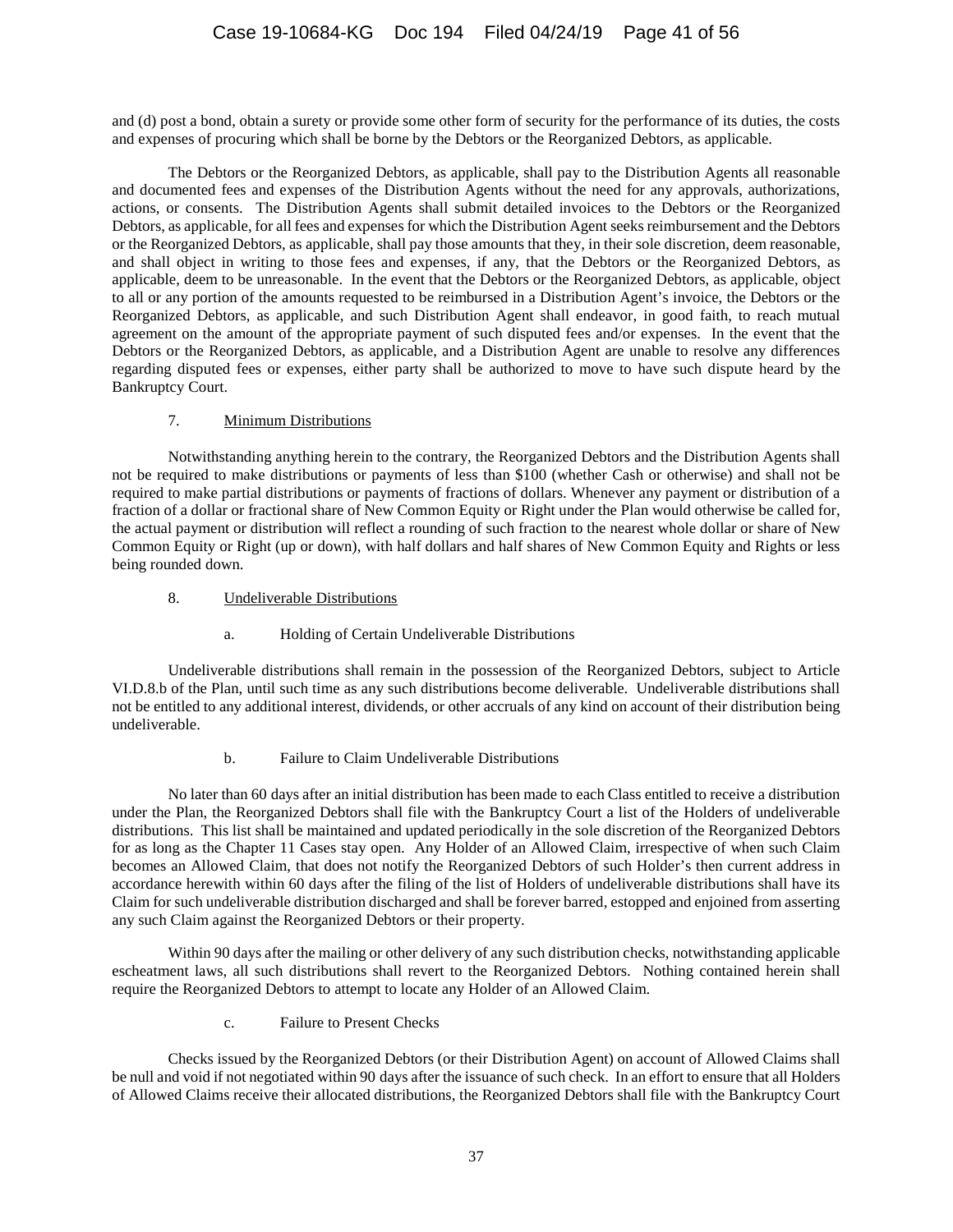a list of the Holders of any un-negotiated checks no later than 70 days after the issuance of such checks. This list shall be maintained and updated periodically in the sole discretion of the Reorganized Debtors for as long as the Chapter 11 Cases stay open. Requests for reissuance of any check shall be made directly to the Distribution Agent by the Holder of the relevant Allowed Claim with respect to which such check originally was issued.

Any Holder of an Allowed Claim holding an un-negotiated check that does not request reissuance of such un-negotiated check within 180 days after the date of mailing or other delivery of such check shall have its Claim for such un-negotiated check discharged and be discharged and forever barred, estopped and enjoined from asserting any such Claim against the Reorganized Debtors or their property.

Within 90 days after the mailing or other delivery of any such distribution checks, notwithstanding applicable escheatment laws, all such distributions shall revert to the Reorganized Debtors. Nothing contained herein shall require the Reorganized Debtors to attempt to locate any Holder of an Allowed Claim.

### *E. Compliance with Tax Requirements/Allocations*

In connection with the Plan, to the extent applicable, the Reorganized Debtors shall comply with all tax withholding and reporting requirements imposed on them by any Governmental Unit, and all distributions pursuant hereto shall be subject to such withholding and reporting requirements. Notwithstanding any provision in the Plan to the contrary, the Reorganized Debtors and the Distribution Agent shall be authorized to take all actions necessary or appropriate to comply with such withholding and reporting requirements, including liquidating a portion of the distribution to be made under the Plan to generate sufficient funds to pay applicable withholding taxes, withholding distributions pending receipt of information necessary to facilitate such distributions or establishing any other mechanisms they believe are reasonable and appropriate, including requiring as a condition to the receipt of a distribution, that the Holders of an Allowed Claim complete an IRS Form W-8 or W-9, as applicable. The Reorganized Debtors reserve the right to allocate all distributions made under the Plan in compliance with all applicable wage garnishments, alimony, child support and other spousal awards, liens and encumbrances. For tax purposes, distributions in full or partial satisfaction of Allowed Claims shall be allocated first to the principal amount (as determined for U.S. federal income tax purposes) of Allowed Claims, with any excess allocated to unpaid interest that accrued on such Claims.

# *F. Surrender of Canceled Instruments or Securities*

On the Effective Date or as soon as reasonably practicable thereafter, each Holder of a certificate or instrument evidencing a Claim or an Equity Interest shall be deemed to have surrendered such certificate or instrument to the Distribution Agent. Such surrendered certificate or instrument shall be cancelled solely with respect to the Debtors, and such cancellation shall not alter the obligations or rights of any non-Debtor third parties vis-à-vis one another with respect to such certificate or instrument, including with respect to any indenture or agreement that governs the rights of the Holder of a Claim or Equity Interest, which shall continue in effect for purposes of allowing Holders to receive distributions under the Plan, charging liens, priority of payment, and indemnification rights. Notwithstanding anything to the contrary herein, this paragraph shall not apply to certificates or instruments evidencing Claims that are Unimpaired under the Plan.

# *G. Claims Paid or Payable by Third Parties.*

# 1. Claims Payable by Insurance

No distributions under the Plan shall be made on account of an Allowed Claim that is payable pursuant to one of the Debtors' insurance policies until the Holder of such Allowed Claim has exhausted all remedies with respect to such insurance policy.

# 2. Applicability of Insurance Policies

Except as otherwise provided in the Plan, distributions to Holders of Allowed Claims shall be in accordance with the provisions of any applicable insurance policy. Nothing contained in the Plan shall constitute or be deemed a waiver of any Cause of Action that the Debtors or any Entity may hold against any other Entity, including insurers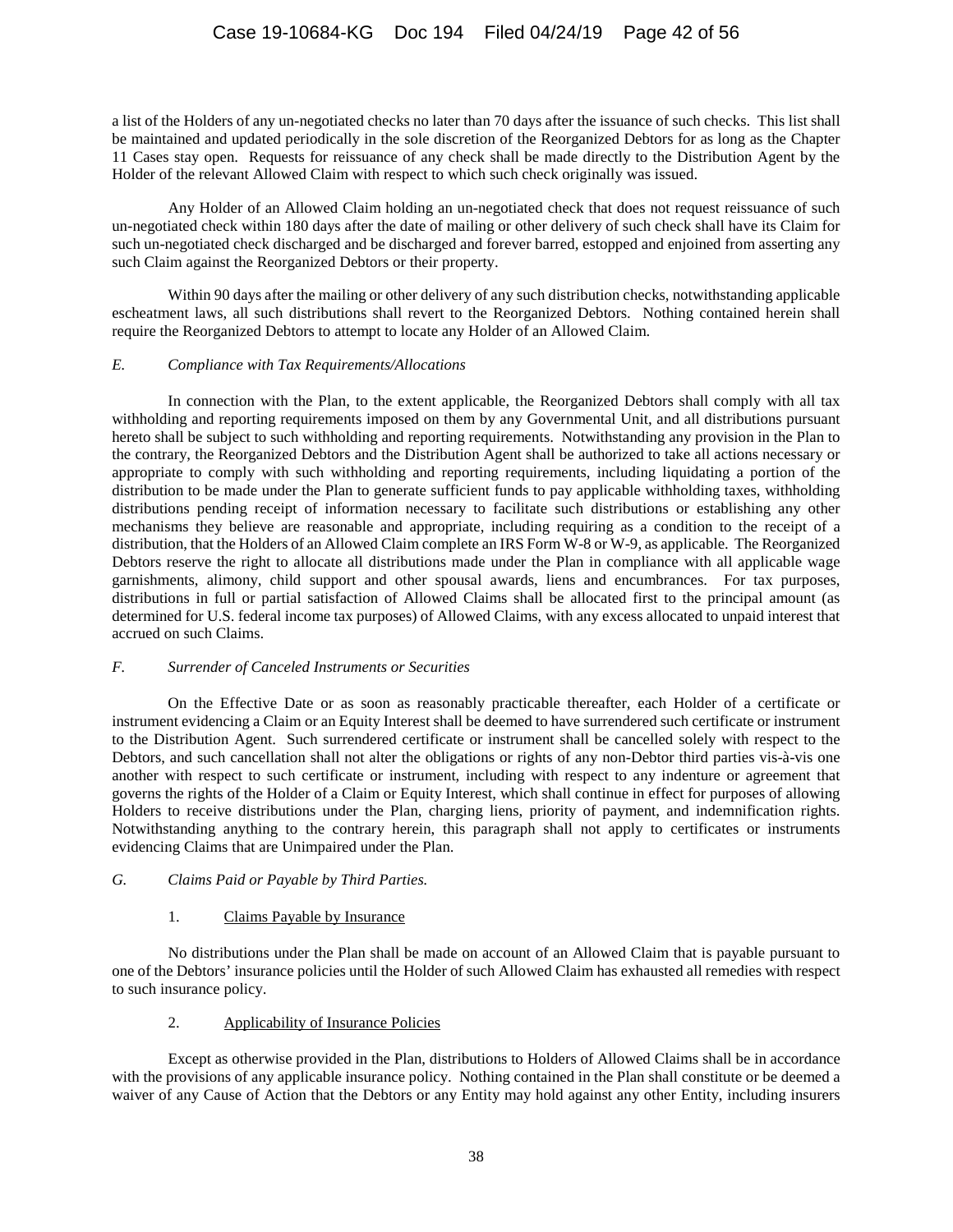under any policies of insurance, nor shall anything contained herein constitute or be deemed a waiver by such insurers of any defenses, including coverage defenses, held by such insurers.

#### **Article VII.**

### **PROCEDURES FOR RESOLVING DISPUTED, CONTINGENT, AND UNLIQUIDATED CLAIMS OR EQUITY INTERESTS**

#### *A. No Filing of Proofs of Claim or Equity Interests*

Except as otherwise provided in the Plan, including with respect to Administrative Claims and any Claims on account of the Debtors' rejection of the Debtors' Executory Contracts and Unexpired Leases, Holders of Claims shall not be required to File a Proof of Claim, and no parties should File a Proof of Claim. Instead, the Debtors intend to make distributions, as required by the Plan, in the ordinary course of business as if the Chapter 11 Cases had not been commenced except that (unless expressly waived pursuant to the Plan) the Allowed amount of such Claims shall be subject to the limitations or maximum amounts permitted by the Bankruptcy Code. If a dispute regarding the amount or liability of any Claim should arise, the Debtors and Reorganized Debtors intend to attempt to resolve any such disputes consensually or through judicial means outside the Bankruptcy Court. All Proofs of Claim shall be considered objected to and Disputed without further action by the Debtors. Upon the Effective Date, all Proofs of Claim filed against the Debtors, regardless of the timing of their filing and including any filed after the Effective Date, shall be deemed withdrawn and expunged. Nevertheless, the Debtors or Reorganized Debtors may, in their discretion, File with the Bankruptcy Court (or any other court of competent jurisdiction) an objection to the allowance of any Claim or any other appropriate motion or adversary proceeding with respect thereto. All such objections will be litigated to Final Order; *provided*, *however*, that the Debtors or Reorganized Debtors may compromise, settle, withdraw or resolve by any other method approved by the Bankruptcy Court any objections to Claims. Notwithstanding anything in the foregoing or otherwise in the Plan to the contrary: (1) all Claims against the Debtors that result from the Debtors' rejection of an Executory Contract or Unexpired Lease; (2) disputes regarding the amount of any Cure Cost pursuant to section 365 of the Bankruptcy Code; and (3) Claims that the Debtors seek to have determined by the Bankruptcy Court shall, in all cases, be determined by the Bankruptcy Court.

#### *B. Prosecution of Objections to Claims*

Except as otherwise specifically provided in the Plan, the Reorganized Debtors shall have the sole authority: (1) to file, withdraw, or litigate to judgment objections to Claims; (2) to settle or compromise any Disputed Claim without any further notice to or action, order, or approval by the Bankruptcy Court; and (3) to administer and adjust the Claims Register to reflect any such settlements or compromises without any further notice to or action, order, or approval by the Bankruptcy Court.

#### *C. Estimation of Claims and Interests*

Before or after the Effective Date, the Debtors or Reorganized Debtors, as applicable, may (but are not required to) at any time request that the Bankruptcy Court estimate any Disputed Claim that is contingent or unliquidated pursuant to section 502(c) of the Bankruptcy Code for any reason, regardless of whether any party previously has objected to such Claim or whether the Bankruptcy Court has ruled on any such objection; and the Bankruptcy Court shall retain jurisdiction to estimate any such Claim or Interest, including during the litigation of any objection to any Claim or during the appeal relating to such objection; *provided* that if the Bankruptcy Court resolves the Allowed amount of a Claim, the Debtors and Reorganized Debtors, as applicable, shall not be permitted to seek an estimation of such Claim). Notwithstanding any provision otherwise in the Plan, a Claim that has been expunged from the Claims Register, but that either is subject to appeal or has not been the subject of a Final Order, shall be deemed to be estimated at zero dollars, unless otherwise ordered by the Bankruptcy Court. In the event that the Bankruptcy Court estimates any contingent or unliquidated Claim, that estimated amount shall constitute a maximum limitation on such Claim for all purposes under the Plan (including for purposes of distributions), and the relevant Reorganized Debtor may elect to pursue any supplemental proceedings to object to any ultimate distribution on such Claim.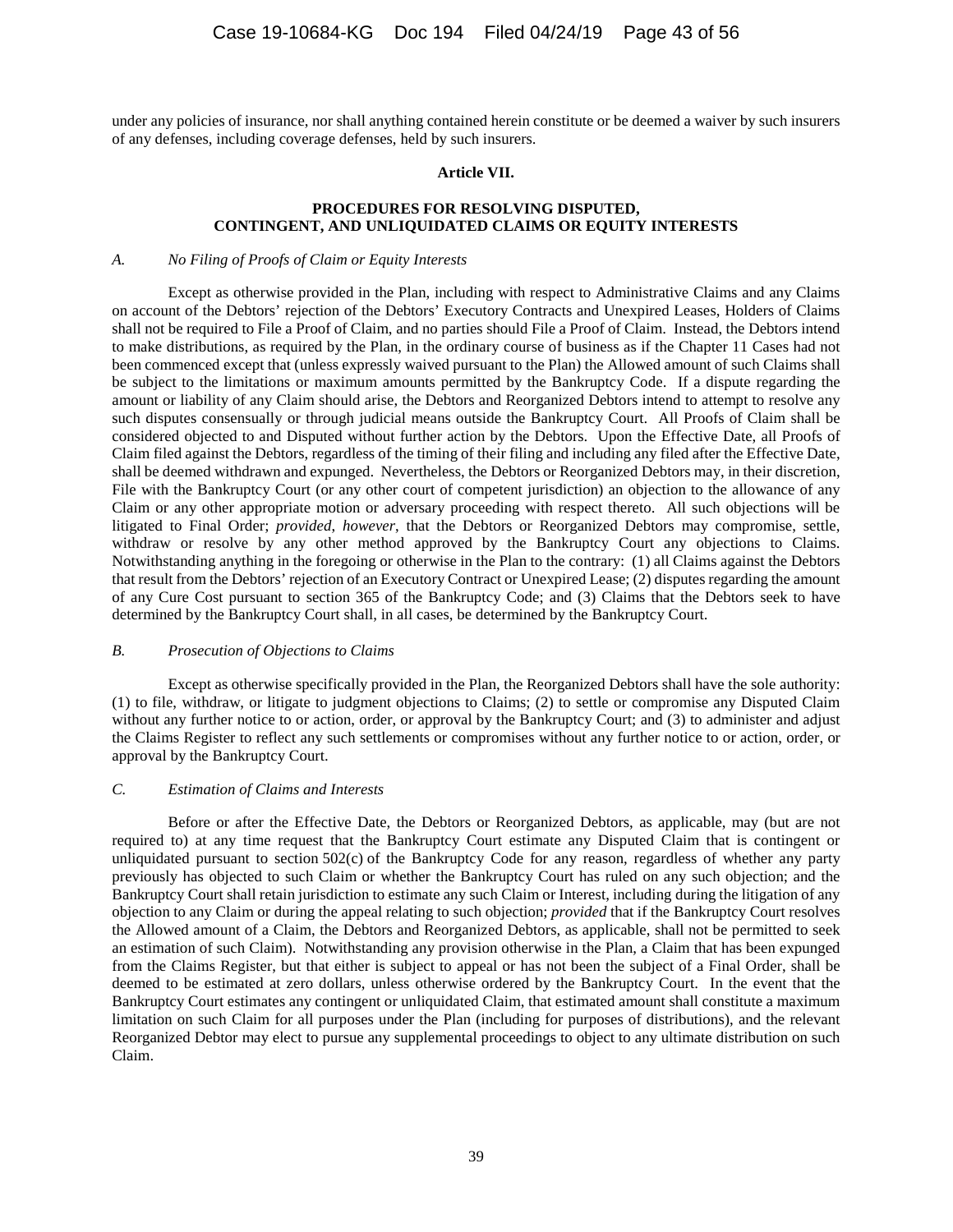# *D. No Distributions Pending Allowance*

If any portion of a Claim is Disputed, no payment or distribution provided hereunder shall be made on account of such Claim unless and until such Claim becomes an Allowed Claim; *provided* that if only the Allowed amount of a Claim is Disputed, such Claim shall be deemed Allowed in the amount not Disputed and payment or distribution shall be made on account of such undisputed amount.

### *E. Time to File Objections to Claims*

Any objections to Claims shall be Filed on or before the Claims Objection Deadline, subject to any extensions thereof approved by the Bankruptcy Court.

### **Article VIII.**

### **CONDITIONS PRECEDENT TO THE EFFECTIVE DATE**

### <span id="page-43-0"></span>*A. Conditions Precedent to the Effective Date*

The following are conditions precedent to the Effective Date that must be satisfied or waived:

1. The Bankruptcy Court shall have approved the Disclosure Statement as containing adequate information with respect to the Plan within the meaning of section 1125 of the Bankruptcy Code and the Disclosure Statement shall comply with the Definitive Documents Consent Rights.

2. The Confirmation Order shall have been entered, shall be in full force and effect, and shall comply with the Definitive Documents Consent Rights.

3. The Bankruptcy Court shall have entered the RSA Approval Order, DBA Approval Order, and the EBA Approval Order, and each such order (i) shall be in full force and effect, (ii) shall be a Final Order, and (iii) shall comply with the Definitive Documents Rights.

4. All conditions precedent to the incurrence of the New Debt shall have been satisfied or waived pursuant to the terms of the New Debt Documentation (which may occur substantially concurrently with the occurrence of the Effective Date) and such New Debt and the New Debt Documentation shall comply with the Definitive Documents Consent Rights.

5. The Rights Offering shall have been conducted in accordance with the Rights Offering Procedures and shall comply with the Definitive Documents Consent Rights.

6. All documents and agreements necessary to implement the Plan (including any documents contained in the Plan Supplement), shall comply with the Definitive Documents Consent Rights, and shall have been executed and tendered for delivery. All conditions precedent to the effectiveness of such documents and agreements shall have been satisfied or waived pursuant to the terms thereof (which may occur substantially concurrently with the occurrence of the Effective Date).

7. All actions, documents, certificates, and agreements necessary to implement the Plan (including any documents contained in the Plan Supplement) shall have been effected or executed and delivered to the required parties and, to the extent required, filed with the applicable Governmental Units in accordance with applicable laws and shall comply with the Definitive Documents Consent Rights.

8. All authorizations, consents, regulatory approvals, rulings, or documents that are necessary to implement and effectuate the Plan and the transactions contemplated herein shall have been obtained and shall comply with the Definitive Documents Consent Rights.

9. All fees, including for the avoidance of doubt all premiums due to the Backstop Parties, expenses and other amounts payable to or on behalf of the Consenting Noteholders, the Debt Backstop Parties and the Equity Backstop Parties, as applicable, including counsel and financial advisors to each of the Ad Hoc Groups (as defined in the Restructuring Support Agreement) pursuant to the Restructuring Support Agreement, the Equity Backstop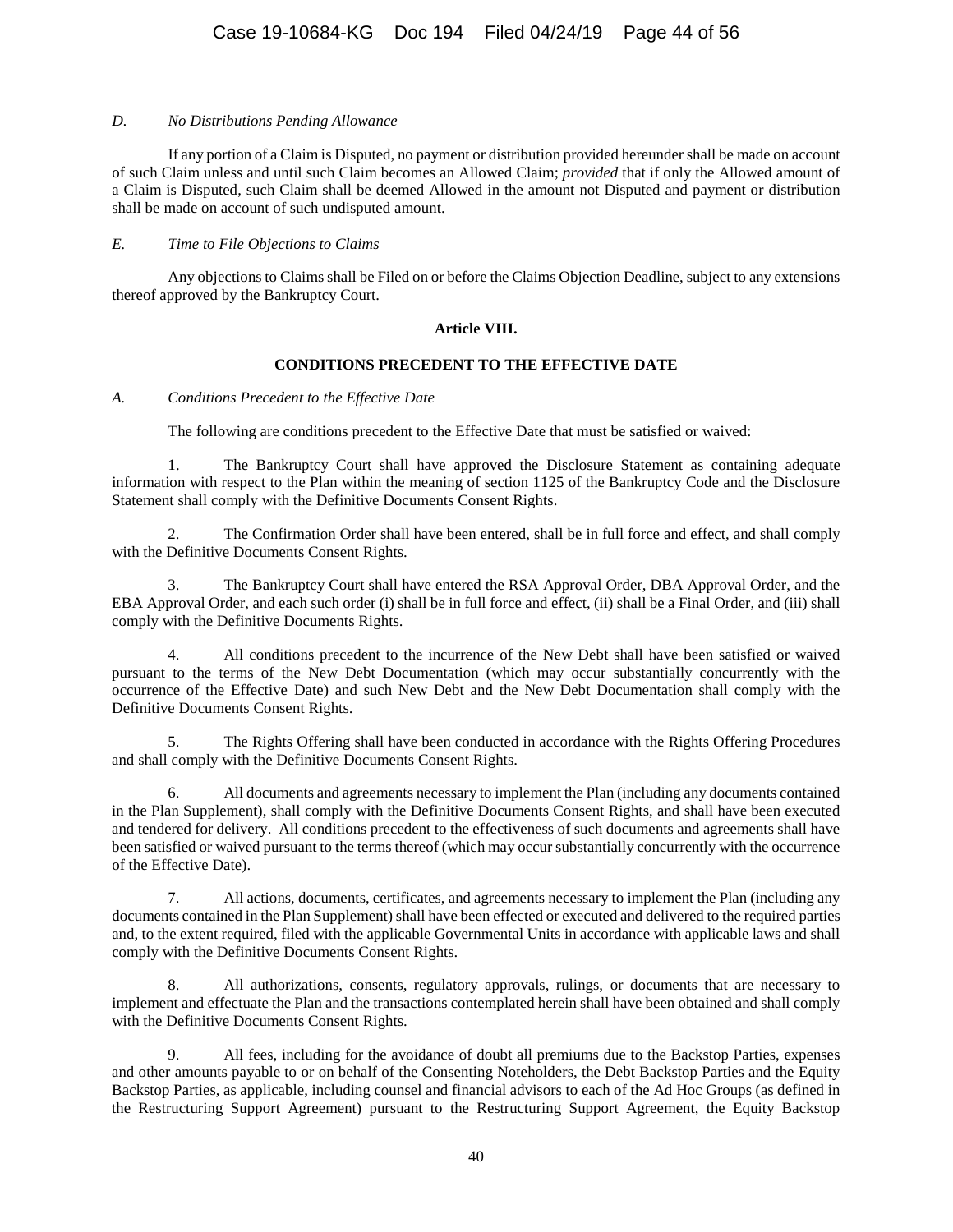Agreement and the Debt Backstop Agreement shall have been paid in full in Cash or in New Common Equity, as applicable.

10. The First Lien Notes Trustee Professional Fees and the Junior Notes Trustee Professional Fees shall have been paid in full in Cash.

11. The Restructuring Support Agreement, the Equity Backstop Agreement, and the Debt Backstop Agreement shall not have been terminated in accordance with their terms and remain in full force and effect and the parties thereto shall be in compliance therewith.

12. The Consenting Sponsors, on behalf of themselves and their affiliates, shall have permanently waived any and all management, monitoring or like fees or expenses owed by any Debtor and any agreements providing for the same shall have been terminated with no liability of any Debtor other than in connection with the Consenting Sponsor Claim Settlement; *provided*, *however*, that if the conditions precedent in (1) through (11) are satisfied, all such fees and expenses shall be deemed waived and all such agreements shall be deemed terminated with no liability of any Debtor other than in connection with the Consenting Sponsor Claim Settlement; *provided*, *further*, that the foregoing shall not limit, reduce, modify or impair the Debtors' or the Reorganized Debtors' Indemnification Provisions with respect to the Consenting Sponsors and their affiliates or the Consenting Sponsors' or their affiliates' rights under any of the D&O Liability Insurance Policies, which shall each be assumed and Unimpaired pursuant to Articles V.F and IV.N, respectively.

### *B. Waiver of Conditions*

The Debtors or the Reorganized Debtors, as applicable, with the consent of the Required Consenting Noteholders and the Consenting Sponsors (but, with respect to the Consenting Sponsors, only to the extent such waiver (i) affects the release, exculpation, injunction, indemnification, or insurance provisions related to the Consenting Sponsors, (ii) adversely affects the rights or obligations of the Consenting Sponsors pursuant to or identified in the Restructuring Support Agreement or under the terms of the Plan or (iii) relates to the Settlement Note) (such consent not to be unreasonably withheld, conditioned, or delayed), may waive any of the conditions to the Effective Date set forth above at any time, without any notice to parties in interest and without any further notice to or action, order, or approval of the Bankruptcy Court, and without any formal action other than a proceeding to confirm the Plan.

#### *C. Effect of Non-Occurrence of Conditions to the Effective Date*

If the Effective Date does not occur on or before the termination of the Restructuring Support Agreement, then: (1) the Plan shall be null and void in all respects; (2) any settlement or compromise embodied in the Plan, assumption or rejection of Executory Contracts or Unexpired Leases effected under the Plan, and any document or agreement executed pursuant to the Plan, shall be deemed null and void; and (3) nothing contained in the Plan, the Confirmation Order, or the Disclosure Statement shall: (a) constitute a waiver or release of any Claims, Interests, or Causes of Action; (b) prejudice in any manner the rights of the Debtors or any other Entity; or (c) constitute an admission, acknowledgement, offer, or undertaking of any sort by the Debtors or any other Entity.

#### **Article IX.**

# **RELEASE, INJUNCTION, AND RELATED PROVISIONS**

### <span id="page-44-0"></span>*A. Discharge of Claims and Termination of Equity Interests; Compromise and Settlement of Claims, Equity Interests, and Controversies.*

Pursuant to and to the fullest extent permitted by section 1141(d) of the Bankruptcy Code, and except as otherwise specifically provided in the Plan, the distributions, rights, and treatment that are provided in the Plan shall be in full and final satisfaction, settlement, release, and discharge, effective as of the Effective Date, of all Equity Interests and Claims of any nature whatsoever, including any interest accrued on Claims from and after the Petition Date, whether known or unknown, against, liabilities of, Liens on, obligations of, rights against the Debtors, the Reorganized Debtors or any of their assets or properties, regardless of whether any property shall have been distributed or retained pursuant to the Plan on account of such Claims or Equity Interests, including demands, liabilities, and Causes of Action that arose before the Effective Date, any contingent or non-contingent liability on account of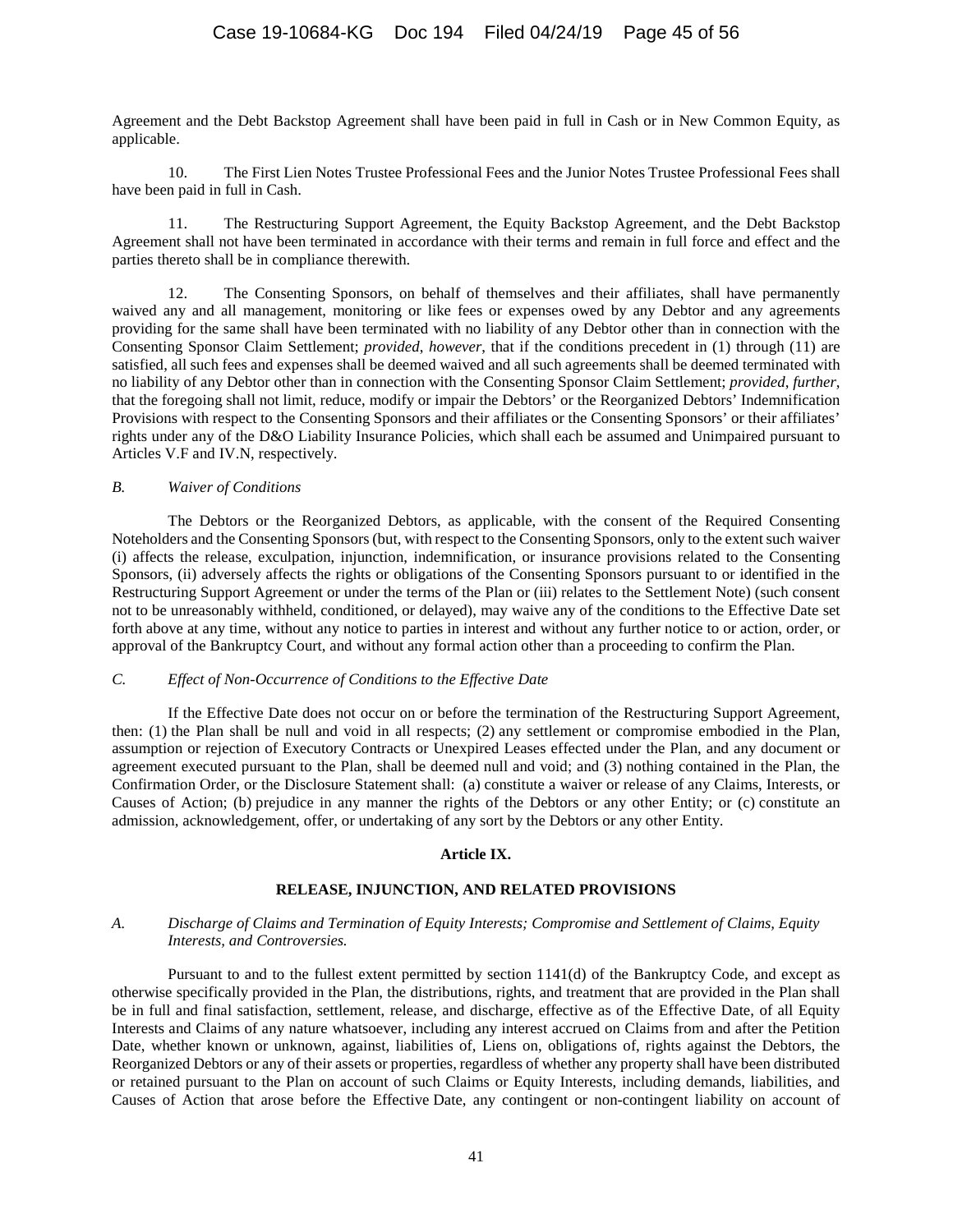representations or warranties issued on or before the Effective Date, and all debts of the kind specified in sections 502(g), 502(h), or 502(i) of the Bankruptcy Code, in each case whether or not: (1) a Proof of Claim is filed or deemed filed pursuant to section 501 of the Bankruptcy Code; (2) a Claim is Allowed; or (3) the Holder of such Claim or Equity Interest has accepted the Plan. Except as otherwise provided herein, any default by the Debtors with respect to any Claim that existed immediately prior to or on account of the filing of the Chapter 11 Cases shall be deemed cured on the Effective Date. The Confirmation Order shall be a judicial determination of the discharge of all Claims and Interests subject to the Effective Date occurring, except as otherwise expressly provided in the Plan. For the avoidance of doubt, nothing in this Article IX.A. shall affect the rights of Holders of Claims to seek to enforce the Plan, including the distributions to which Holders of Allowed Claims and Interests are entitled under the Plan.

Pursuant to Bankruptcy Rule 9019 and in consideration for the distributions and other benefits provided pursuant to the Plan, the provisions of the Plan shall constitute a good faith compromise of all Claims, Interests, and controversies relating to the contractual, legal, and subordination rights that a Holder of a Claim or Interest may have with respect to any Allowed Claim or Interest, or any distribution to be made on account of such Allowed Claim or Interest. The entry of the Confirmation Order shall constitute the Bankruptcy Court's approval of the compromise or settlement of all such Claims, Interests, and controversies, as well as a finding by the Bankruptcy Court that such compromise or settlement is in the best interests of the Debtors, their Estates, and Holders of Claims and Interests and is fair, equitable, and reasonable. In accordance with the provisions of the Plan, pursuant to Bankruptcy Rule 9019, without any further notice to or action, order, or approval of the Bankruptcy Court, after the Effective Date, the Reorganized Debtors may compromise and settle any Claims against the Debtors and their Estates, as well as claims and Causes of Action against other Entities.

### <span id="page-45-1"></span><span id="page-45-0"></span>*B. Releases by the Debtors*

**NOTWITHSTANDING ANYTHING CONTAINED IN THE PLAN TO THE CONTRARY, PURSUANT TO SECTION 1123(B) OF THE BANKRUPTCY CODE, FOR GOOD AND VALUABLE CONSIDERATION, ON AND AFTER THE EFFECTIVE DATE, EACH RELEASED PARTY IS DEEMED RELEASED AND DISCHARGED BY THE DEBTORS, THE REORGANIZED DEBTORS, AND THEIR ESTATES FROM ANY AND ALL CLAIMS AND CAUSES OF ACTION, WHETHER KNOWN OR UNKNOWN, INCLUDING ANY DERIVATIVE CLAIMS, ASSERTED ON BEHALF OF THE DEBTORS THAT THE DEBTORS, THE REORGANIZED DEBTORS, OR THEIR ESTATES WOULD HAVE BEEN LEGALLY ENTITLED TO ASSERT IN THEIR OWN RIGHT (WHETHER INDIVIDUALLY OR COLLECTIVELY) OR ON BEHALF OF THE HOLDER OF ANY CLAIM OR INTEREST, BASED ON OR RELATING TO, OR IN ANY MANNER ARISING FROM, IN WHOLE OR IN PART, THE DEBTORS (INCLUDING THE MANAGEMENT, OWNERSHIP OR OPERATION THEREOF), THE DEBTORS' IN-OR OUT-OF-COURT RESTRUCTURING EFFORTS, ANY AVOIDANCE ACTIONS (BUT EXCLUDING AVOIDANCE ACTION BROUGHT AS COUNTERCLAIMS OR DEFENSES TO CLAIMS ASSERTED AGAINST THE DEBTORS), THE FORMULATION, PREPARATION, DISSEMINATION, NEGOTIATION, OR FILING OF THE RESTRUCTURING SUPPORT AGREEMENT, OR ANY TRANSACTION CONTEMPLATED THEREBY, OR ANY CONTRACT, INSTRUMENT, RELEASE, OR OTHER AGREEMENT OR DOCUMENT (INCLUDING PROVIDING ANY LEGAL OPINION REQUESTED BY ANY ENTITY REGARDING ANY TRANSACTION, CONTRACT, INSTRUMENT, DOCUMENT, OR OTHER AGREEMENT CONTEMPLATED BY THE PLAN OR THE RELIANCE BY ANY RELEASED PARTY ON THE PLAN OR THE CONFIRMATION ORDER IN LIEU OF SUCH LEGAL OPINION) CREATED OR ENTERED INTO IN CONNECTION WITH THE RESTRUCTURING SUPPORT AGREEMENT, THE DISCLOSURE STATEMENT, THE PLAN, THE PLAN SUPPLEMENT, THE RIGHTS OFFERING, THE DIP FACILITIES, THE DIP CREDIT AGREEMENTS, THE DEBT BACKSTOP AGREEMENT, THE EQUITY BACKSTOP AGREEMENT, THE NEW DEBT, THE NEW DEBT DOCUMENTATION, THE CHAPTER 11 CASES, THE FILING OF THE CHAPTER 11 CASES, THE PURSUIT OF CONFIRMATION, THE PURSUIT OF CONSUMMATION, THE ADMINISTRATION AND IMPLEMENTATION OF THE PLAN, INCLUDING THE ISSUANCE OR DISTRIBUTION OF SECURITIES PURSUANT TO THE PLAN, OR THE DISTRIBUTION OF PROPERTY UNDER THE PLAN, OR UPON ANY OTHER ACT OR OMISSION, TRANSACTION, AGREEMENT, EVENT, OR OTHER OCCURRENCE TAKING PLACE ON OR BEFORE THE EFFECTIVE DATE RELATED OR RELATING TO THE FOREGOING. NOTWITHSTANDING ANYTHING TO THE CONTRARY IN THE FOREGOING, THE RELEASES SET FORTH ABOVE DO NOT RELEASE (A) ANY POST-EFFECTIVE**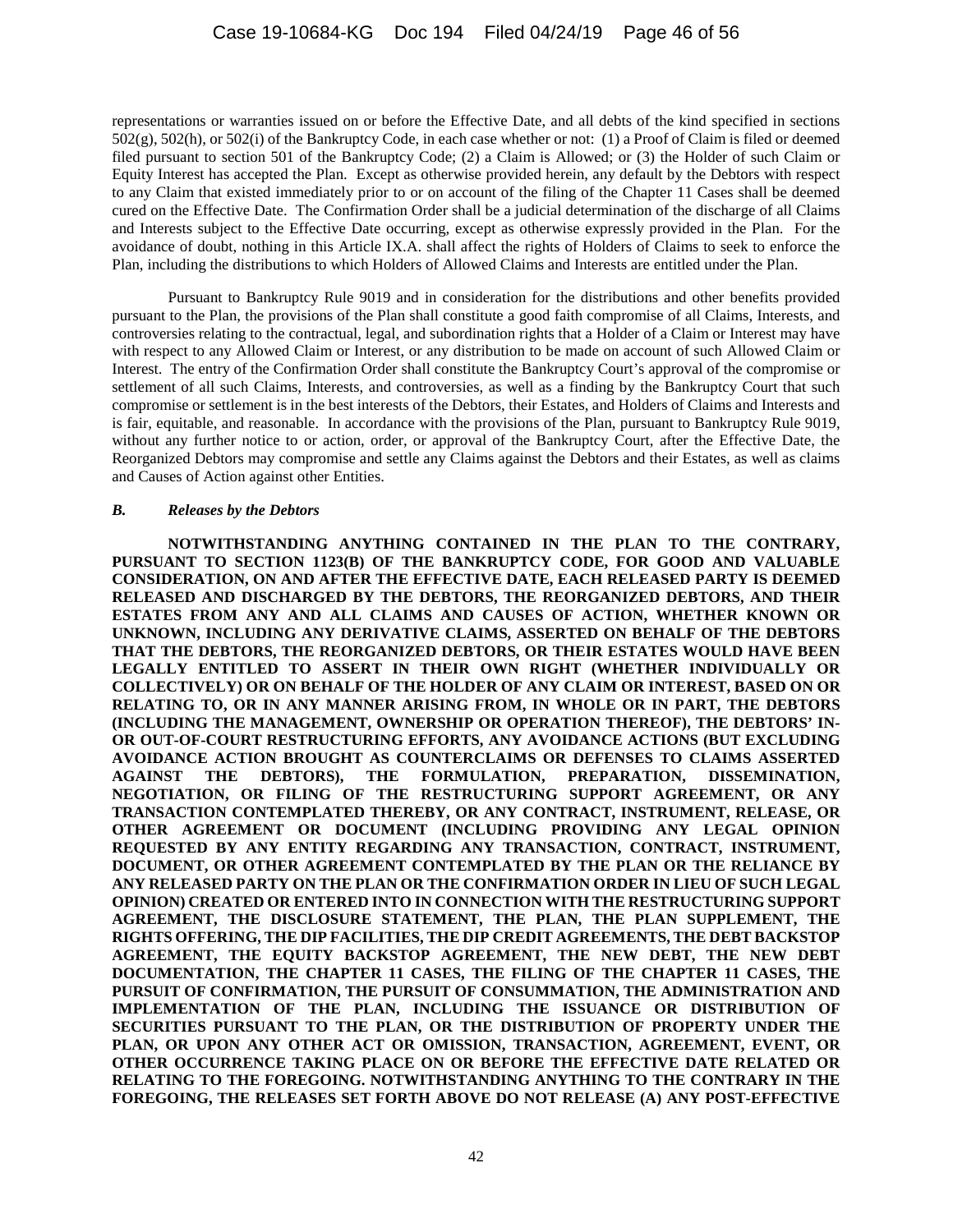**DATE OBLIGATIONS OF ANY PARTY OR ENTITY UNDER THE PLAN, ANY POST-EFFECTIVE DATE TRANSACTION CONTEMPLATED BY THE RESTRUCTURING, OR ANY DOCUMENT, INSTRUMENT, OR AGREEMENT (INCLUDING THOSE SET FORTH IN THE PLAN SUPPLEMENT) EXECUTED TO IMPLEMENT THE PLAN, INCLUDING THE ASSUMPTION OF THE INDEMNIFICATION PROVISIONS AS SET FORTH IN THE PLAN OR (B) ANY INDIVIDUAL FROM ANY CLAIM RELATED TO AN ACT OR OMISSION THAT IS DETERMINED IN A FINAL ORDER BY A COURT OF COMPETENT JURISDICTION TO HAVE CONSTITUTED ACTUAL FRAUD OR WILLFUL MISCONDUCT.**

**ENTRY OF THE CONFIRMATION ORDER SHALL CONSTITUTE THE BANKRUPTCY COURT'S APPROVAL, PURSUANT TO BANKRUPTCY RULE 9019, OF THE DEBTOR RELEASE, WHICH INCLUDES BY REFERENCE EACH OF THE RELATED PROVISIONS AND DEFINITIONS CONTAINED IN THE PLAN, AND FURTHER, SHALL CONSTITUTE THE BANKRUPTCY COURT'S FINDING THAT THE DEBTOR RELEASE IS: (1) IN EXCHANGE FOR GOOD AND VALUABLE CONSIDERATION PROVIDED BY THE RELEASED PARTIES; (2) A GOOD FAITH SETTLEMENT AND COMPROMISE OF THE CLAIMS RELEASED BY THE DEBTOR RELEASE; (3) IN THE BEST INTERESTS OF THE DEBTORS AND ALL HOLDERS OF CLAIMS AND INTERESTS; (4) FAIR, EQUITABLE, AND REASONABLE; (5) GIVEN AND MADE AFTER DUE NOTICE AND OPPORTUNITY FOR HEARING; AND (6) A BAR TO ANY OF THE DEBTORS, THE REORGANIZED DEBTORS, OR THE DEBTORS' ESTATES ASSERTING ANY CLAIM OR CAUSE OF ACTION RELEASED PURSUANT TO THE DEBTOR RELEASE.**

#### *C. Releases by Holders of Claims and Equity Interests*

**NOTWITHSTANDING ANYTHING CONTAINED IN THE PLAN TO THE CONTRARY, AS OF THE EFFECTIVE DATE, EACH RELEASING PARTY IS DEEMED TO HAVE RELEASED AND DISCHARGED EACH DEBTOR, REORGANIZED DEBTOR, AND RELEASED PARTY FROM ANY AND ALL CLAIMS AND CAUSES OF ACTION, WHETHER KNOWN OR UNKNOWN, INCLUDING ANY DERIVATIVE CLAIMS, ASSERTED ON BEHALF OF THE DEBTORS THAT SUCH ENTITY WOULD HAVE BEEN LEGALLY ENTITLED TO ASSERT (WHETHER INDIVIDUALLY OR COLLECTIVELY), BASED ON OR RELATING TO, OR IN ANY MANNER ARISING FROM, IN WHOLE OR IN PART, THE DEBTORS (INCLUDING THE MANAGEMENT, OWNERSHIP, OR OPERATION THEREOF), THE DEBTORS' IN- OR OUT-OF-COURT RESTRUCTURING EFFORTS, ANY AVOIDANCE ACTIONS, THE FORMULATION, PREPARATION, DISSEMINATION, NEGOTIATION, OR FILING OF THE RESTRUCTURING SUPPORT AGREEMENT, OR ANY TRANSACTION CONTEMPLATED THEREBY, OR ANY CONTRACT, INSTRUMENT, RELEASE, OR OTHER AGREEMENT OR DOCUMENT (INCLUDING PROVIDING ANY LEGAL OPINION REQUESTED BY ANY ENTITY REGARDING ANY TRANSACTION, CONTRACT, INSTRUMENT, DOCUMENT, OR OTHER AGREEMENT CONTEMPLATED BY THE PLAN OR THE RELIANCE BY ANY RELEASED PARTY ON THE PLAN OR THE CONFIRMATION ORDER IN LIEU OF SUCH LEGAL OPINION) CREATED OR ENTERED INTO IN CONNECTION WITH THE RESTRUCTURING SUPPORT AGREEMENT, THE DISCLOSURE STATEMENT, THE PLAN, THE PLAN SUPPLEMENT, THE RIGHTS OFFERING, THE DIP FACILITIES, THE DIP CREDIT AGREEMENTS, THE DEBT BACKSTOP AGREEMENT, THE EQUITY BACKSTOP AGREEMENT, THE NEW DEBT, THE NEW DEBT DOCUMENTATION, THE CHAPTER 11 CASES, THE FILING OF THE CHAPTER 11 CASES, THE PURSUIT OF CONFIRMATION, THE PURSUIT OF CONSUMMATION, THE ADMINISTRATION AND IMPLEMENTATION OF THE PLAN, INCLUDING THE ISSUANCE OR DISTRIBUTION OF SECURITIES PURSUANT TO THE PLAN, OR THE DISTRIBUTION OF PROPERTY UNDER THE PLAN, OR UPON ANY OTHER ACT OR OMISSION, TRANSACTION, AGREEMENT, EVENT, OR OTHER OCCURRENCE TAKING PLACE ON OR BEFORE THE EFFECTIVE DATE RELATED OR RELATING TO THE FOREGOING. NOTWITHSTANDING ANYTHING TO THE CONTRARY IN THE FOREGOING, THE RELEASES SET FORTH ABOVE DO NOT RELEASE (A) ANY POST-EFFECTIVE DATE OBLIGATIONS OF ANY PARTY OR ENTITY UNDER THE PLAN, ANY POST-EFFECTIVE DATE TRANSACTION CONTEMPLATED BY THE RESTRUCTURING, OR ANY DOCUMENT, INSTRUMENT, OR AGREEMENT (INCLUDING THOSE SET FORTH IN THE PLAN SUPPLEMENT) EXECUTED TO IMPLEMENT THE PLAN, INCLUDING THE ASSUMPTION OF THE INDEMNIFICATION**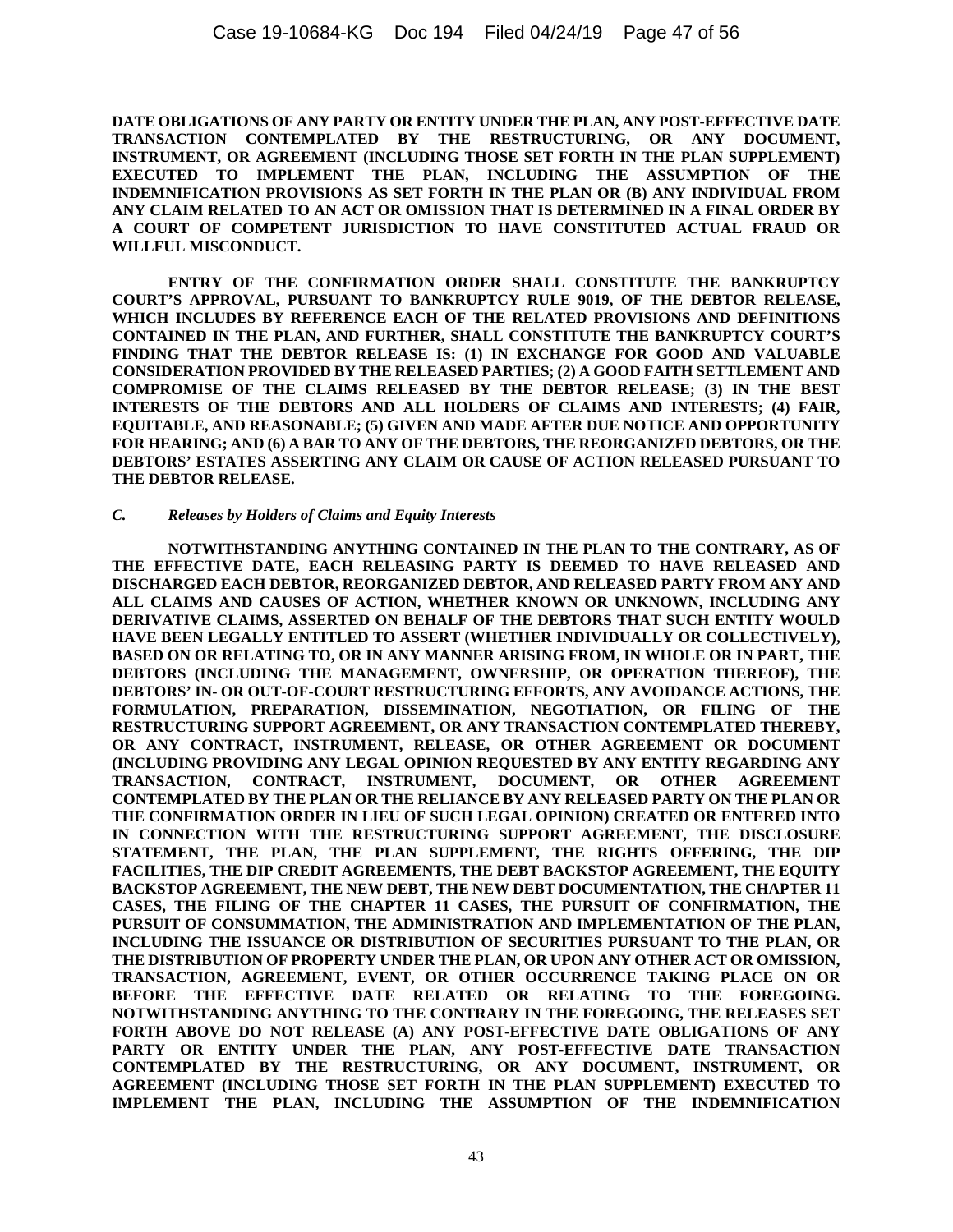**PROVISIONS AS SET FORTH IN THE PLAN OR (B) ANY INDIVIDUAL FROM ANY CLAIM RELATED TO AN ACT OR OMISSION THAT IS DETERMINED IN A FINAL ORDER BY A COURT OF COMPETENT JURISDICTION TO HAVE CONSTITUTED ACTUAL FRAUD OR WILLFUL MISCONDUCT.**

**ENTRY OF THE CONFIRMATION ORDER SHALL CONSTITUTE THE BANKRUPTCY COURT'S APPROVAL, PURSUANT TO BANKRUPTCY RULE 9019, OF THIS THIRD-PARTY RELEASE, WHICH INCLUDES BY REFERENCE EACH OF THE RELATED PROVISIONS AND DEFINITIONS CONTAINED HEREIN, AND, FURTHER, SHALL CONSTITUTE THE BANKRUPTCY COURT'S FINDING THAT THIS THIRD PARTY RELEASE IS: (1) CONSENSUAL; (2) ESSENTIAL TO THE CONFIRMATION OF THE PLAN; (3) GIVEN IN EXCHANGE FOR GOOD AND VALUABLE CONSIDERATION PROVIDED BY THE RELEASED PARTIES; (4) A GOOD-FAITH SETTLEMENT AND COMPROMISE OF THE CLAIMS RELEASED BY THE THIRD-PARTY RELEASE; (5) IN THE BEST INTERESTS OF THE DEBTORS AND THEIR ESTATES; (6) FAIR, EQUITABLE, AND REASONABLE; (7) GIVEN AND MADE AFTER DUE NOTICE AND OPPORTUNITY FOR HEARING; AND (8) A BAR TO ANY OF THE RELEASING PARTIES ASSERTING ANY CLAIM OR CAUSE OF ACTION RELEASED PURSUANT TO THIS THIRD PARTY RELEASE.**

#### *D. Exculpation*

**NOTWITHSTANDING ANYTHING CONTAINED HEREIN TO THE CONTRARY, NO EXCULPATED PARTY SHALL HAVE OR INCUR LIABILITY FOR, AND EACH EXCULPATED PARTY IS HEREBY RELEASED AND EXCULPATED FROM, ANY CAUSE OF ACTION FOR ANY CLAIM RELATED TO ANY ACT OR OMISSION IN CONNECTION WITH, RELATING TO, OR ARISING OUT OF, THE CHAPTER 11 CASES, THE FORMULATION, PREPARATION, DISSEMINATION, NEGOTIATION, OR FILING OF THE RESTRUCTURING SUPPORT AGREEMENT AND RELATED PREPETITION TRANSACTIONS, THE DISCLOSURE STATEMENT, THE PLAN, THE PLAN SUPPLEMENT, OR ANY TRANSACTION CONTEMPLATED THEREBY, OR ANY CONTRACT, INSTRUMENT, RELEASE OR OTHER AGREEMENT OR DOCUMENT (INCLUDING PROVIDING ANY LEGAL OPINION REQUESTED BY ANY ENTITY REGARDING ANY TRANSACTION, CONTRACT, INSTRUMENT, DOCUMENT, OR OTHER AGREEMENT CONTEMPLATED BY THE PLAN OR THE RELIANCE BY ANY EXCULPATED PARTY ON THE PLAN OR THE CONFIRMATION ORDER IN LIEU OF SUCH LEGAL OPINION) CREATED OR ENTERED INTO IN CONNECTION WITH THE RESTRUCTURING SUPPORT AGREEMENT, THE DISCLOSURE STATEMENT, THE PLAN, THE PLAN SUPPLEMENT, THE RIGHTS OFFERING, THE DIP FACILITIES, THE DIP CREDIT AGREEMENTS, THE DEBT BACKSTOP AGREEMENT, THE EQUITY BACKSTOP AGREEMENT, THE NEW DEBT, THE NEW DEBT DOCUMENTATION, THE CHAPTER 11 CASES, THE FILING OF THE CHAPTER 11 CASES, THE PURSUIT OF CONFIRMATION, THE PURSUIT OF CONSUMMATION, THE ADMINISTRATION AND IMPLEMENTATION OF THE PLAN, INCLUDING THE ISSUANCE OR DISTRIBUTION OF SECURITIES PURSUANT TO THE PLAN, OR THE DISTRIBUTION OF PROPERTY UNDER THE PLAN, OR UPON ANY OTHER ACT OR OMISSION, TRANSACTION, AGREEMENT, EVENT, OR OTHER OCCURRENCE TAKING PLACE ON OR BEFORE THE EFFECTIVE DATE RELATED OR RELATING TO THE FOREGOING, EXCEPT FOR CLAIMS RELATED TO ANY ACT OR OMISSION THAT IS DETERMINED IN A FINAL ORDER BY A COURT OF COMPETENT JURISDICTION TO HAVE CONSTITUTED ACTUAL FRAUD OR WILLFUL MISCONDUCT, BUT IN ALL RESPECTS SUCH ENTITIES SHALL BE ENTITLED TO REASONABLY RELY UPON THE ADVICE OF COUNSEL WITH RESPECT TO THEIR DUTIES AND RESPONSIBILITIES PURSUANT TO THE PLAN. THE EXCULPATED PARTIES HAVE, AND UPON COMPLETION OF THE PLAN SHALL BE DEEMED TO HAVE, PARTICIPATED IN GOOD FAITH AND IN COMPLIANCE WITH THE APPLICABLE LAWS WITH REGARD TO THE SOLICITATION OF, AND DISTRIBUTION OF, CONSIDERATION PURSUANT TO THE PLAN AND, THEREFORE, ARE NOT, AND ON ACCOUNT OF SUCH DISTRIBUTIONS SHALL NOT BE, LIABLE AT ANY TIME FOR THE VIOLATION OF ANY APPLICABLE LAW, RULE, OR REGULATION GOVERNING THE SOLICITATION OF ACCEPTANCES OR REJECTIONS OF THE PLAN OR SUCH DISTRIBUTIONS MADE PURSUANT TO THE PLAN.**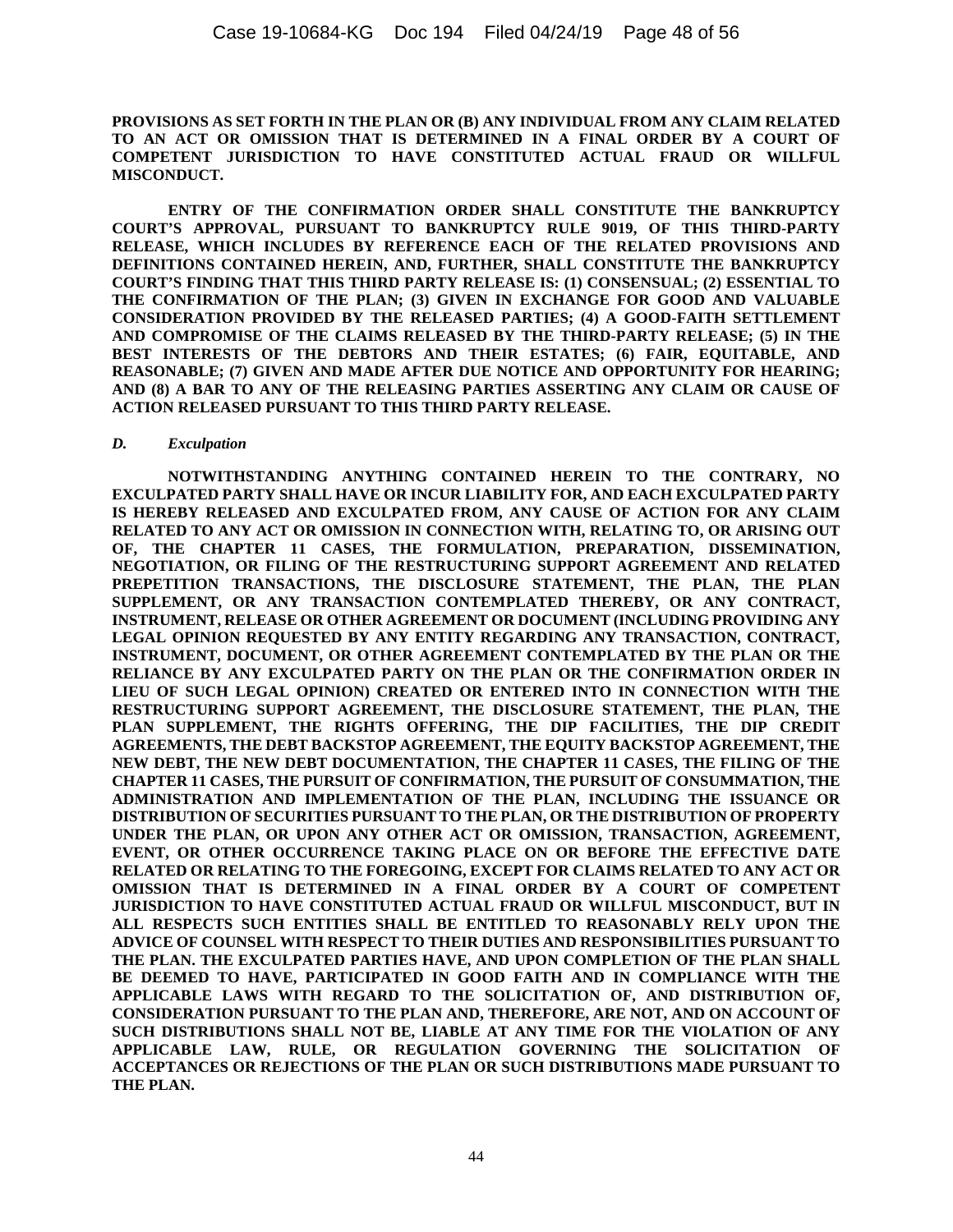### *E. Injunction*

**EXCEPT AS OTHERWISE PROVIDED IN THE PLAN OR THE CONFIRMATION ORDER, ALL ENTITIES WHO HAVE HELD, HOLD, OR MAY HOLD CLAIMS, INTERESTS, CAUSES OF ACTION, OR LIABILITIES THAT: (A) ARE SUBJECT TO COMPROMISE AND SETTLEMENT PURSUANT TO THE TERMS OF THE PLAN; (B) HAVE BEEN RELEASED PURSUANT TO ARTICLE IX.B OF THE PLAN; (C) HAVE BEEN RELEASED PURSUANT TO ARTICLE IX.C OF THE PLAN, (D) ARE SUBJECT TO EXCULPATION PURSUANT TO ARTICLE IX.D OF THE PLAN (BUT ONLY TO THE EXTENT OF THE EXCULPATION PROVIDED IN ARTICLE IX.D OF THE PLAN), OR (E) ARE OTHERWISE DISCHARGED, SATISFIED, STAYED OR TERMINATED PURSUANT TO THE TERMS OF THE PLAN, ARE PERMANENTLY ENJOINED AND PRECLUDED, FROM AND AFTER THE EFFECTIVE DATE, FROM COMMENCING OR CONTINUING IN ANY MANNER, ANY ACTION OR OTHER PROCEEDING, INCLUDING ON ACCOUNT OF ANY CLAIMS, INTERESTS, CAUSES OF ACTION, OR LIABILITIES THAT HAVE BEEN COMPROMISED OR SETTLED AGAINST THE DEBTORS, THE REORGANIZED DEBTORS, OR ANY ENTITY SO RELEASED OR EXCULPATED (OR THE PROPERTY OR ESTATE OF ANY ENTITY, DIRECTLY OR INDIRECTLY, SO RELEASED OR EXCULPATED) ON ACCOUNT OF, OR IN CONNECTION WITH OR WITH RESPECT TO, ANY DISCHARGED, RELEASED, SETTLED, COMPROMISED, OR EXCULPATED CLAIMS, INTERESTS, CAUSES OF ACTION, OR LIABILITIES.** 

#### *F. Setoffs and Recoupment*

Except as otherwise provided herein, each Reorganized Debtor pursuant to the Bankruptcy Code (including section 553 of the Bankruptcy Code), applicable bankruptcy or non-bankruptcy law, or as may be agreed to by the Holder of an Allowed Claim, may set off or recoup against any Allowed Claim and the distributions to be made pursuant to the Plan on account of such Allowed Claim, any Claims, rights, and Causes of Action of any nature that the applicable Debtor or Reorganized Debtor may hold against the Holder of such Allowed Claim, to the extent such Claims, rights, or Causes of Action have not been otherwise compromised or settled on or prior to the Effective Date (whether pursuant to the Plan, a Final Order or otherwise); *provided* that neither the failure to effect such a setoff or recoupment nor the allowance of any Claim pursuant to the Plan shall constitute a waiver or release by such Reorganized Debtor of any such Claims, rights, and Causes of Action.

In no event shall any Holder of Claims be entitled to set off or recoup any Claim, right, or Cause of Action of a Debtor or a Reorganized Debtor, as applicable, unless (i) such Holder has timely filed a Proof of Claim with the Bankruptcy Court preserving such setoff or recoupment in such Proof of Claim or (ii) such setoff or recoupment is otherwise expressly authorized by order of the Bankruptcy Court.

# *G. Release of Liens*

Except as otherwise provided herein or in any contract, instrument, release, or other agreement or document created pursuant to the Plan, on the Effective Date and concurrently with the applicable distributions made pursuant to the Plan, all mortgages, deeds of trust, Liens, pledges, or other security interests against any property of the Estates shall be fully released and discharged, and all of the right, title, and interest of any Holder of such mortgages, deeds of trust, Liens, pledges, or other security interests shall revert to the applicable Reorganized Debtor and its successors and assigns.

To the extent that any Holder of a Secured Claim that has been satisfied or discharged in full pursuant to the Plan, or any agent for such Holder, has filed or recorded publicly any Liens and/or security interests to secure such Holder's Secured Claim, then as soon as practicable on or after the Effective Date, such Holder (or the agent for such Holder) shall take any and all steps requested by the Debtors, the Reorganized Debtors, or any administrative agent or collateral agent under the New Debt Documentation that are necessary or desirable to record or effectuate the cancellation and/or extinguishment of such Liens and/or security interests, including the making of Uniform Commercial Code termination statements, deposit account control agreement terminations, and any other applicable filings or recordings, and the Reorganized Debtors shall be entitled to file Uniform Commercial Code terminations or to make any other such filings or recordings on such Holder's behalf.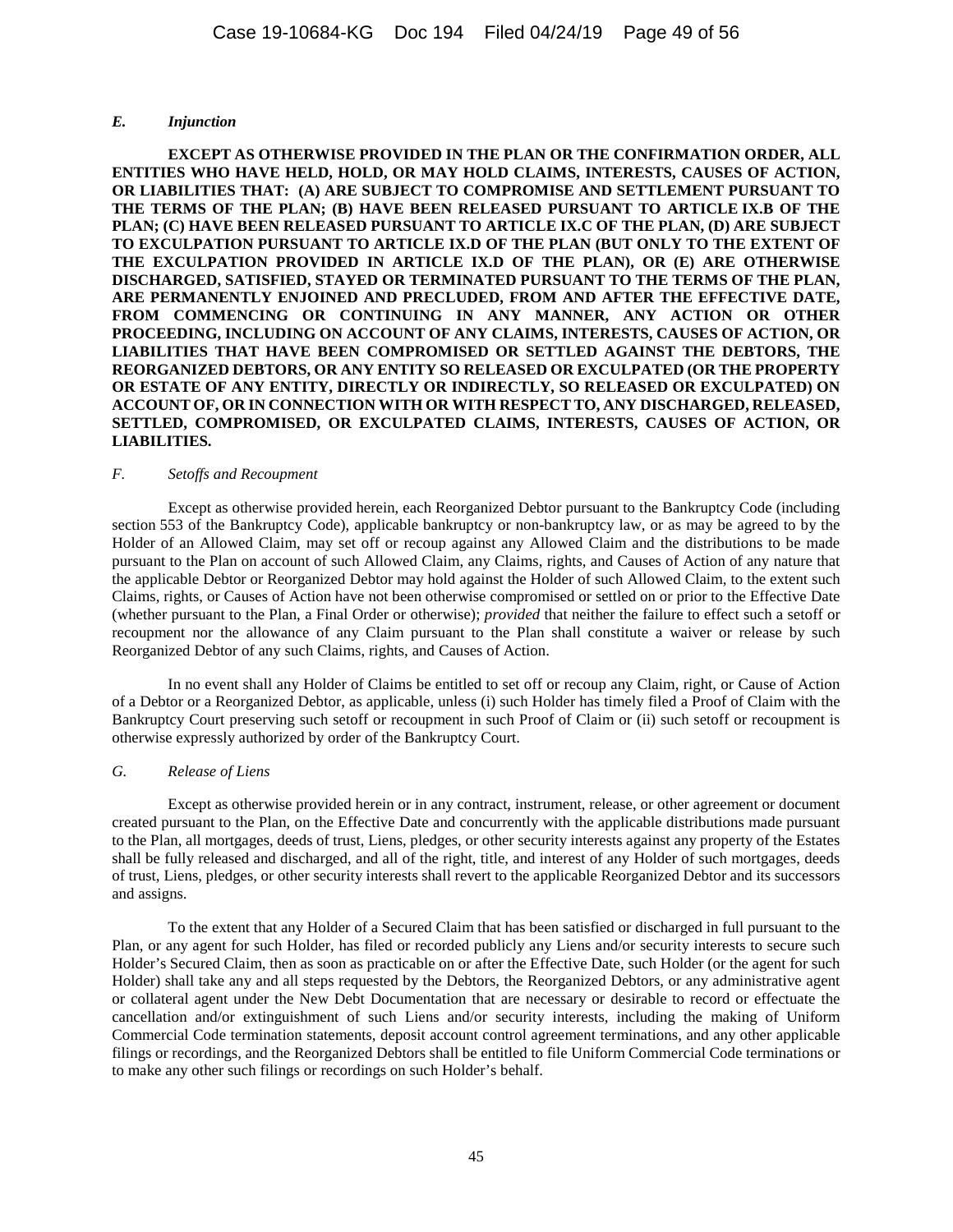### **Article X.**

#### **RETENTION OF JURISDICTION**

Notwithstanding the entry of the Confirmation Order and the occurrence of the Effective Date, the Bankruptcy Court shall retain exclusive jurisdiction over all matters arising out of, or related to, the Chapter 11 Cases and the Plan pursuant to sections 105(a) and 1142 of the Bankruptcy Code, including jurisdiction to:

A. allow, disallow, determine, liquidate, classify, estimate, or establish the priority, secured or unsecured status, or amount of any Claim or Interest, including the resolution of any request for payment of any Administrative Claim and the resolution of any and all objections to the secured or unsecured status, priority, amount, or allowance of Claims or Interests;

B. decide and resolve all matters related to the granting and denying, in whole or in part, any applications for allowance of compensation or reimbursement of expenses to Retained Professionals authorized pursuant to the Bankruptcy Code or the Plan;

C. resolve any matters related to: (1) the assumption, assumption and assignment, or rejection of any Executory Contract or Unexpired Lease to which a Debtor is party or with respect to which a Debtor may be liable and to hear, determine, and, if necessary, liquidate, any Cure Costs arising therefrom, including Cure Costs pursuant to section 365 of the Bankruptcy Code; (2) any potential contractual obligation under any Executory Contract or Unexpired Lease that is assumed; and (3) any dispute regarding whether a contract or lease is or was executory or expired;

D. ensure that distributions to Holders of Allowed Claims are accomplished pursuant to the provisions of the Plan;

E. adjudicate, decide or resolve any motions, adversary proceedings, contested, or litigated matters, and any other matters, and grant or deny any applications involving a Debtor that may be pending on the Effective Date:

F. adjudicate, decide or resolve any and all matters related to Causes of Action;

G. adjudicate, decide or resolve any and all matters related to section 1141 of the Bankruptcy Code;

H. resolve any cases, controversies, suits, or disputes that may arise in connection with General Unsecured Claims, including establishment of any bar dates, related notices, claim objections, allowance, disallowance, estimation and distribution;

I. enter and implement such orders as may be necessary or appropriate to execute, implement, or consummate the provisions of the Plan and all contracts, instruments, releases, indentures, and other agreements or documents created in connection with the Plan or the Disclosure Statement, including, without limitation, the Restructuring Support Agreement, the Equity Backstop Agreement, and the Debt Backstop Agreement;

J. enter and enforce any order for the sale of property pursuant to sections 363, 1123, or 1146(a) of the Bankruptcy Code;

K. resolve any cases, controversies, suits, disputes, or Causes of Action that may arise in connection with the interpretation or enforcement of the Plan or any contract, instrument, release or other agreement or document that is entered into or delivered pursuant to the Plan, including the Equity Backstop Agreement, the EBA Approval Order, the Debt Backstop Agreement, and the DBA Approval Order, or any Entity's rights arising from or obligations incurred in connection with the Plan;

L. issue injunctions, enter and implement other orders or take such other actions as may be necessary or appropriate to restrain interference by any Entity with enforcement of the Plan;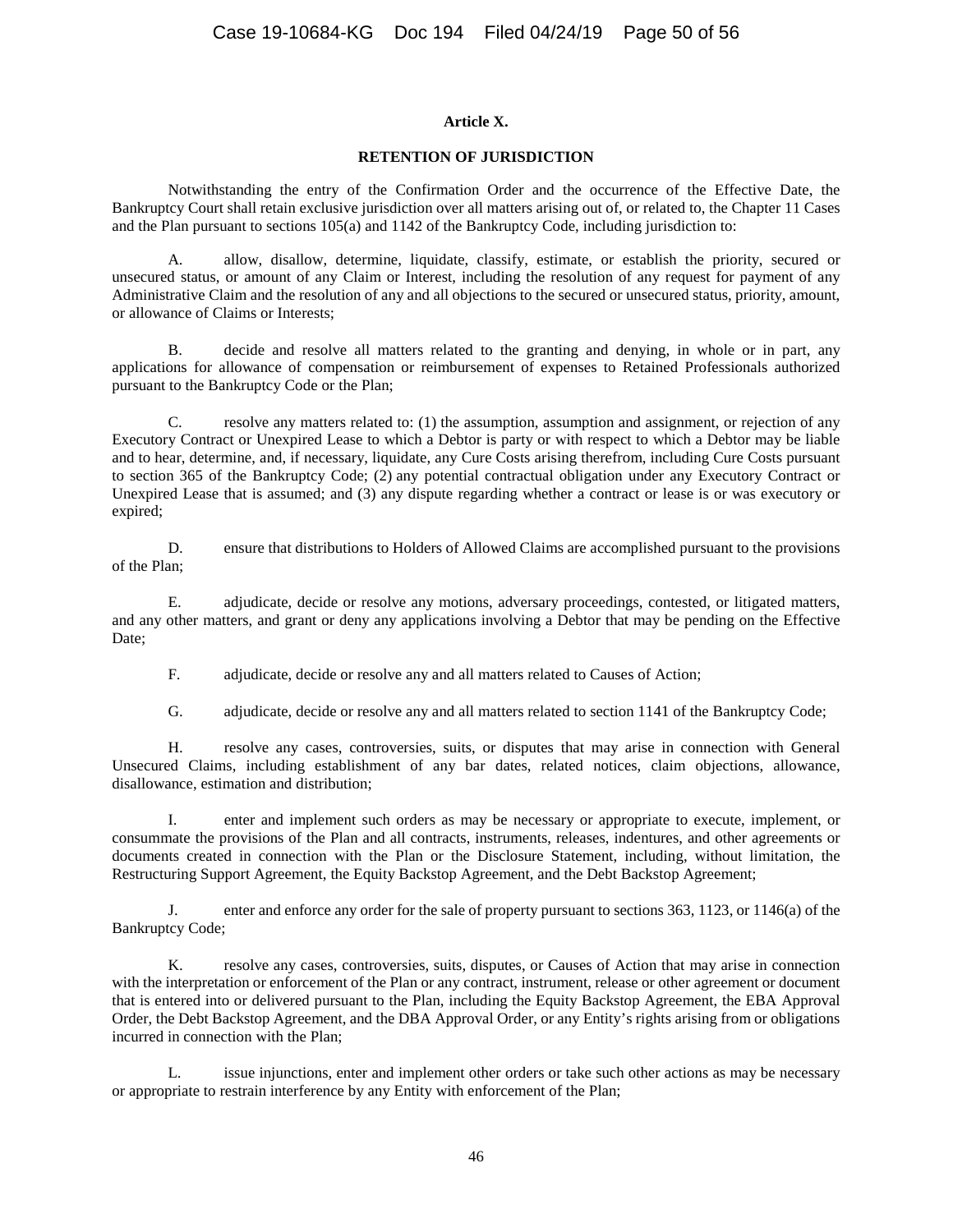# Case 19-10684-KG Doc 194 Filed 04/24/19 Page 51 of 56

M. resolve any cases, controversies, suits, disputes, or Causes of Action with respect to the releases, injunctions, and other provisions contained in the Plan and enter such orders as may be necessary or appropriate to implement such releases, injunctions, and other provisions;

N. resolve any cases, controversies, suits, disputes, or Causes of Action with respect to the repayment or return of distributions and the recovery of additional amounts owed by the Holder of a Claim or Interest for amounts not timely repaid;

O. enter and implement such orders as are necessary or appropriate if the Confirmation Order is for any reason modified, stayed, reversed, revoked, or vacated;

P. determine any other matters that may arise in connection with or relate to the Plan, the Disclosure Statement, the Confirmation Order, or any contract, instrument, release, indenture, or other agreement or document created in connection with the Plan or the Disclosure Statement;

Q. enter an order or final decree concluding or closing the Chapter 11 Cases;

R. adjudicate any and all disputes arising from or relating to distributions under the Plan;

S. consider any modifications of the Plan, to cure any defect or omission, or to reconcile any inconsistency in any Bankruptcy Court order, including the Confirmation Order;

T. determine requests for the payment of Claims and Interests entitled to priority pursuant to section 507 of the Bankruptcy Code;

U. hear and determine disputes arising in connection with the interpretation, implementation, or enforcement of the Plan, or the Confirmation Order, including disputes arising under agreements, documents, or instruments executed in connection with the Plan (other than any dispute arising after the Effective Date under, or directly with respect to, the New Debt Documentation, which such disputes shall be adjudicated in accordance with the terms of the New Debt Documentation);

V. hear and determine matters concerning state, local, and federal taxes in accordance with sections 346, 505, and 1146 of the Bankruptcy Code;

W. hear and determine all disputes involving the existence, nature, or scope of the Debtors' discharge, including any dispute relating to any liability arising out of the termination of employment or the termination of any employee or retiree benefit program, regardless of whether such termination occurred prior to or after the Effective Date;

X. enforce all orders previously entered by the Bankruptcy Court; and

Y. hear any other matter not inconsistent with the Bankruptcy Code.

As of the Effective Date, notwithstanding anything in this Article X to the contrary, the New Debt Documentation shall be governed by their respective jurisdictional provisions therein.

# **Article XI.**

# **MODIFICATION, REVOCATION, OR WITHDRAWAL OF PLAN**

# *A. Modification of Plan*

Subject to the limitations contained in the Plan, the Debtors or Reorganized Debtors reserve the right to, in accordance with the Bankruptcy Code, the Bankruptcy Rules, and the Restructuring Support Agreement, and subject to the Definitive Document Consent Rights: (1) amend or modify the Plan prior to the entry of the Confirmation Order, including amendments or modifications to satisfy section 1129(b) of the Bankruptcy Code; (2) amend or modify the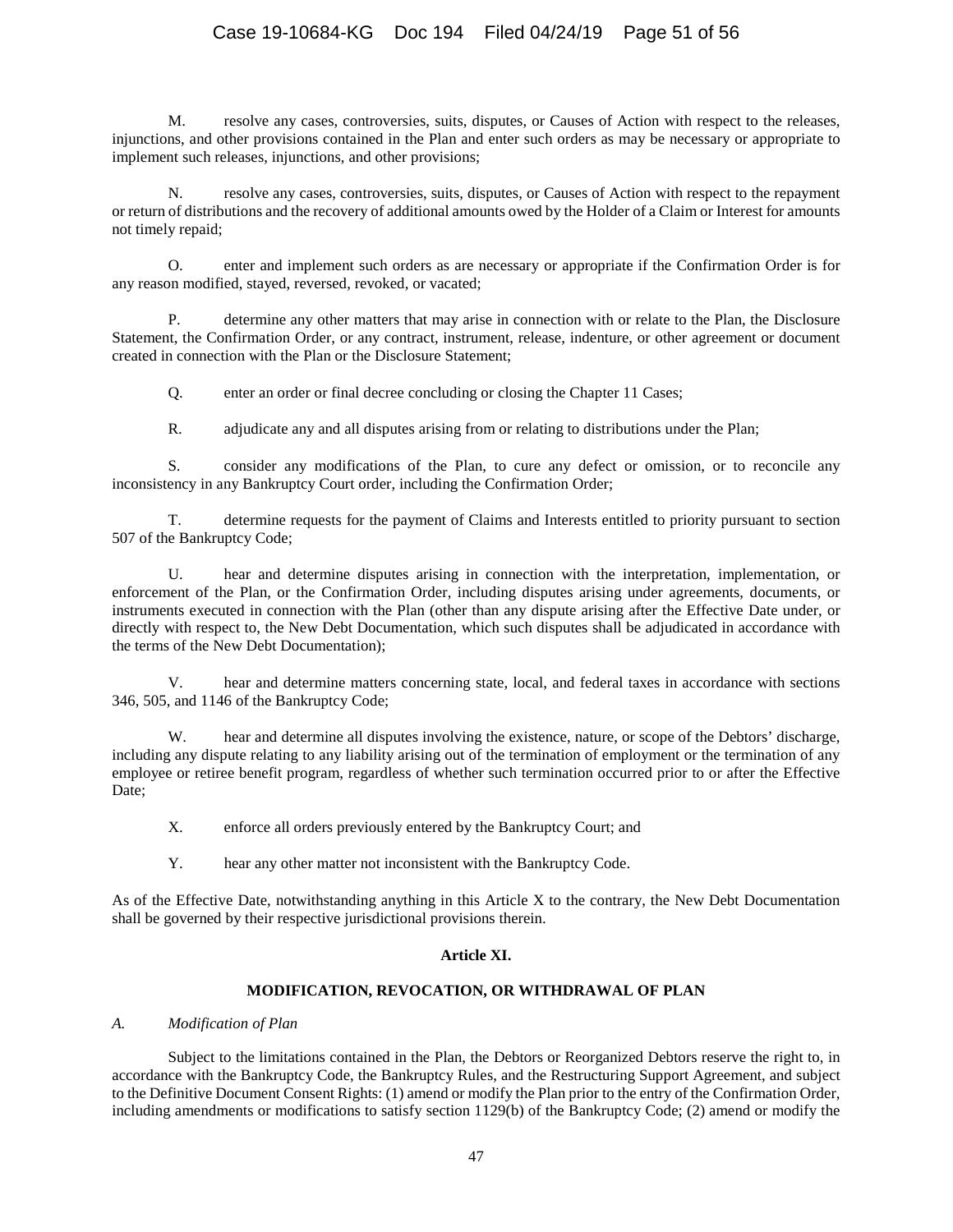# Case 19-10684-KG Doc 194 Filed 04/24/19 Page 52 of 56

Plan after the entry of the Confirmation Order in accordance with section 1127(b) of the Bankruptcy Code and the Restructuring Support Agreement upon order of the Bankruptcy Court; and (3) remedy any defect or omission or reconcile any inconsistency in the Plan in such manner as may be necessary to carry out the purpose and intent of the Plan upon order of the Bankruptcy Court.

#### *B. Effect of Confirmation on Modifications*

Entry of the Confirmation Order shall mean that all modifications or amendments to the Plan since the solicitation thereof are approved pursuant to section 1127(a) of the Bankruptcy Code and do not require additional disclosure or re-solicitation under Bankruptcy Rule 3019.

#### *C. Revocation of Plan; Reservation of Rights if Effective Date Does Not Occur*

Subject to the conditions to the Effective Date, the Debtors reserve the right, subject to the terms of the Restructuring Support Agreement, the Equity Backstop Agreement, and the Debt Backstop Agreement, to revoke or withdraw the Plan prior to the entry of the Confirmation Order and to file subsequent plans of reorganization. If the Debtors revoke or withdraw the Plan with the prior reasonable consent of the Required Consenting Parties, or if entry of the Confirmation Order or the Effective Date does not occur, or if the Restructuring Support Agreement terminates in accordance with its terms, then: (1) the Plan shall be null and void in all respects; (2) any settlement or compromise embodied in the Plan, assumption or rejection of executory contracts or leases effected by the Plan, and any document or agreement executed pursuant hereto shall be deemed null and void; and (3) nothing contained in the Plan shall: (a) constitute a waiver or release of any claims by or against, or any Equity Interests in, such Debtor or any other Entity; (b) prejudice in any manner the rights of the Debtors or any other Entity; or (c) constitute an admission of any sort by the Debtors or any other Entity.

#### **Article XII.**

### **MISCELLANEOUS PROVISIONS**

#### *A. Immediate Binding Effect*

Notwithstanding Bankruptcy Rules 3020(e), 6004(g), or 7062 or otherwise, upon the occurrence of the Effective Date, the terms of the Plan and the documents and instruments contained in the Plan Supplement shall be immediately effective and enforceable and deemed binding upon the Debtors, the Reorganized Debtors, and any and all Holders of Claims and Interests (irrespective of whether Holders of such Claims or Interests are deemed to have accepted the Plan), all Entities that are parties to or are subject to the settlements, compromises, releases, discharges, and injunctions described in the Plan, each Entity acquiring property under the Plan and any and all non-Debtor parties to Executory Contracts and Unexpired Leases. The Confirmation Order shall contain a waiver of any stay of enforcement otherwise applicable, including pursuant to Bankruptcy Rule 3020(e) and 7062.

#### *B. Additional Documents*

On or before the Effective Date, the Debtors, with the reasonable consent of the Required Consenting Noteholders, may file with the Bankruptcy Court such agreements and other documents as may be necessary or appropriate to effectuate and further evidence the terms and conditions of the Plan. The Debtors or Reorganized Debtors, as applicable, and all Holders of Claims receiving distributions pursuant to the Plan and all other parties in interest shall, from time to time, prepare, execute, and deliver any agreements or documents and take any other actions as may be necessary or advisable to effectuate the provisions and intent of the Plan or the Confirmation Order.

### *C. Payment of Statutory Fees*

All fees payable pursuant to section 1930(a) of the Judicial Code, as determined by the Bankruptcy Court at a hearing pursuant to section 1128 of the Bankruptcy Code or as agreed to by the United States Trustee and Reorganized Hexion, shall be paid for each quarter (including any fraction thereof) until the Chapter 11 Cases are converted, dismissed or closed, whichever occurs first.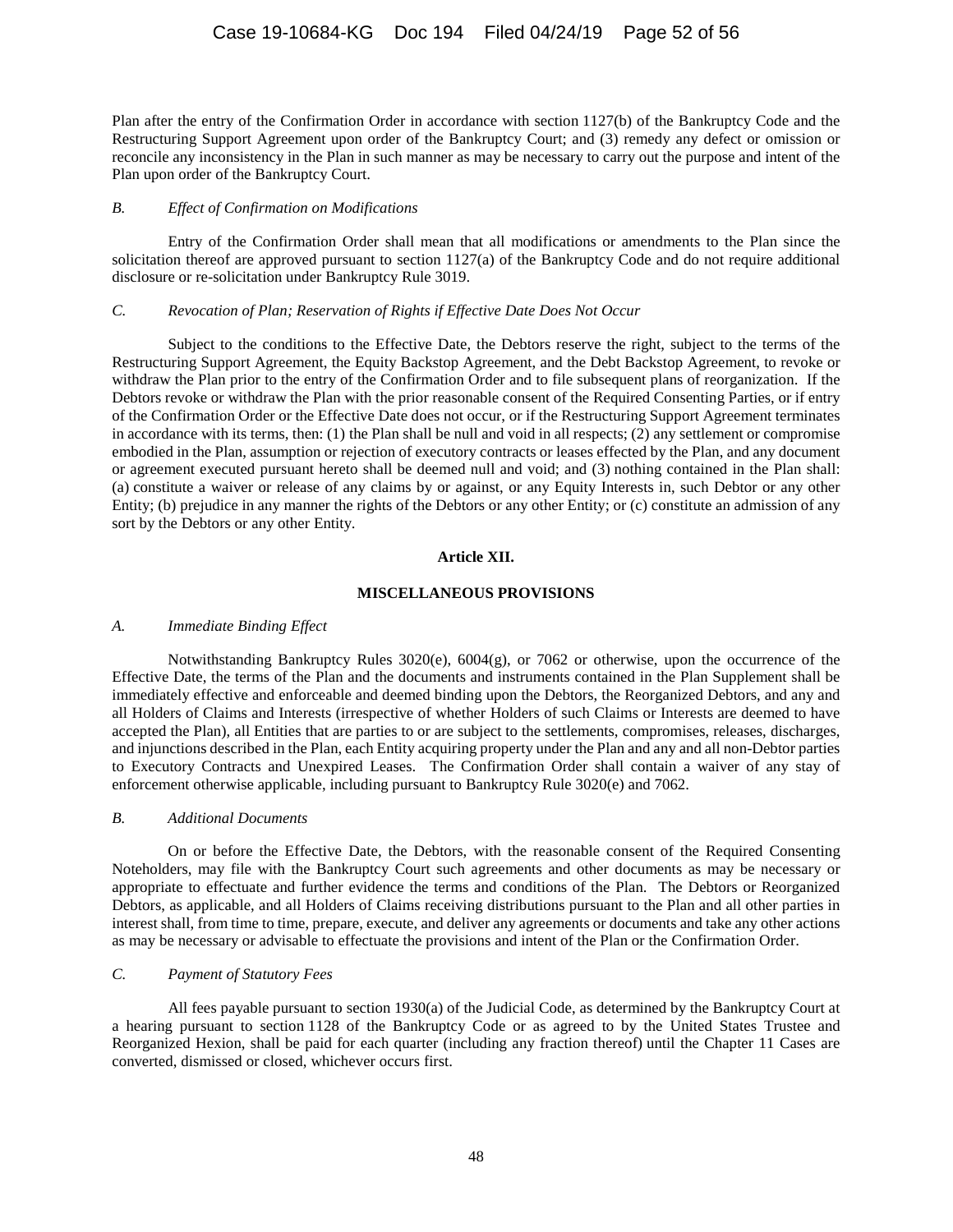# *D. Reservation of Rights*

The Plan shall have no force or effect unless and until the Bankruptcy Court enters the Confirmation Order. None of the filing of the Plan, any statement or provision contained in the Plan, or the taking of any action by any Debtor with respect to the Plan, the Disclosure Statement, or the Plan Supplement shall be or shall be deemed to be an admission or waiver of any rights of any Debtor with respect to the Holders of Claims or Interests prior to the Effective Date.

### *E. Successors and Assigns*

The rights, benefits, and obligations of any Entity named or referred to in the Plan shall be binding on, and shall inure to the benefit of any heir, executor, administrator, successor or assign, affiliate, officer, director, agent, representative, attorney, beneficiaries or guardian, if any, of each Entity.

### *F. Service of Documents*

After the Effective Date, any pleading, notice, or other document required by the Plan to be served on or delivered to the Reorganized Debtors shall also be served on:

| <b>Debtors</b>                                                                                                                                                                                          | <b>Counsel to the Debtors</b>                                                                                                                                                                                                                                                                                                                                                                    |
|---------------------------------------------------------------------------------------------------------------------------------------------------------------------------------------------------------|--------------------------------------------------------------------------------------------------------------------------------------------------------------------------------------------------------------------------------------------------------------------------------------------------------------------------------------------------------------------------------------------------|
| Hexion Inc.<br>180 East Broad Street<br>Columbus, Ohio 43215<br>Attn: Douglas Johns                                                                                                                     | Latham & Watkins LLP<br>885 Third Avenue<br>New York, New York 10022<br>Attn: George Davis, Andrew Parlen, and Hugh Murtagh<br>and<br>Latham & Watkins LLP<br>330 North Wabash Avenue, Suite 2800,<br>Chicago, Illinois 60611<br>Attn: Caroline Reckler and Jason Gott                                                                                                                           |
| <b>United States Trustee</b>                                                                                                                                                                            | <b>Counsel to the Consenting Noteholders</b>                                                                                                                                                                                                                                                                                                                                                     |
| Office of the United States Trustee for the District of<br>Delaware<br>J. Caleb Boggs Federal Building<br>844 North King Street, Suite 2207<br>Wilmington, Delaware 19801<br>Attn: Linda J. Casey, Esq. | Akin Gump Strauss Hauer & Feld LLP<br>One Bryant Park<br>New York, New York 10036<br>Attn: Ira S. Dizengoff, Philip C. Dublin, Daniel Fisher,<br>and Naomi Moss<br>and<br>Jones Day<br>250 Vesey Street<br>New York, NY 10281<br>Attn: Sidney P. Levinson and Jeremy D. Evans<br>and<br>Milbank LLP<br>55 Hudson Yards<br>New York, New York 10001<br>Attn: Samuel A. Khalil and Matthew L. Brod |

After the Effective Date, the Reorganized Debtors have authority to send a notice to Entities that, to continue to receive documents pursuant to Bankruptcy Rule 2002, they must file a renewed request to receive documents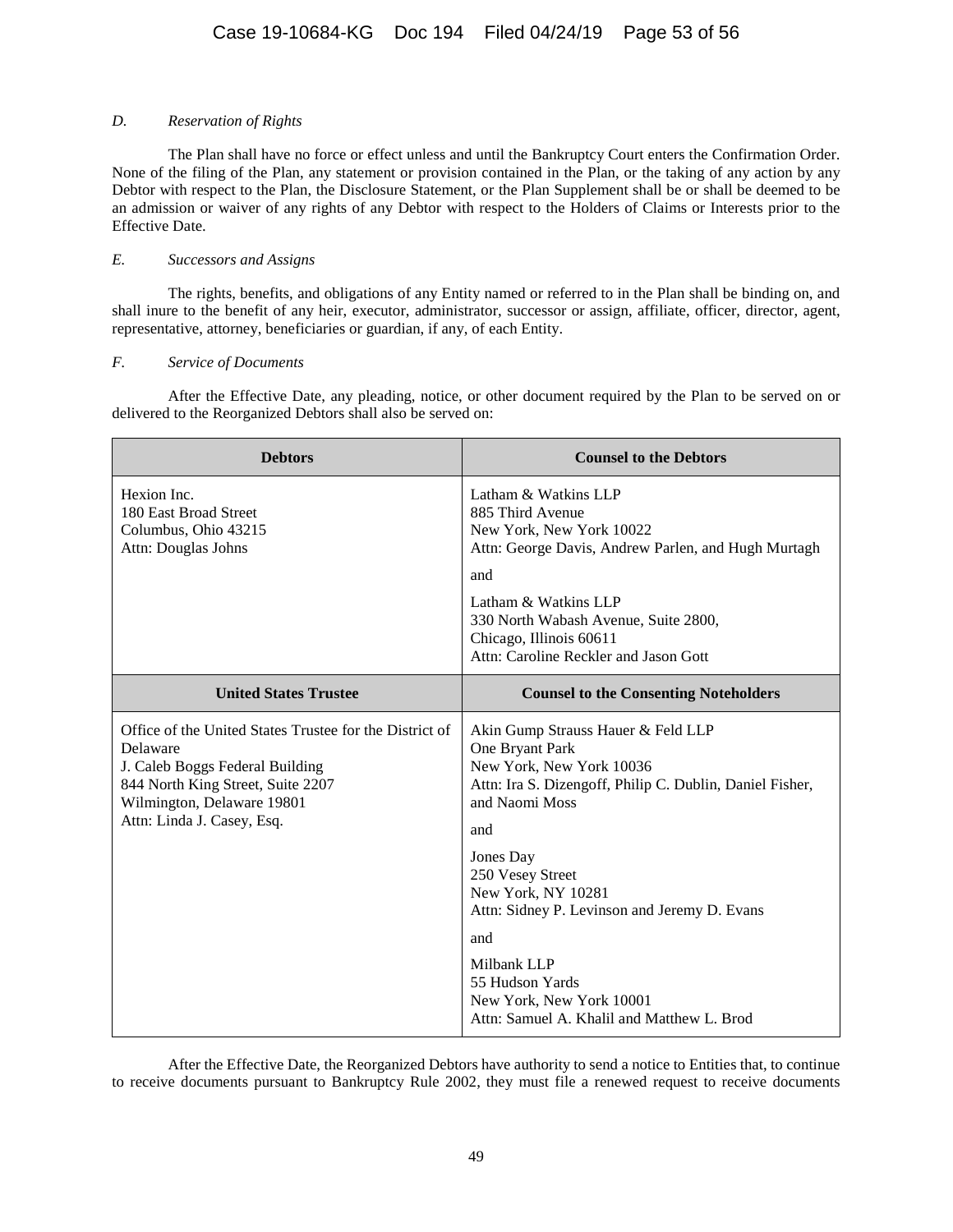pursuant to Bankruptcy Rule 2002. After the Effective Date, the Debtors are authorized to limit the list of Entities receiving documents pursuant to Bankruptcy Rule 2002 to those Entities who have filed such renewed requests.

In accordance with Bankruptcy Rules 2002 and 3020(c), within ten (10) Business Days of the date of entry of the Confirmation Order, the Debtors shall serve the Notice of Confirmation by United States mail, first class postage prepaid, by hand, or by overnight courier service to all parties served with the Confirmation Hearing Notice; *provided* that no notice or service of any kind shall be required to be mailed or made upon any Entity to whom the Debtors mailed a Confirmation Hearing Notice, but received such notice returned marked "undeliverable as addressed," "moved, left no forwarding address" or "forwarding order expired," or similar reason, unless the Debtors have been informed in writing by such Entity, or are otherwise aware, of that Entity's new address. To supplement the notice described in the preceding sentence, within twenty days of the date of the Confirmation Order the Debtors shall publish the Notice of Confirmation once in *The Wall Street Journal* (national edition). Mailing and publication of the Notice of Confirmation in the time and manner set forth in the this paragraph shall be good and sufficient notice under the particular circumstances and in accordance with the requirements of Bankruptcy Rules 2002 and 3020(c), and no further notice is necessary.

### *G. Term of Injunctions or Stays*

Unless otherwise provided in the Plan or in the Confirmation Order, all injunctions or stays in effect in the Chapter 11 Cases pursuant to sections 105 or 362 of the Bankruptcy Code or any order of the Bankruptcy Court, and extant on the Confirmation Date (excluding any injunctions or stays contained in the Plan or the Confirmation Order) shall remain in full force and effect until the Effective Date. All injunctions or stays contained in the Plan or the Confirmation Order shall remain in full force and effect in accordance with their terms.

### *H. Entire Agreement*

On the Effective Date, the Plan and the Plan Supplement supersede all previous and contemporaneous negotiations, promises, covenants, agreements, understandings, and representations on such subjects, all of which have become merged and integrated into the Plan.

# *I. Governing Law*

Unless a rule of law or procedure is supplied by federal law (including the Bankruptcy Code and Bankruptcy Rules) or unless otherwise specifically stated, the laws of the State of New York, without giving effect to the principles of conflict of laws, shall govern the rights, obligations, construction, and implementation of the Plan, any agreements, documents, instruments, or contracts executed or entered into in connection with the Plan (except as otherwise set forth in those agreements, in which case the governing law of such agreement shall control), and corporate governance matters; *provided* that corporate governance matters relating to Debtors or Reorganized Debtors, as applicable, not incorporated in New York shall be governed by the laws of the state of incorporation of the applicable Debtor or Reorganized Debtor, as applicable.

# *J. Exhibits*

All exhibits and documents included in the Plan Supplement are incorporated into and are a part of the Plan as if set forth in full in the Plan. Except as otherwise provided in the Plan, such exhibits and documents included in the Plan Supplement shall initially be filed with the Bankruptcy Court on or before the Plan Supplement Filing Date. After the exhibits and documents are filed, copies of such exhibits and documents shall have been available upon written request to the Debtors' counsel at the address above or by downloading such exhibits and documents from the Debtors' restructuring website at www.omnimgt.com/HexionHoldings or the Bankruptcy Court's website at www.deb.uscourts.gov. To the extent any exhibit or document is inconsistent with the terms of the Plan, unless otherwise ordered by the Bankruptcy Court, the non-exhibit or non-document portion of the Plan shall control.

#### *K. Nonseverability of Plan Provisions upon Confirmation*

If, prior to Confirmation, any term or provision of the Plan is held by the Bankruptcy Court to be invalid, void, or unenforceable, the Bankruptcy Court shall have the power to alter and interpret such term or provision to make it valid or enforceable to the maximum extent practicable, consistent with the original purpose of the term or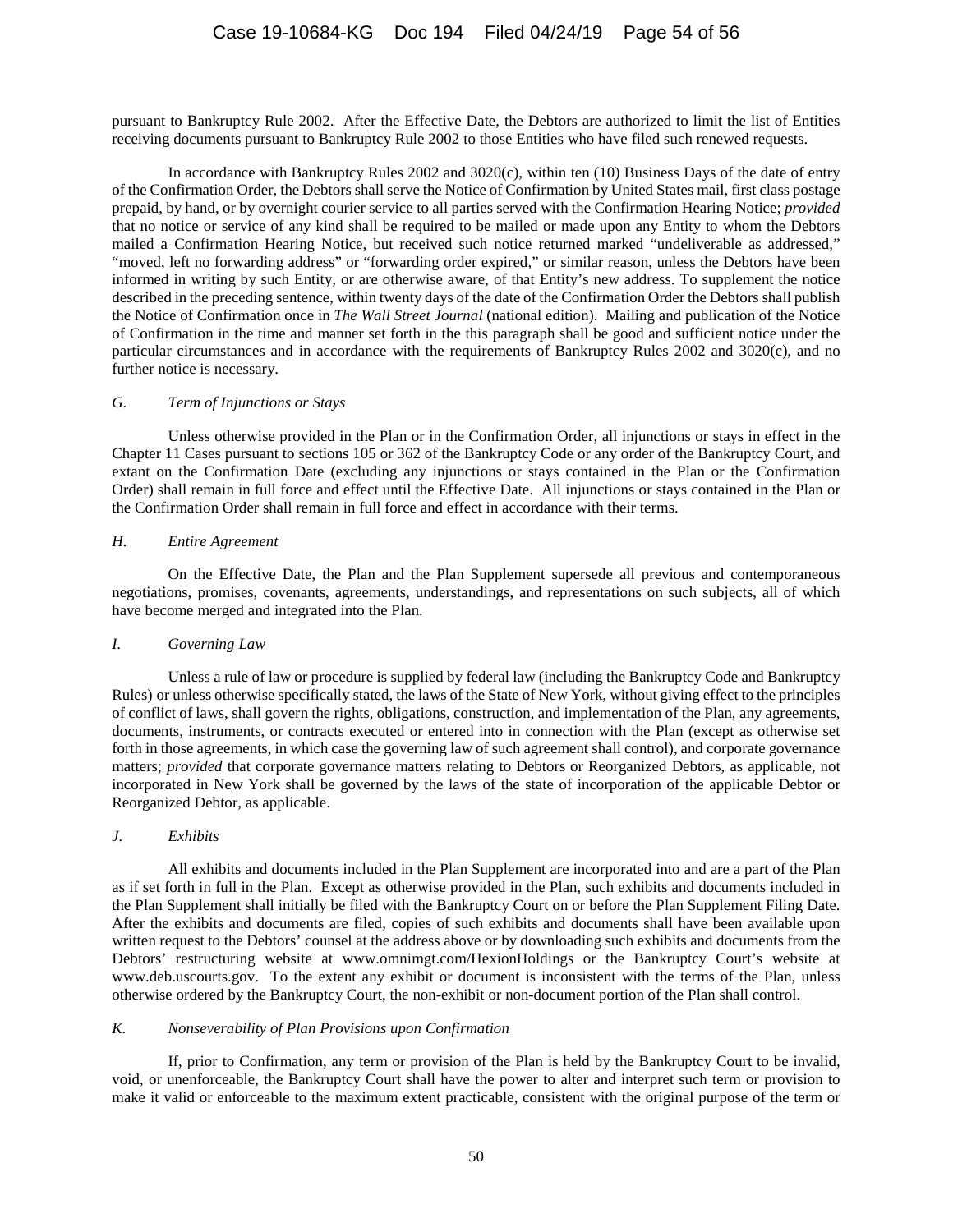provision held to be invalid, void or unenforceable, and such term or provision shall then be applicable as altered or interpreted; *provided* that, any such alteration or interpretation shall be acceptable to the Debtors, the Required Consenting Noteholders, and the Consenting Sponsors (but only to the extent such alteration or interpretation (i) affects the release, exculpation, injunction, indemnification, or insurance provisions related to the Consenting Sponsors, (ii) adversely affects the rights or obligations of the Consenting Sponsors pursuant to or identified in the Restructuring Support Agreement or under the terms of the Plan or (iii) relates to the Settlement Note). Notwithstanding any such holding, alteration, or interpretation, the remainder of the terms and provisions of the Plan will remain in full force and effect and will in no way be affected, impaired, or invalidated by such holding, alteration, or interpretation. The Confirmation Order shall constitute a judicial determination and shall provide that each term and provision of the Plan, as it may have been altered or interpreted in accordance with the foregoing, is: (1) valid and enforceable pursuant to its terms; (2) integral to the Plan and may not be deleted or modified without the consent of the Debtors; and (3) nonseverable and mutually dependent.

### *L. Closing of Chapter 11 Cases*

The Reorganized Debtors shall, promptly after the full administration of the Chapter 11 Cases, file with the Bankruptcy Court all documents required by Bankruptcy Rule 3022 and any applicable order of the Bankruptcy Court to close the Chapter 11 Cases.

### *M. Conflicts*

To the extent that any provision of the Disclosure Statement, or any order entered prior to Confirmation (for avoidance of doubt, not including the Confirmation Order) referenced in the Plan (or any exhibits, appendices, supplements, or amendments to any of the foregoing), conflict with or are in any way inconsistent with any provision of the Plan, the Plan shall govern and control. To the extent that any provision of the Plan conflicts with or is in any way inconsistent with any provision of the Confirmation Order, the Confirmation Order shall govern and control.

# *N. Dissolution of the Committee*

The Committee shall dissolve, and the Committee Members shall be released and discharged from all rights and duties arising from, or related to, the Chapter 11 Cases on the Effective Date; *provided* that the Committee shall be deemed to remain in existence solely with respect to, and shall not be heard on any issue except, applications filed by the Professionals pursuant to sections 330 and 331 of the Bankruptcy Code.

# *O. Section 1125(e) Good Faith Compliance*

The Debtors, the Reorganized Debtors, the Consenting Parties, and each of their respective current and former officers, directors, members (including *ex officio* members), managers, employees, partners, advisors, attorneys, professionals, accountants, investment bankers, investment advisors, actuaries, Affiliates, financial advisors, consultants, agents, and other representatives of each of the foregoing Entities (whether current or former, in each case in his, her or its capacity as such), shall be deemed to have acted in "good faith" under section 1125(e) of the Bankruptcy Code.